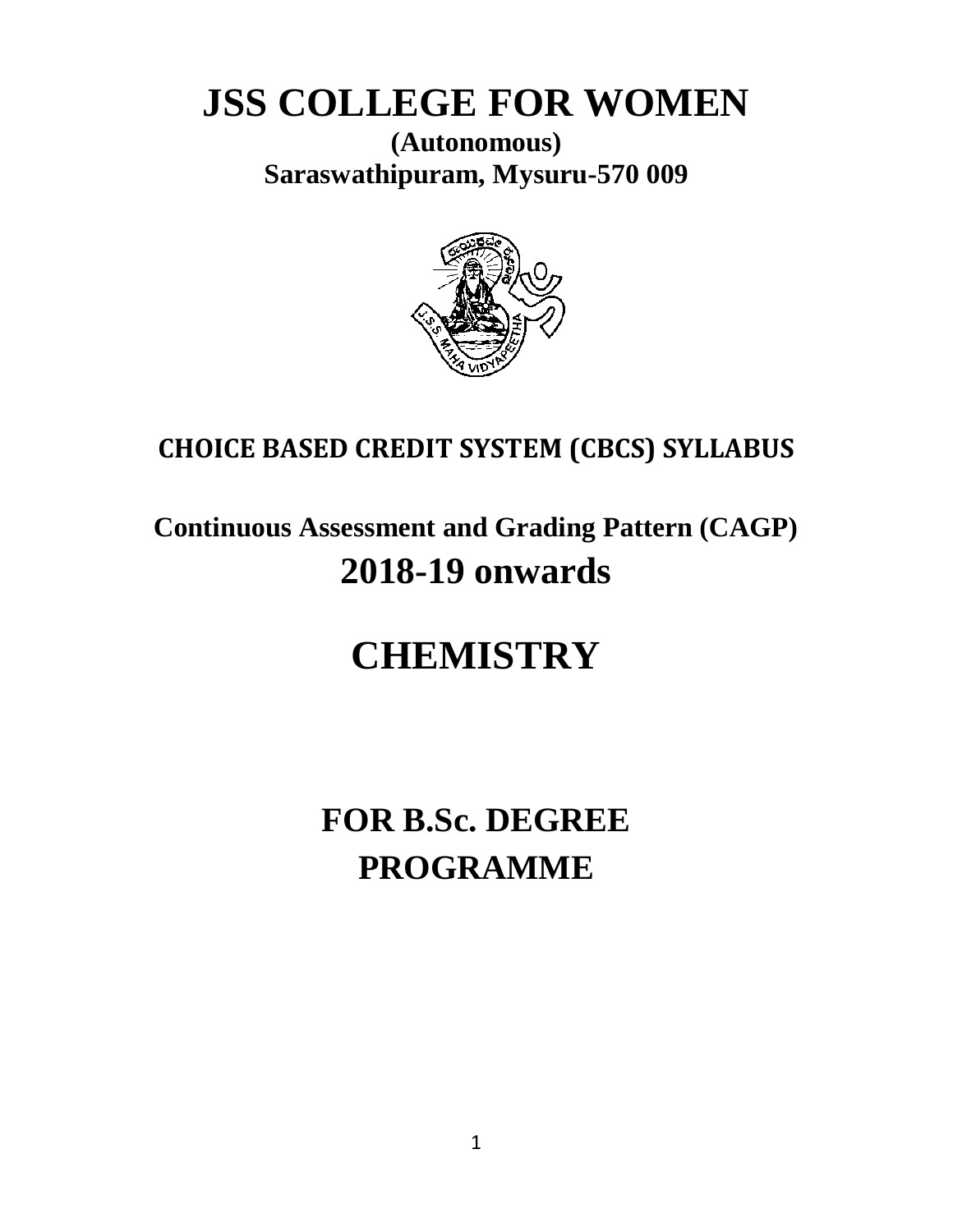### **GENERAL REQUIREMENTS**

### **Scheme of Instructions**

- 1. **Title and Commencement**: As per the university guidelines (12 Ref. letter UA2/379/2016-17)
- **2**. Undergraduate programme offered:
	- **2**.2 Faculty of Science
		- **I**. Bachelor of Science (B.Sc. 6 Semesters)

### **3**. **Semester and Programme Structure**

The credit pattern for the course is L:P

### **Course structure in chemistry**

| <b>Semester</b> | <b>Course opted</b> | <b>SEC Course</b>    | <b>Credits</b>       |
|-----------------|---------------------|----------------------|----------------------|
|                 |                     | (2 Credits each)     |                      |
|                 | Core course-DSC-2A  |                      | $4(L) + 2(P)=6$      |
| $\mathbf{I}$    | Core course DSC-2B  |                      | $4(L) + 2(P)=6$      |
| $\mathbf{H}$    | Core course-DSC-2C  |                      | $4(L) + 2(P)=6$      |
| IV              | Core course-DSC-2D  |                      | $4(L) + 2(P)=6$      |
| V               | Core course DSE-2A  | SEC-1 and SEC-2      | $4(L) + 2(P)=6+SEC$  |
| VI              | Core course DSE-2B  | SEC-3 and SEC-4      | $4(L) + 2(P)=6+SEC$  |
|                 |                     | <b>Total Credits</b> | $36 + C$ redits from |
|                 |                     |                      | <b>SEC</b>           |

### **4. Definitions:**

4.1**. DSC**: Discipline Specific Course:

**DSE**: Discipline Specific Elective

**SEC**: Skill Enhancement Course

**5. Subject Combinations:** As per the university guidelines (Ref. letter UA2/379/2016-17)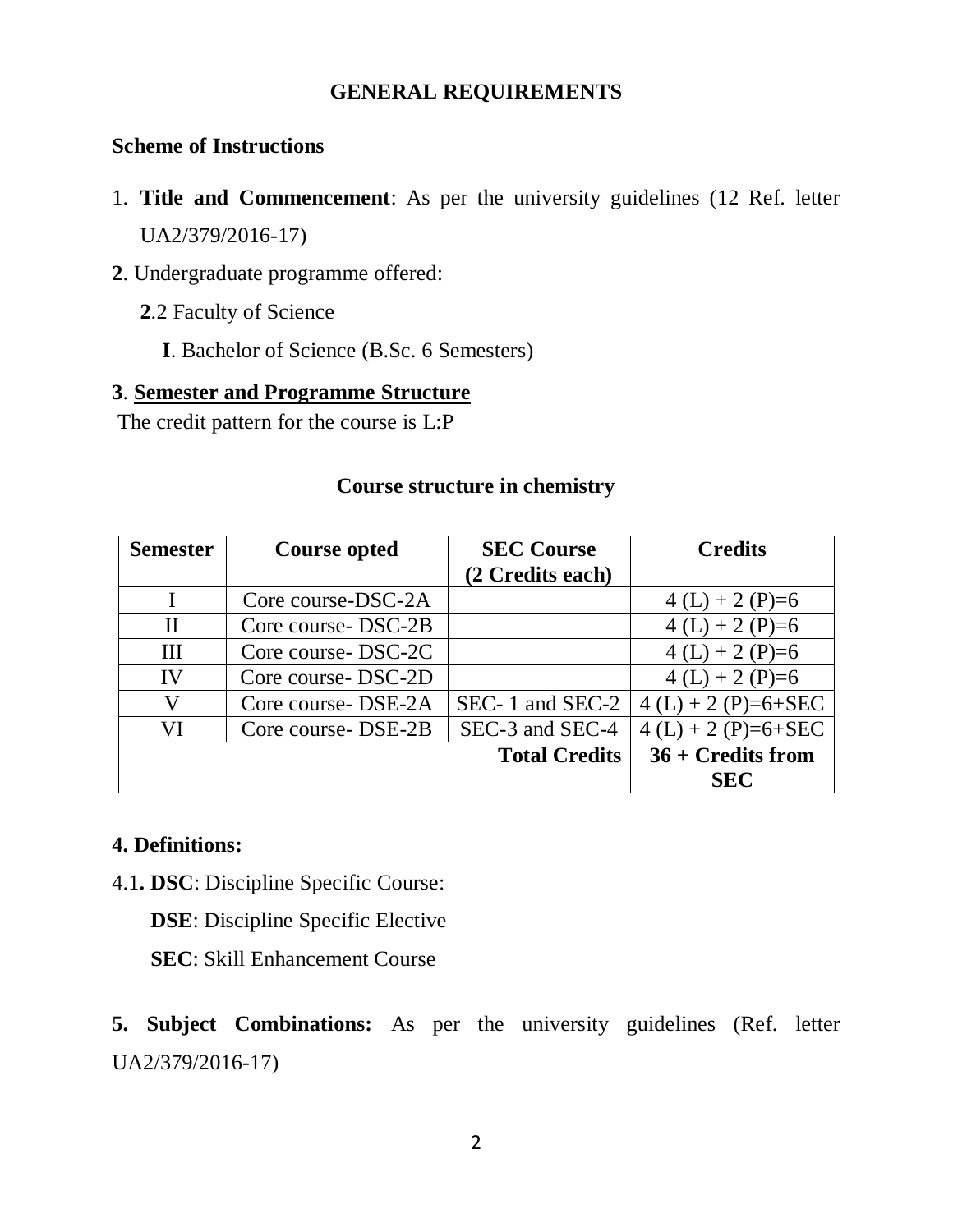### **6**. **Eligibility for Admission**

For B.Sc program only those students who have completed PUC or its equivalent examination with Science subjects are eligible.

**7. Medium of Instruction:** The medium of instruction shall be English/Kannada.

**8. Scheme of the Program:** As per the university guidelines (Ref. letter UA2/379/2016-17)

**9. Course Registration**: As per the university guidelines (9.1 to 9.6 Ref. letter UA2/379/2016-17)

**10**. **Attendance:** As per the university guidelines (10.1 and 10.2 Ref. letter UA2/379/2016-17)

### **11. Continuous Assessment:**

**11.1.** C1 marks should be considered by conducting a test/ Seminar/Assignment/ Viva/Attendance in the respective topics. C2 marks can be considered by conducting Test/ Seminar/ Assignment/ Viva/ Attendance Dissertation.

**11.2**. The first component, C1 of assessment is for 10% (includes Theory and Practicals). This should be completed during the eighth week of the semester **11.3**. The second component, C2 of assessment is for 10% (includes Theory and Practicals). C2 will be completed during the fifteenth week of the semester. **11.5**. As per the university guidelines (11.5 Ref. letter UA2/379/2016-17) **11.6**. The scheme of evaluation for C1, C2 and C3 component of the theory and practicals are given in the table below.

3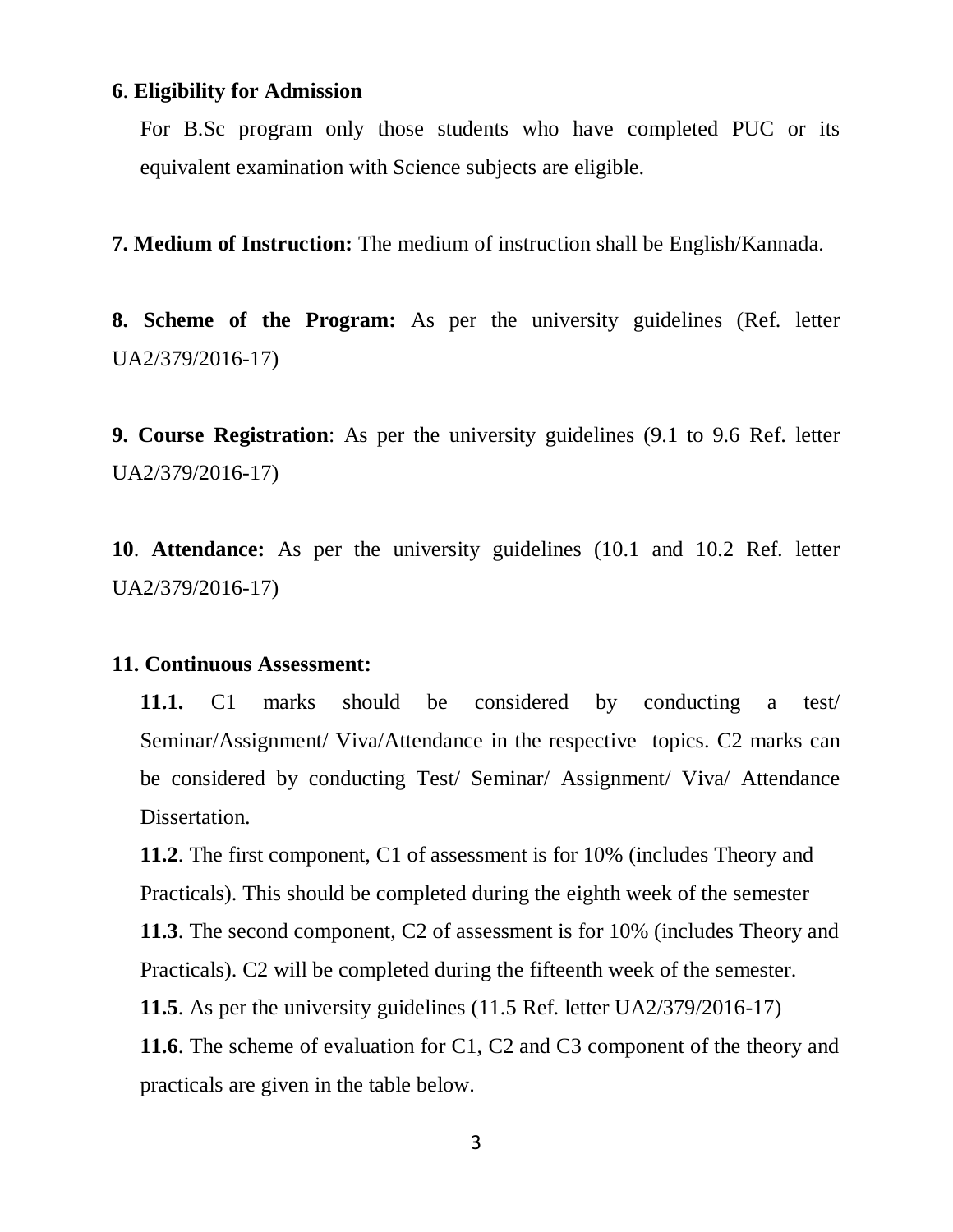| <b>Credits</b> | Maximum marks in the C1, C2 and C3 |                      |                      | <b>Duration of</b> |
|----------------|------------------------------------|----------------------|----------------------|--------------------|
| L : P          | components (I to VI semesters)     |                      |                      | examination        |
|                | C1 Marks                           | C <sub>2</sub> Marks | C <sub>3</sub> Marks |                    |
| 4:2            | Theory:10                          | Theory:10            | Theory:50            | Theory: 3hrs       |
|                | Practical:05                       | Practical:05         | Practical:20         | Practical:3 hrs    |
|                | Total= $15$                        | Total= $15$          | Total= $70$          |                    |
|                |                                    |                      | Grand total $= 100$  |                    |

**Scheme of Examination for DSC and DSE**

C3 is final examination Marks.

**Note** : C3 for theory should be considered by conducting the exam for 70 and later reducing it to 50 marks. C3 for practical should be considered by conducting the exam for 40 and later reducing it to 20 marks.

### **Scheme of Examination for SEC**

| Credits | Maximum marks in the     |  |  | Duration of |
|---------|--------------------------|--|--|-------------|
| L : P   | examination / Assessment |  |  | examination |
| 2:0     |                          |  |  | 2 Hours     |
|         | 15                       |  |  |             |
|         | Total marks=50           |  |  |             |

C3 is final examination conducted for 50 marks and reduced to 35 marks. The average marks of C1 and C2 should be taken and added to C3 marks, and total marks for 50 marks to be allotted.

### **12. Evaluation of C1 and C2**

As per the university guidelines (12 Ref. letter UA2/379/2016-17).

### **13. Examination and Evaluation for C3**

13.1. a) The question paper pattern for C3 component is given below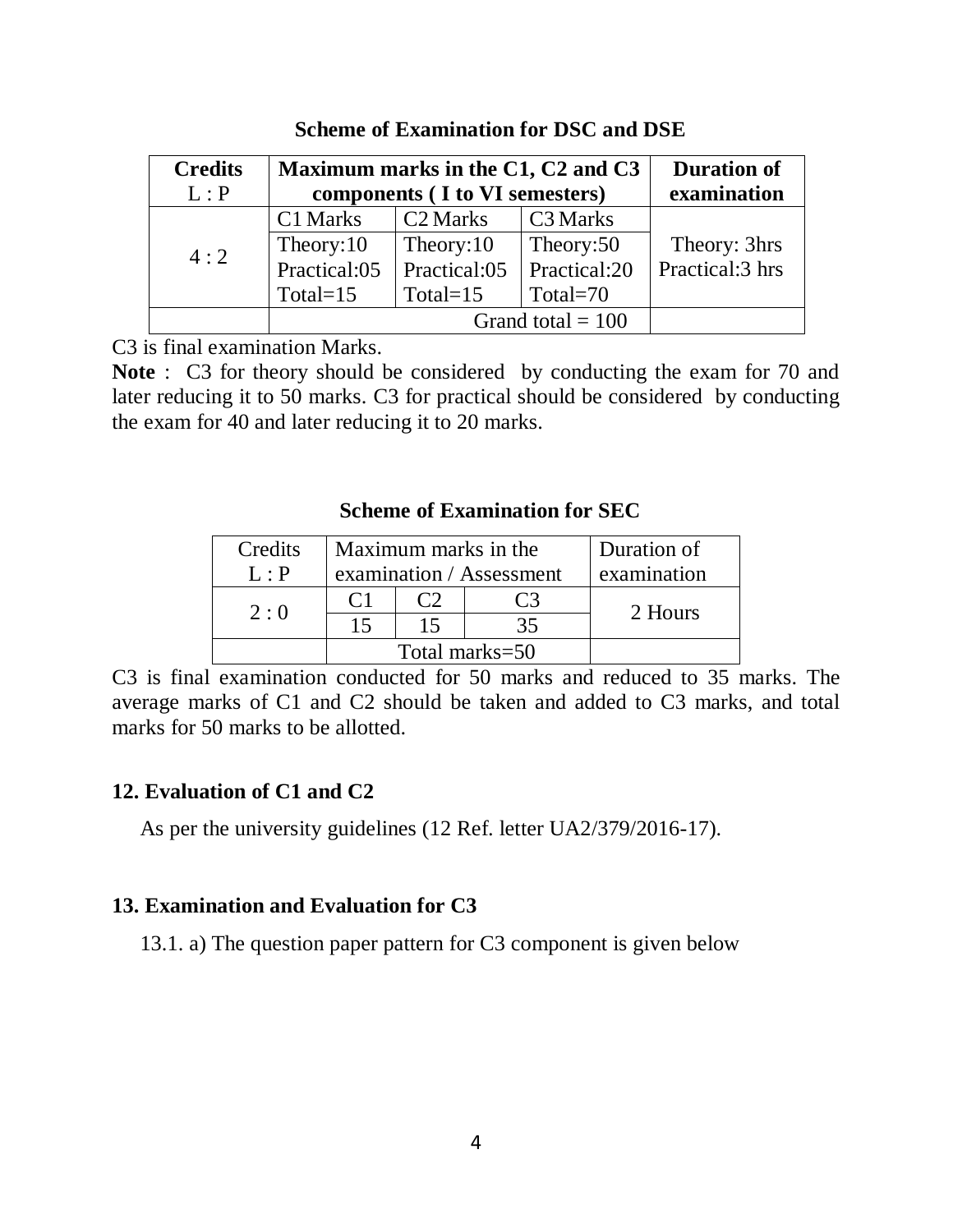### **Question Paper Pattern for DSC (Semester I to IV)**

| <b>Duration: 3 Hr</b>                | Max. Marks: 70                         |
|--------------------------------------|----------------------------------------|
| The question paper contains 5 parts. |                                        |
| Part – A (Compulsory)                |                                        |
| Four questions carrying 1 mark each. | $6x1 = 06$                             |
| Part –B (Inorganic Chemistry)        |                                        |
| Answer any 2 out of 3 questions.     | $2 \times 9 = 18$                      |
| Part –C (Organic Chemistry)          |                                        |
| Answer any 2 out of 3 questions.     | $2 \times 9 = 18$                      |
| <b>Part –D</b> (Physical Chemistry)  |                                        |
| Answer any 2 out of 3 questions.     | $2 x 9 = 18$                           |
| <u>Part –E</u> (General Chemistry)   |                                        |
| Answer any 2 out of 3 questions.     | $2 x 9 = 18$                           |
| <b>Pattern:</b>                      | $(5+(4)/(3+3+3)/(3+2+4)/(5+2+2)/(6+3)$ |

### **Question Paper Pattern for DSE (Semester V to VI)**

| <b>Duration: 3 Hr</b>                | Max. Marks: 70                        |
|--------------------------------------|---------------------------------------|
| The question paper contains 4 parts. |                                       |
| Part – A (Compulsory)                |                                       |
| Six questions carrying 1 mark each.  | $10 \times 1 = 10$                    |
| Part –B (Inorganic Chemistry)        |                                       |
| Answer any 2 out of 3 questions.     | $2 \times 10 = 20$                    |
| Part –C (Organic Chemistry)          |                                       |
| Answer any 2 out of 3 questions.     | $2 \times 10 = 20$                    |
| <b>Part –D</b> (Physical Chemistry)  |                                       |
| Answer any 2 out of 3 questions.     | $2 \times 10 = 20$                    |
| <b>Pattern:</b>                      | $5+(4)/(3+3+3)/(3+2+4)/(5+2+2)/(6+3)$ |

### **Question Paper Pattern for SEC**

| <b>Duration: 2 Hr</b>            |  |
|----------------------------------|--|
| Answer any 5 out of 6 questions. |  |

**Max. Marks: 50**  $5 \times 10 = 50$ 

**Pattern:**  $(5+3+2) / (4+4+2) / (3+3+4) / (2+2+3+3) / (5+5)$ 

b) As per the university guidelines (13 Ref. letter UA2/379/2016-17)

**13.2 Valuation:** As per the university guidelines (Ref. letter UA2/379/2016-17)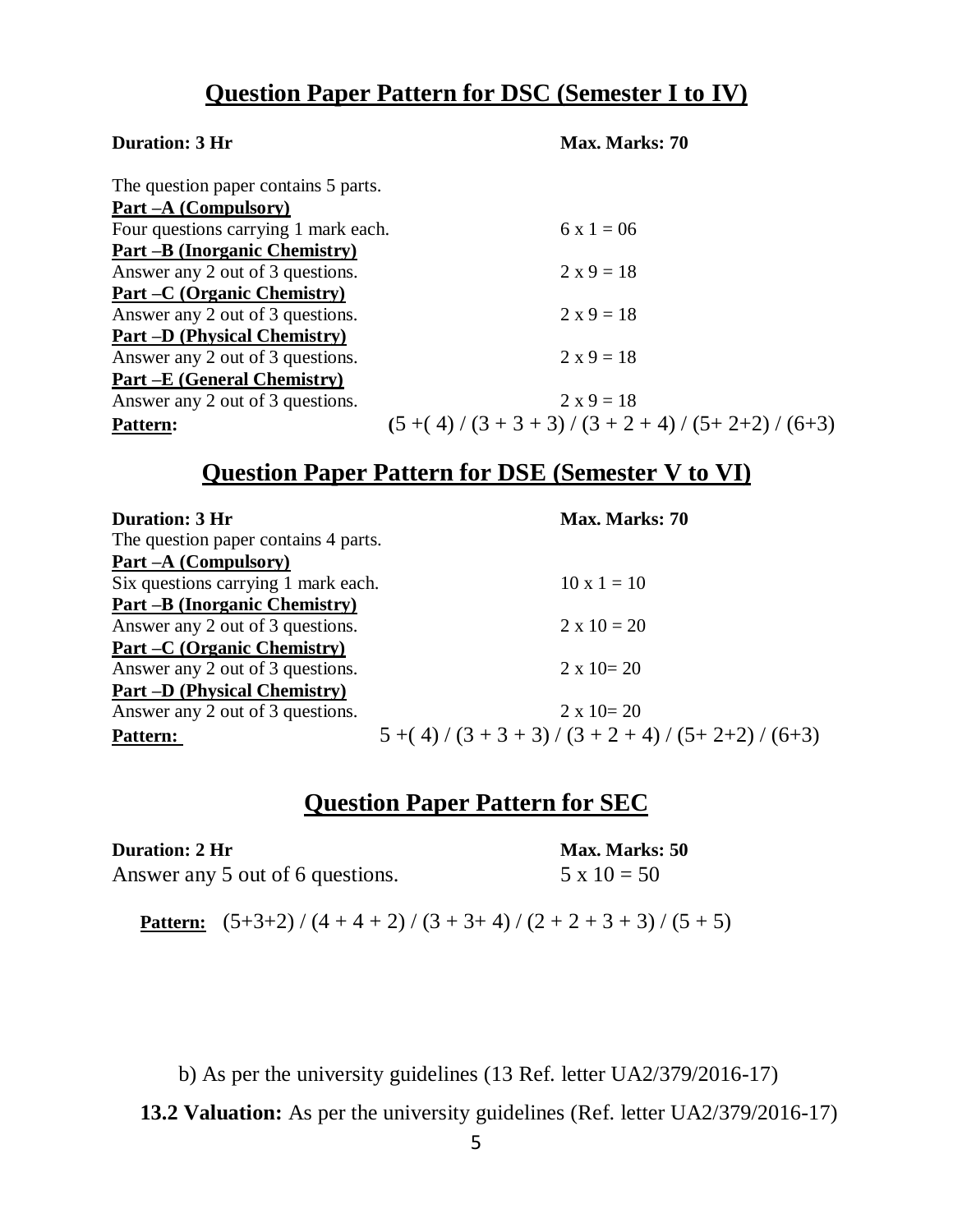**14.** As per the university guidelines (14 Ref. letter UA2/379/2016-17)

### **15. Passing Criteria**

**15.1.** A student is considered to have passed the course, only on securing a minimum of 40% from C1, C2 and C3 put together from Theory and Practical. **15.2.** A student can take C3 exam irrespective of the marks scored in C1 and C2 of a particular course

**15.3.** In case a student secures less than 30% in C3 or absent for C3, the student is said to have not completed the course. The student shall complete the course by reappearing only for C3 component of that course when university conducts. **15.4.** As per the university guidelines (15. Ref. letter UA2/379/2016-17)

**16**. Makeup examination: As per the university guidelines (16. Ref. letter UA2/379/2016-17)

**17. Percentage and Grading**: As per the university guidelines (17 Ref. letter UA2/379/2016-17)

**18 to 22.** As per the university guidelines (Ref. letter UA2/379/2016-17)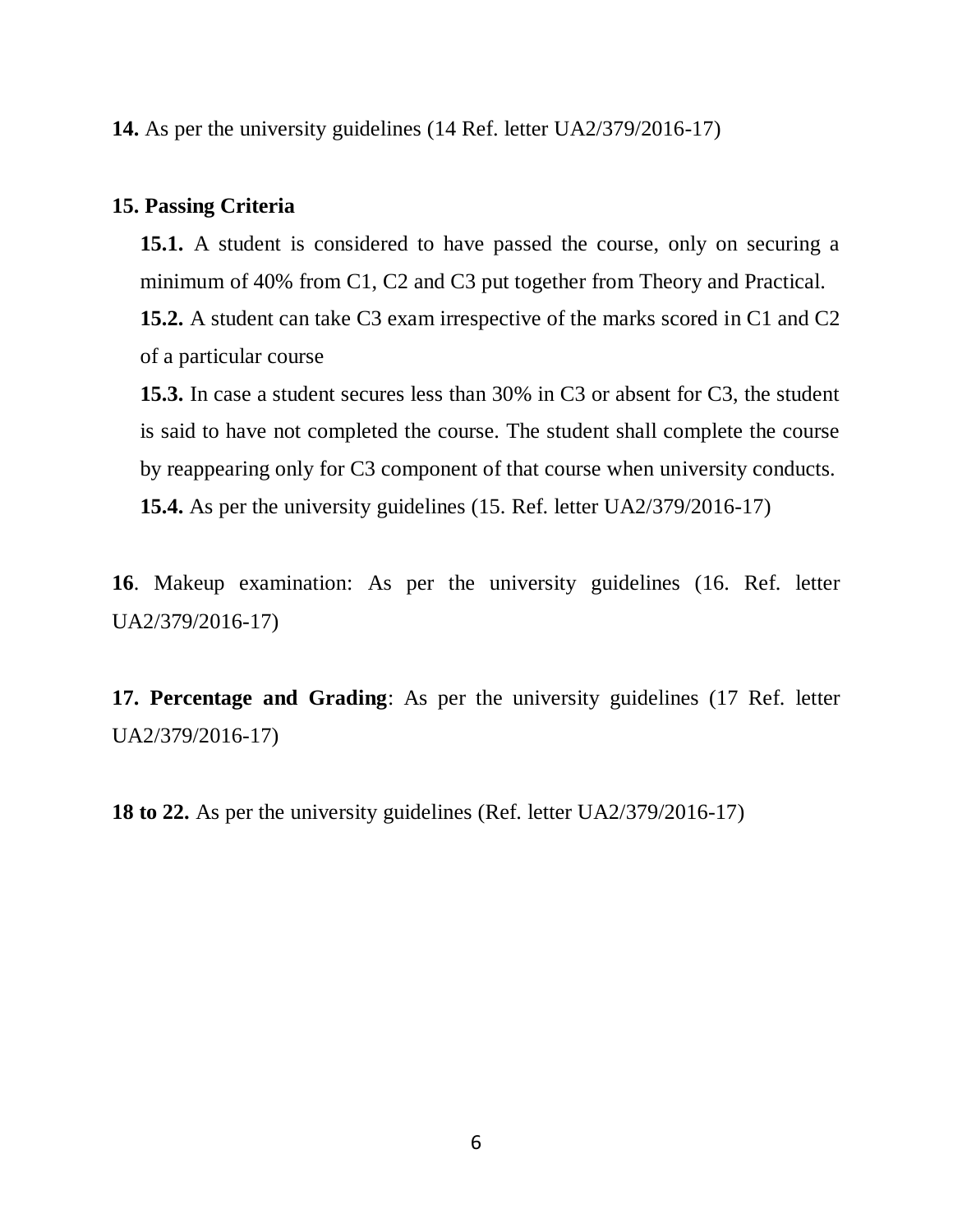### **I SEMESTER**

### **CHEMISTRY –I (DSC-2A)**

## **CLASS DURATION – THEORY: 04 HOURS/WEEK PRACTICALS: 04 HOURS/WEEK**

### **Theory and Practicals: 64 Hours each-Total Credits-06 (Theory-04, Practicals-02)**

**Discipline Specific Course (DSC-2A Chemistry) is a core course for I semester, which should be compulsorily studied by a student as a core requirement of the programme.**

### **UNIT-I: Inorganic Chemistry**

**Atomic Structure:** Review of Bohr's theory and its limitations, dual behaviour of matter and radiation, de Broglie's equation-derivation, Heisenberg's uncertainty principle. Hydrogen atomic spectra. Need of a new approach to Atomic structure. **[3 hours]** Elements of Quantum chemistry- Schrodinger wave equation and meaning of various terms in it. Significance of  $\psi$  and  $\psi^2$ , Schrödinger equation for hydrogen atom. Radial and angular parts of the hydogenic wave functions (atomic orbitals) and their variations for 1*s*, 2*s*, 2*p*, 3*s*, 3*p* and 3*d* orbitals (Only graphical representation). Radial and angular nodes and their significance.

Quantum numbers and their Significance. Shapes of *s*, *p* and *d* atomic orbitals, nodal planes. Rules for filling up of electrons in various orbitals (Aufbau principle, Pauli's exclusion principle, Hund's rule of maximum multiplicity and n+l rule), Electronic configuration of the elements (up to Z=30) and anomalous electronic configurations.

Stability of half-filled and completely filled orbitals- concept of pairing and exchange energy.

#### [**6 hours]**

**Periodic Table and Periodicity:** Classification of elements into s, p, d, and f-blocks, cause of periodicity.

**Atomic radius:** Covalent, ionic, van der Waal's and crystal radii. Additive nature of covalent radii. Determination of ionic radii by Lande's method. Variation of covalent radii in a group and in a period- explanation for the observed trends. Comparison of the size of atoms with their corresponding anions and cations, variation of ionic radii in isoelectronic ions.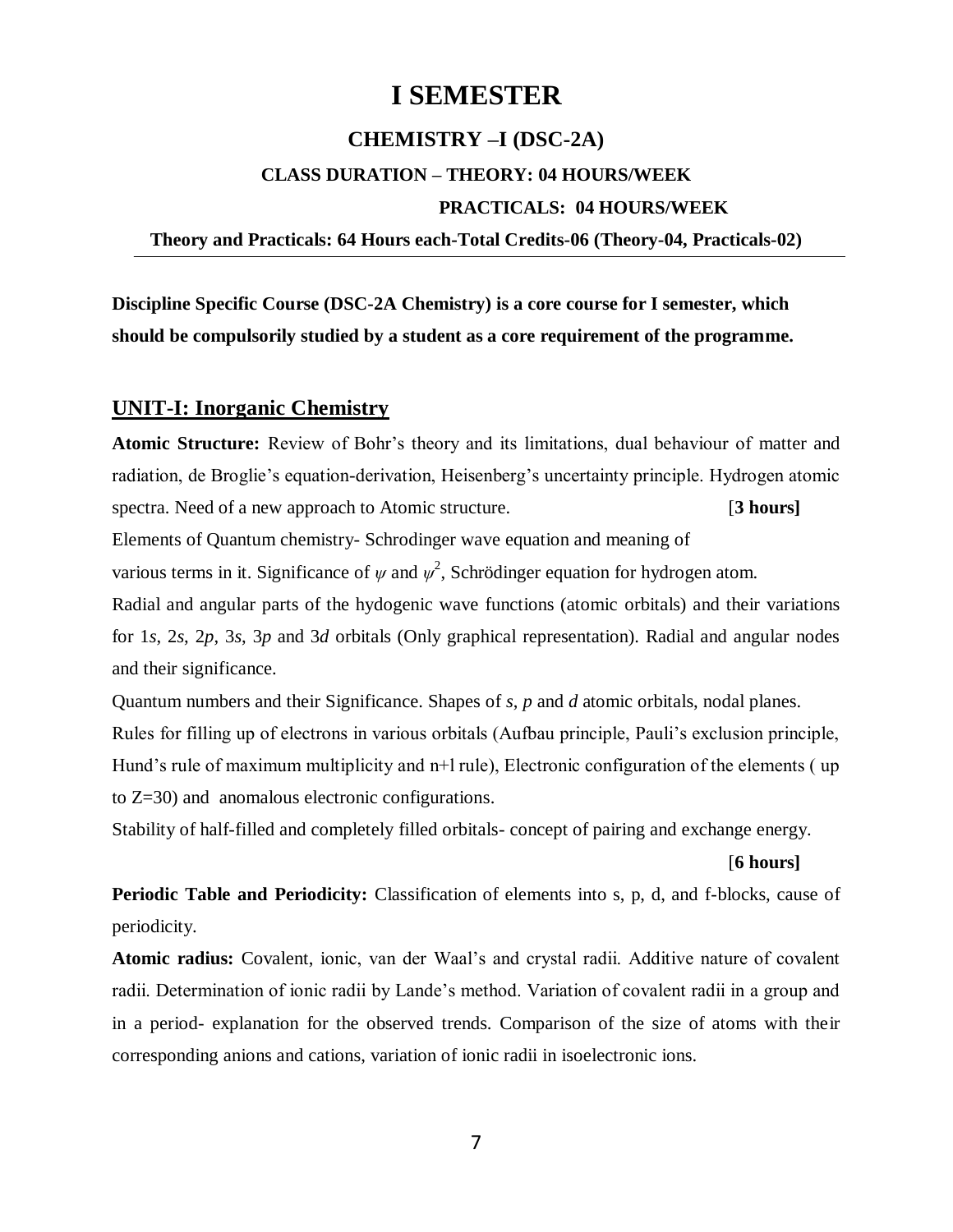**Ionization enthalpy:** Successive ionization enthalpy, factors affecting ionization enthalpy, applications of ionization enthalpy. Variation in a group and in a period – explanation for the observed trends.

**Electron gain enthalpy:** Successive electron gain enthalpy, variation of electron gain enthalpy in a period and in a group- explanation for the observed trends.

**Electronegativity:** Variation of electronegativity in a group and in a period- explanation for the observed trends. Factors determining electro negativity (charge on the atom and hybridization). Pauling, Mulliken and Alfred-Rochow scale of electronegativity. Applications of electronegativity. [7 **hours]**

### **UNIT-II : Organic Chemistry**

**Basic Concepts in Organic Chemistry:** Bond cleavage, reactive intermediates, Generation, stability and reactions involving carbocations, carbanions, free radicals, nitrenes and carbenes.

[**3 hours]**

**Types of organic reactions:** Definition with examples of addition, substitution, elimination, isomerisation, condensation and rearrangement reactions with examples. [**2 hours] Electronic effects** : Electronic displacement effects: Inductive Effect, Electromeric Effect, Resonance, Hyperconjugation and their significance. [**3 hours] Alkanes:** Preparation by Corey-House reaction, conversion of alkanes to aromatic compounds

via alkenes and alkynes- aromatization and pyrolysis.

**Alkenes:** Preparation of alkenes by Wittig's reaction, Hoffmann's elimination, Stereoselectivity. Mechanism of electrophillic addition, oxymercuration, reduction, hydroboration – oxidation and epoxidation. Mechanism of oxidation with  $KMnO_4$  and  $OsO_4$ , ozonolysis. Industrial applications of ethene and propene.

**Dienes:** Types, relative stabilities of dienes, conjugated dienes – 1,3 butadiene-structure, 1,2 and 1,4-addition reactions with  $H_2$  and halogens, Diel's Alder reaction with an example.

**Alkynes:** Methods of preparation – Dehydrohalogenation, vicinal and gem dihalides, reactions of alkynes – Electrophillic additions with HCN,  $CH<sub>3</sub>COOH$  and  $H<sub>2</sub>O$  polymerization.

#### [8 **hours]**

#### **UNIT-III : Physical Chemistry**

**Indicators**: Definition, types (acid-base, redox, adsorption indicators), examples for each type. Theory of indicators – Oswald's theory and Quinonoid theory – indicator constant – action of phenolphthalein and methyl orange in acid-base solutions – pH titration curves for strong acid vs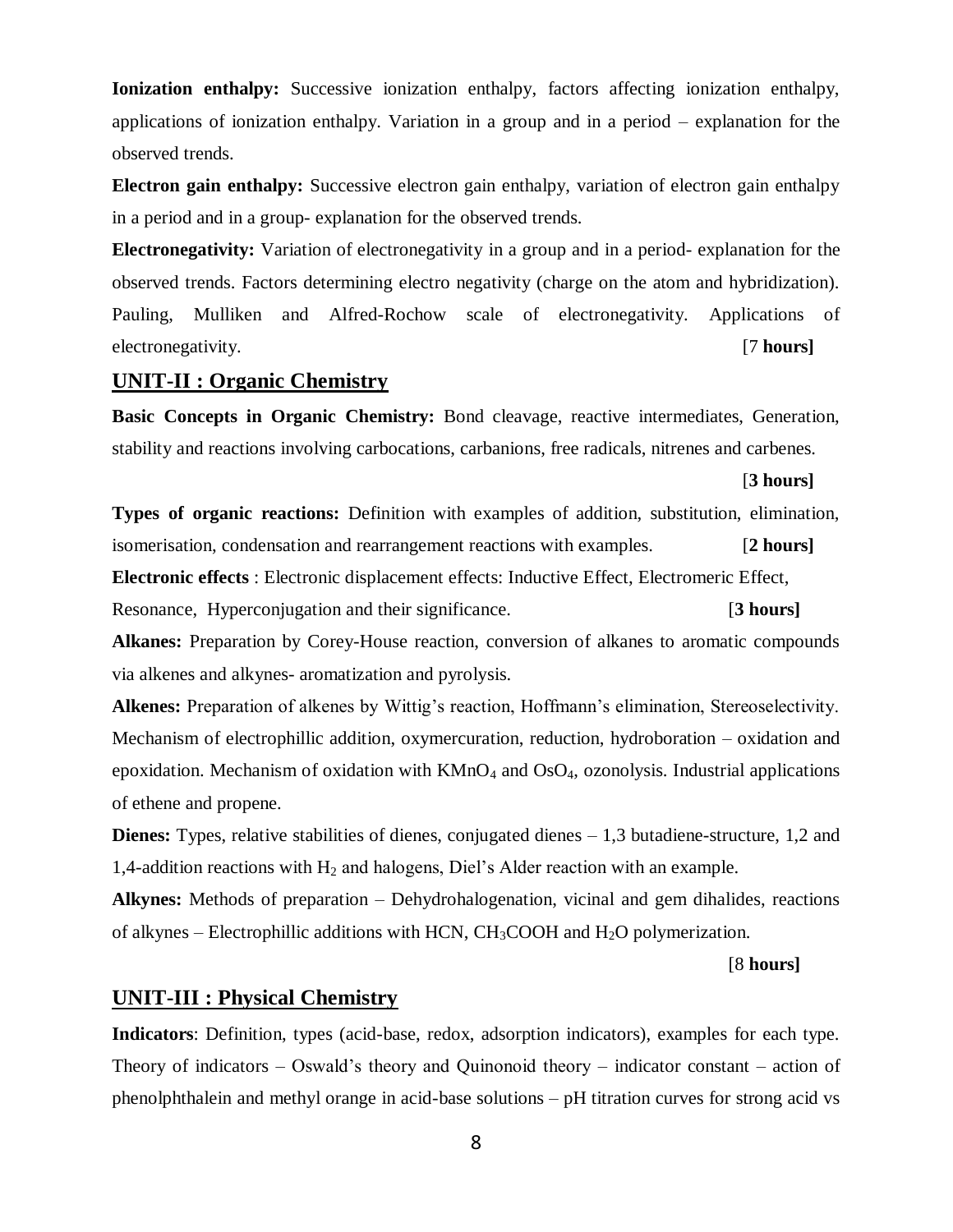strong base, weak acid vs strong base, weak base vs strong acid, choice of indicators in these types of titrations. Calculation of pH in mixture of acid and base. [**5 hours]**

**Liquid mixtures:** Classification of binary mixtures – partially miscible, completely miscible and completely immiscible pairs of liquids (explanation with examples for each type).

**Partially miscible liquids:** Critical solution temperature (CST) – types – phenol-water system, triethylamine-water system, nicotine-water system (mutual solubility temperature (MST) vs composition curves to be drawn). Effect of addition of non-volatile solute on CST. Binary mixtures of completely miscible liquids.

Vapour pressure – definition, vapour pressure – composition diagrams and boiling point – composition diagrams. Classification into the types – obeying Raoult's law (type I), showing positive deviation from Raoult's Law (type II) and showing negative deviation from Raoult's Law (type III) – examples for each type.

**Principles of fractional distillation:** Fractional distillation of type I, type II and type III liquid mixtures (with examples). Azeotropic mixtures (definition).

Binary mixtures of completely immiscible liquids (with examples), weight fraction of distillates (no derivation), principle of distillation, applications (numerical problem on weight fractions of components). [**7 hours]** 

**Distribution Law:** Nernst distribution law – statement, distribution coefficient, verification of distribution law taking distribution of  $I_2$  in  $H_2O$  and  $CCl_4$  – limitations of the law, conditions for the validity of distribution law, association of the solute in one of the solvents, dissociation of the solute in one of the solvents, application of distribution law with respect to solvent extraction process (numerical problems) [**4 hours]**

### **UNIT-IV: General Chemistry**

**Purification of compounds:** Crystallisation, fractional crystallization, distillation, steam distillation, fractional distillation and distillation under reduced pressure, sublimation techniques with suitable examples. [**4 hours]**

Stoichiometry : Mole concept, Concentration terms: normality, molarity, molality, molefraction and ppm(Problems to be worked). Calculation of equivalent mass (acids, bases, salts, oxidising and reducing agents) and oxidation number of element in a molecule. Applications of oxidation number, balancing of redox reactions by oxidation number method. Oxidation number and valency (comparison). [**8 hours]**

9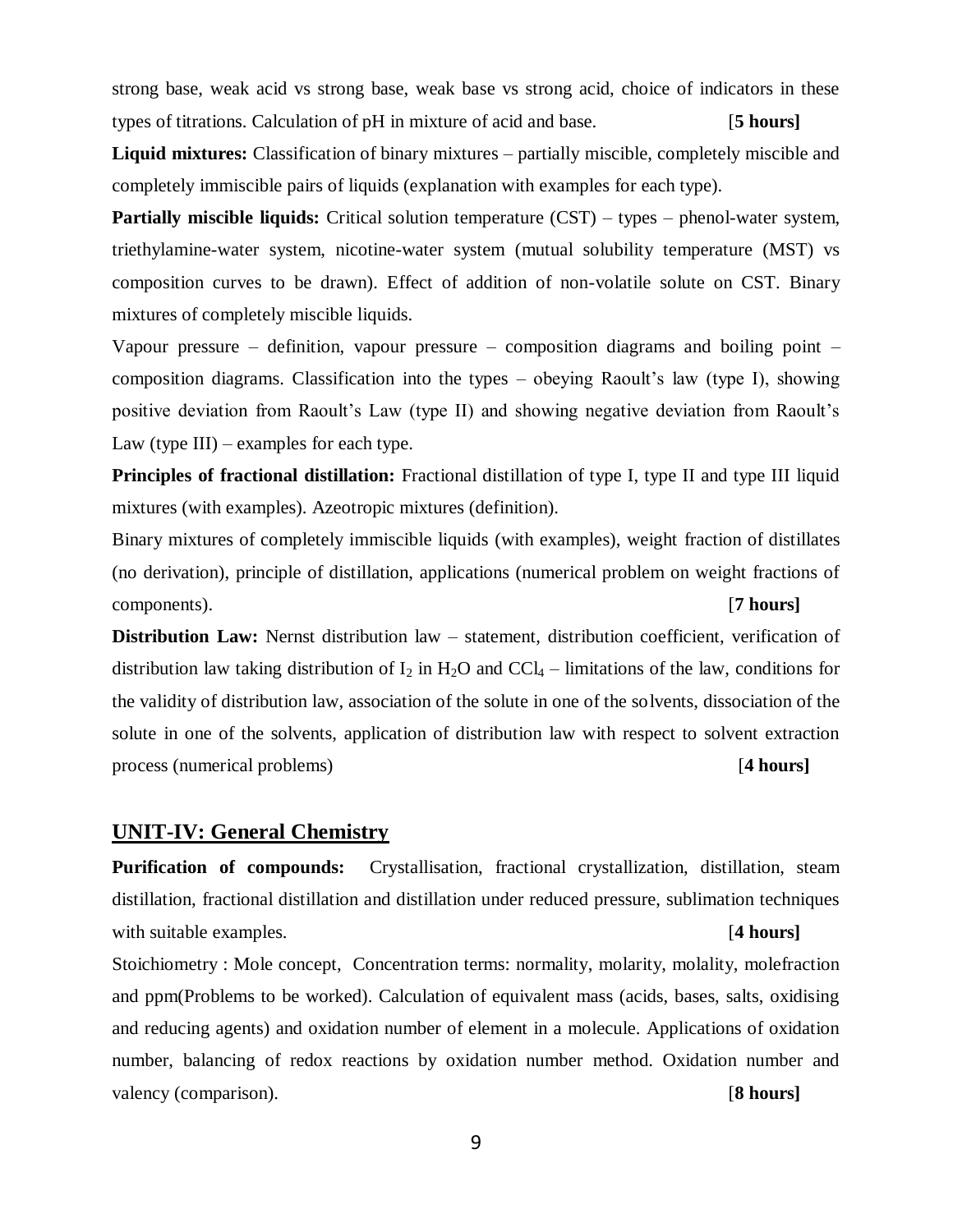**Introduction to organic chemistry**- Definition and importance of organic compounds to life and applications in food, fuels, textiles, dyes, drugs and cosmetics with examples. Nomenclature(IUPAC) of bifunctional, aliphatic and aromatic compounds.[**4 hours]**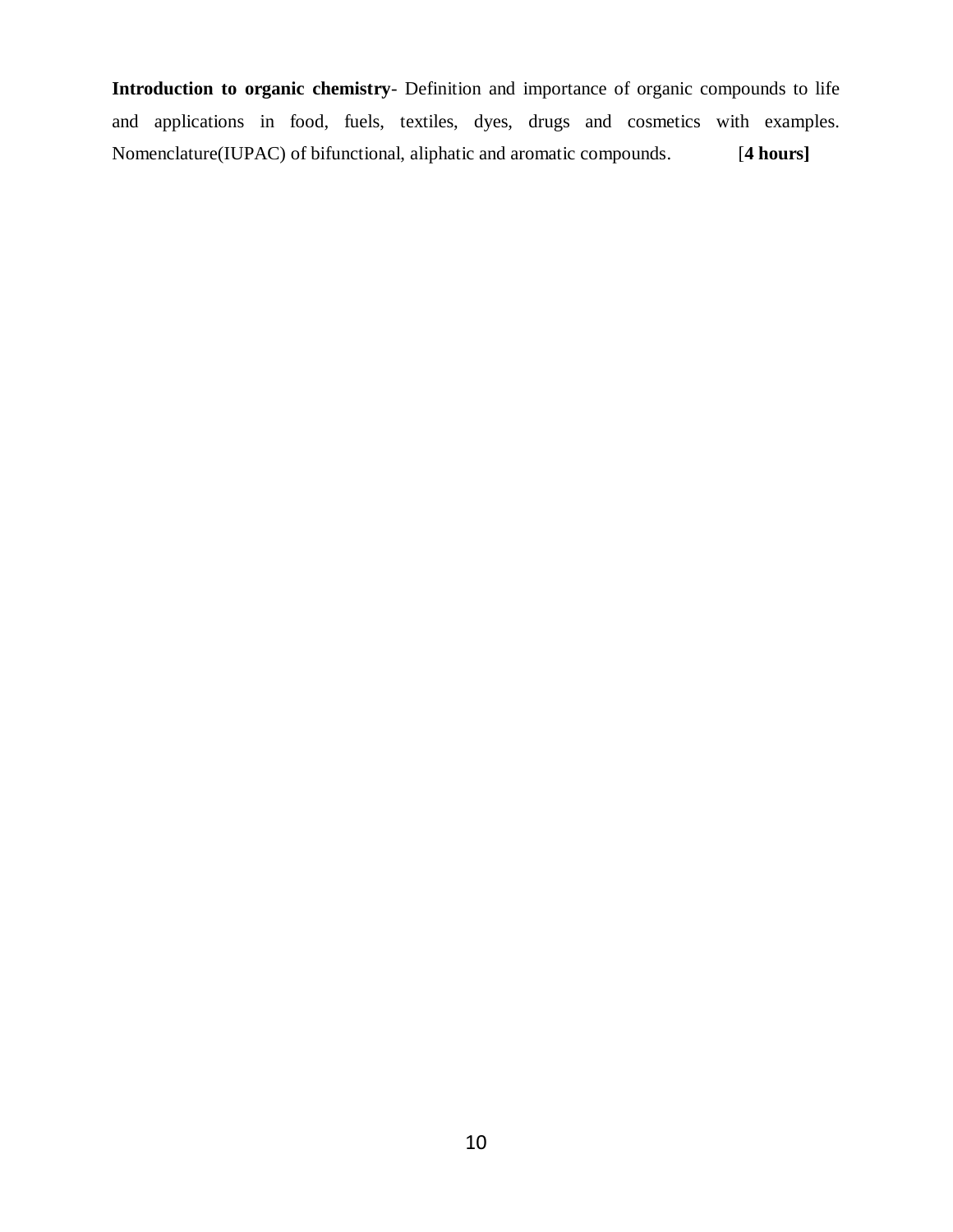### **I Semester Practicals**

### **CHEMISTRY-DSC 2A LAB**

### **VOLUMETRIC ANALYSIS Practical duration: 1 practical per week of 4 hrs 64 Hours (Credits: 02)**

### **Acidimetry/Alkalimetry Titrations:**

- 1. Preparation of standard sodium carbonate solution and standardization of hydrochloric acid solution (methyl orange indicator). Estimation of sodium hydroxide present in the solution using phenolphthalein indicator.
- 2. Preparation of standard oxalic acid solution and standardization of sodium hydroxide solution. Estimation of sulphuric acid present in the solution.
- 3. Preparation of standard potassium biphthalate solution and standardization of sodium hydroxide solution. Estimation of oxalic acid present in the solution.
- 4. Estimation of NaOH and Na<sub>2</sub>CO<sub>3</sub> in a mixture (or caustic soda) by double indicator method using approximately 0.1N HCl.
- 5. Estimation of ammonium chloride using 0.05N sodium hydroxide and 0.1N hydrochloric acid solutions (back titration).

#### **Permanganometry Titrations:**

- 6. Preparation of standard oxalic acid solution and standardization of potassium permanganate solution. Estimation of ferrous ammonium sulphate present in the solution.
- 7. Preparation of standard oxalic acid solution and standardization of potassium permanganate solution. Estimation of hydrogen peroxide present in the solution.
- 8. Estimation of sulphuric acid and oxalic acid in a mixture using standard sodium hydroxide and standard potassium permanganate solutions.

### **Dichrometry Titrations:**

9. Preparation of std. potassium dichromate solution and estimation of ferrous ammonium sulphate present in the solution using potassium ferrocyanide as an external indicator.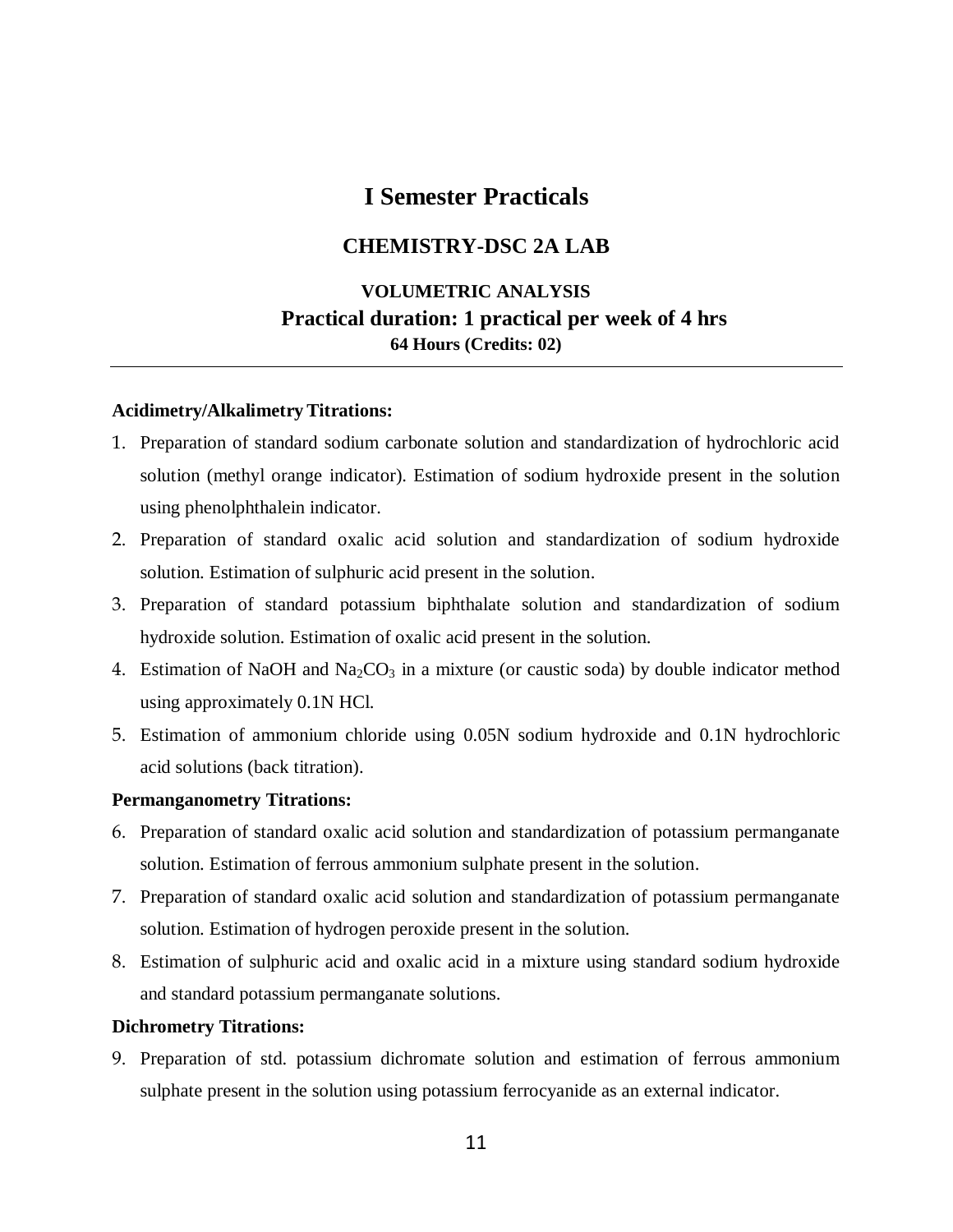- 10. Estimation of ferrous and ferric iron in a given mixture using standard potassium dichromate solution.
- 11. Preparation of standard FAS and estimation of potassium dichromate solution using Nphenyl anthranilic acid as an indicator.

### **Iodometry Titrations-**

- 12. Determination of BOD in sewage water.
- 13. Determination of dissolved oxygen in sewage water.
- 14. Estimation of copper in CuSO<sup>4</sup> using potassium dichromate crystals and approximately 0.1N sodium thiosulphate solution.

### **Complexometric Titration-**

15. Preparation of zinc sulphate solution and standardization of EDTA. Estimation of total hardness of water.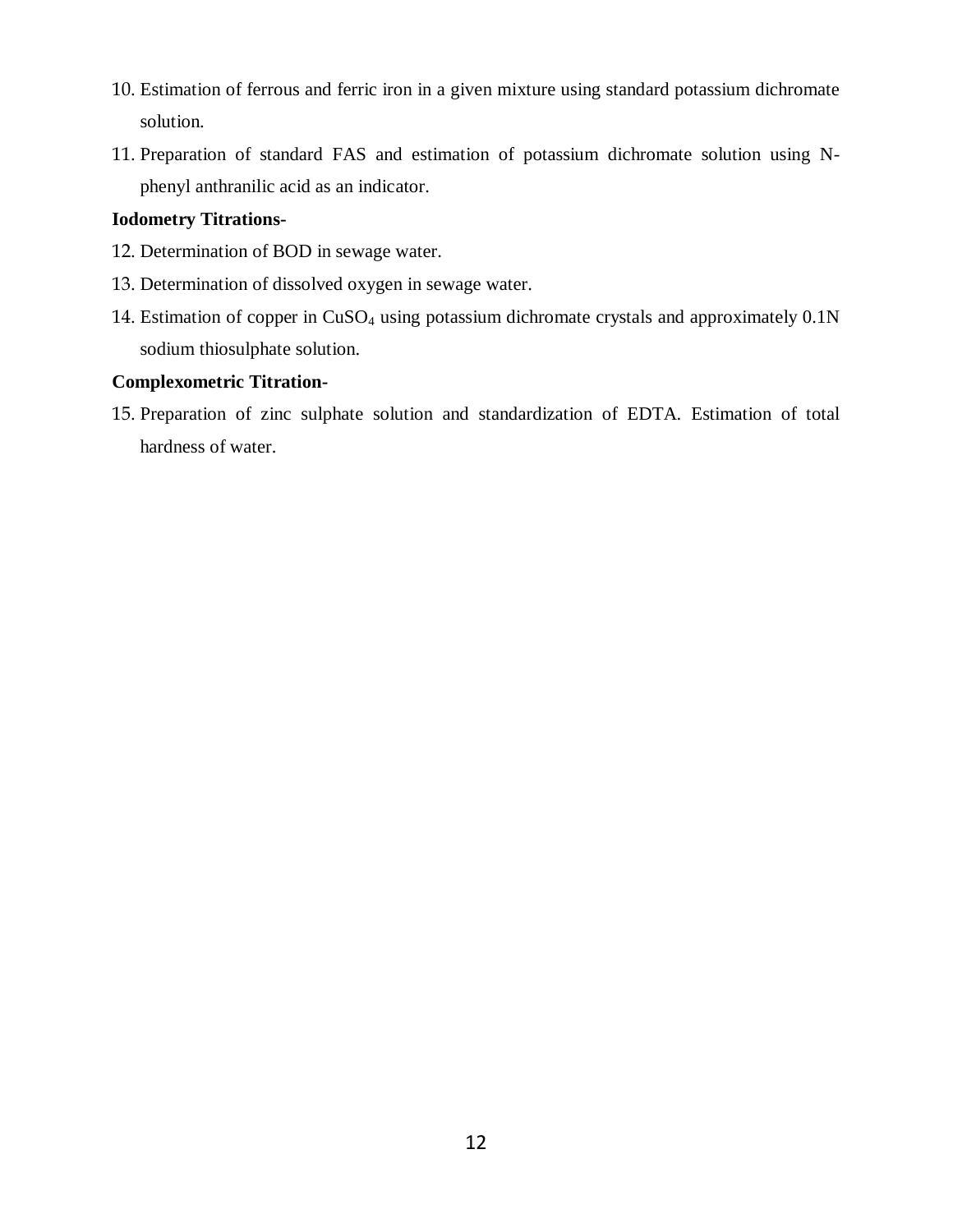### **II SEMESTER**

## **CHEMISTRY –II (DSC-2B) CLASS DURATION – THEORY: 04 HOURS/WEEK PRACTICALS: 04 HOURS/WEEK Theory and Practicals: 64 Hours each-Total Credits-06 (Theory-04, Practicals-02)**

**Discipline Specific Course (DSC-2B Chemistry) is a core course for II semester, which should be compulsorily studied by a student as a core requirement of the programme.**

### **UNIT-I: Inorganic Chemistry**

#### **Chemical Bonding and Molecular Structure**

**Ionic Bonding:** Definition and explanation with suitable examples. General characteristics of ionic bonding. Energy considerations in ionic bonding, lattice energy and solvation energy and their importance in the context of stability and solubility of ionic compounds. Born-Landé equation for calculation of lattice energy, Born-Haber cycle and its applications, polarizing power and polarizability.

Fajan's rules, ionic character in covalent compounds, bond moment, dipole moment and percentage ionic character. [**5 hours]**

**Covalent bonding:** Definition and explanation with suitable examples, factors favouring the formation of covalent bond. Valence bond approach - Shapes of some inorganic molecules and ions on the basis of VSEPR theory(NH<sub>3</sub>, H<sub>2</sub>O,SO<sub>4</sub><sup>2</sup> & ClO<sub>4</sub>). Hybridization of linear, trigonal planar, square planar, tetrahedral, trigonal bipyramidal and octahedral arrangements( $BeCl<sub>2</sub>$ ,  $BF<sub>3</sub>$ ,  $[Ni(CN)<sub>4</sub>]<sup>2</sup>$ , SiCl<sub>4</sub>, PCl<sub>5</sub> and SF<sub>6</sub> respectively). [4 hours]

Concept of resonance and resonating structures in various inorganic compounds and ions (CO,  $CO_2$ , N<sub>2</sub>O, SO<sub>3</sub><sup>2-</sup>, CO<sub>3</sub><sup>2-</sup> ). [**2 hours]**

**MO approach**: Rules for the LCAO method, bonding and antibonding MOs and their characteristics for s-s, s-p and p-p combinations of atomic orbitals, nonbonding combination of orbitals, MO treatment of homonuclear diatomic molecules of 1st and 2nd periods  $(H_2, He_2)$ ,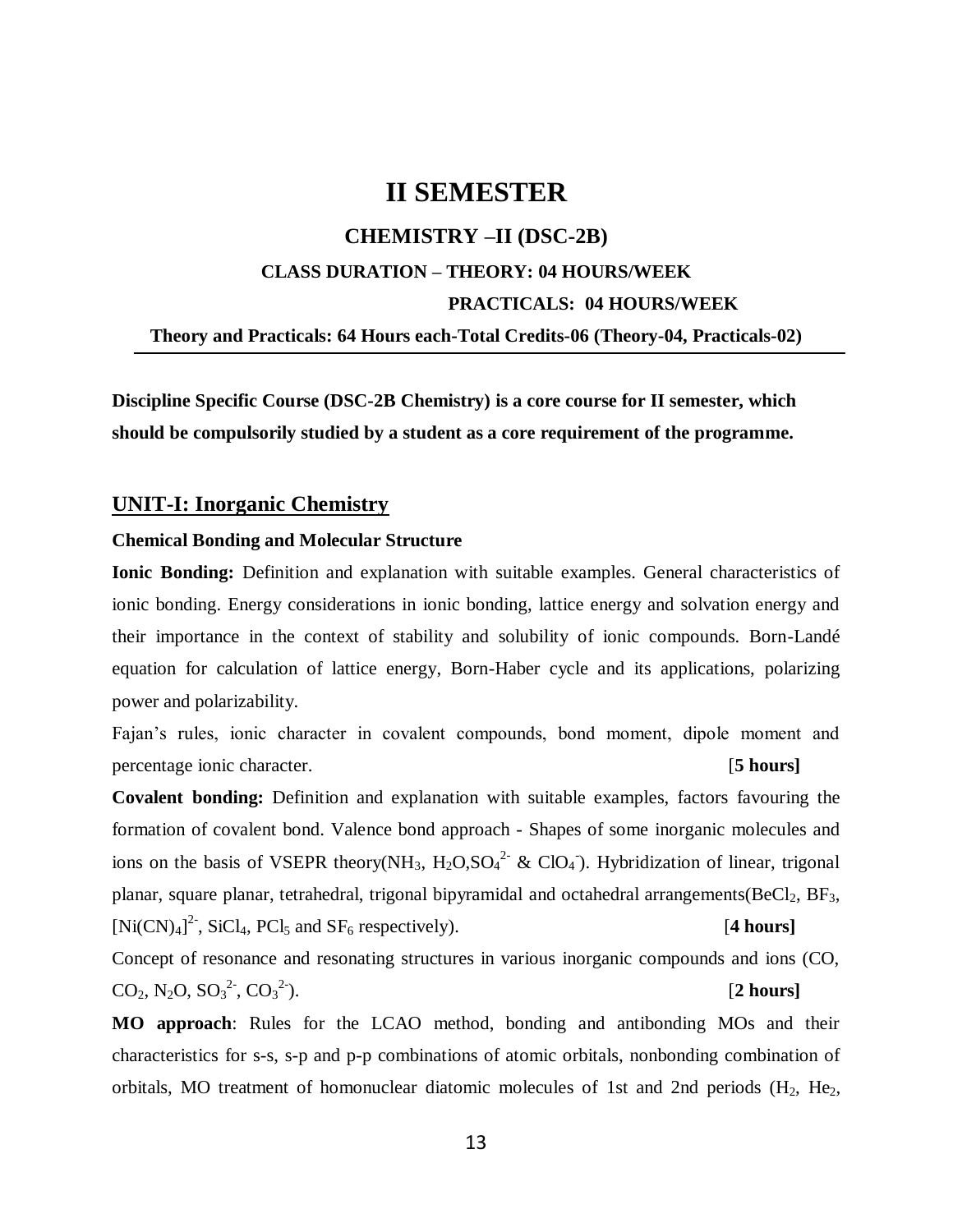$He_2^+$ , N<sub>2</sub>, O<sub>2</sub> and F<sub>2</sub>) (including idea of *s-p* mixing) and heteronuclear diatomic molecules such as CO, NO and NO<sup>+</sup>. Comparison of VB and MO approaches. [5 hours]

### **UNIT-II : Organic Chemistry**

**Cycloalkanes:** Sache-Mohr theory. Conformation of cyclopentane and cyclohexane, mono and disubstituted cyclohexane. Conformational analysis of butane and ethylene glycol with energy profile diagram. [**4 hours]**

**Aromatic hydrocarbons:** Nomenclature of benzene derivatives, Huckel's rule with respect to benzenoids, (benzene, naphthalene, anthracene and phenanthracene) and non-benzenoid compounds (cyclopentadienyl anion, cycloheptadienyl cation) anti-aromaticity. Annulenes (14 to 18 carbon atoms)

Aromatic electrophillic substitution – General mechanism, electronic interpretation of orientating influence of electron donating groups  $(-CH_3, -Cl, -NH_2)$  and  $-OH$  groups) and electron withdrawing groups  $(-NO_2, -CHO, -COOH$  and  $-SO_3H$  groups) on electrophillic substitution reactions. [**4 hours]**

**Hydrogenation of aromatic compounds:** Birch reduction, side chain oxidation of toluene to benzaldehyde and benzoic acid. Resonating structures of benzene, naphthalene and anthracene. Diel's Alder reactions of anthracene with maleic anhydride.

**Biphenyls:** Preparation – Ullmann reaction.

**Alkenyl Benzenes:** Preparation of stilbene (one method), Cis-trans isomers of stilbene

#### [**4 hours]**

**Organic halides:** Alkyl halides: isomerism and classification, elimination reaction: dehydrohalogenation. Saytzeff rule, Nucleophilic substitution reaction.  $S_N^{-1}$  and  $S_N^{-2}$  with energy profile diagram. Effect of nature of alkyl groups, nature of leaving groups, nucleophiles and solvents. [**4 hours]**

#### **UNIT-III: Physical chemistry**

**Chemical Kinetics:** Introduction – differential and integrated rate equations for second order kinetics, derivation of second order rate equation when a=b and a≠b, unit of rate constant, halflife period, problems. Experimental verification of second order reactions – study of kinetics of saponificaiton of an ester, determination of the order of reaction – differential, time for halfchange method and isolation method. Effect of temperature on rate of a reaction, Arrhenius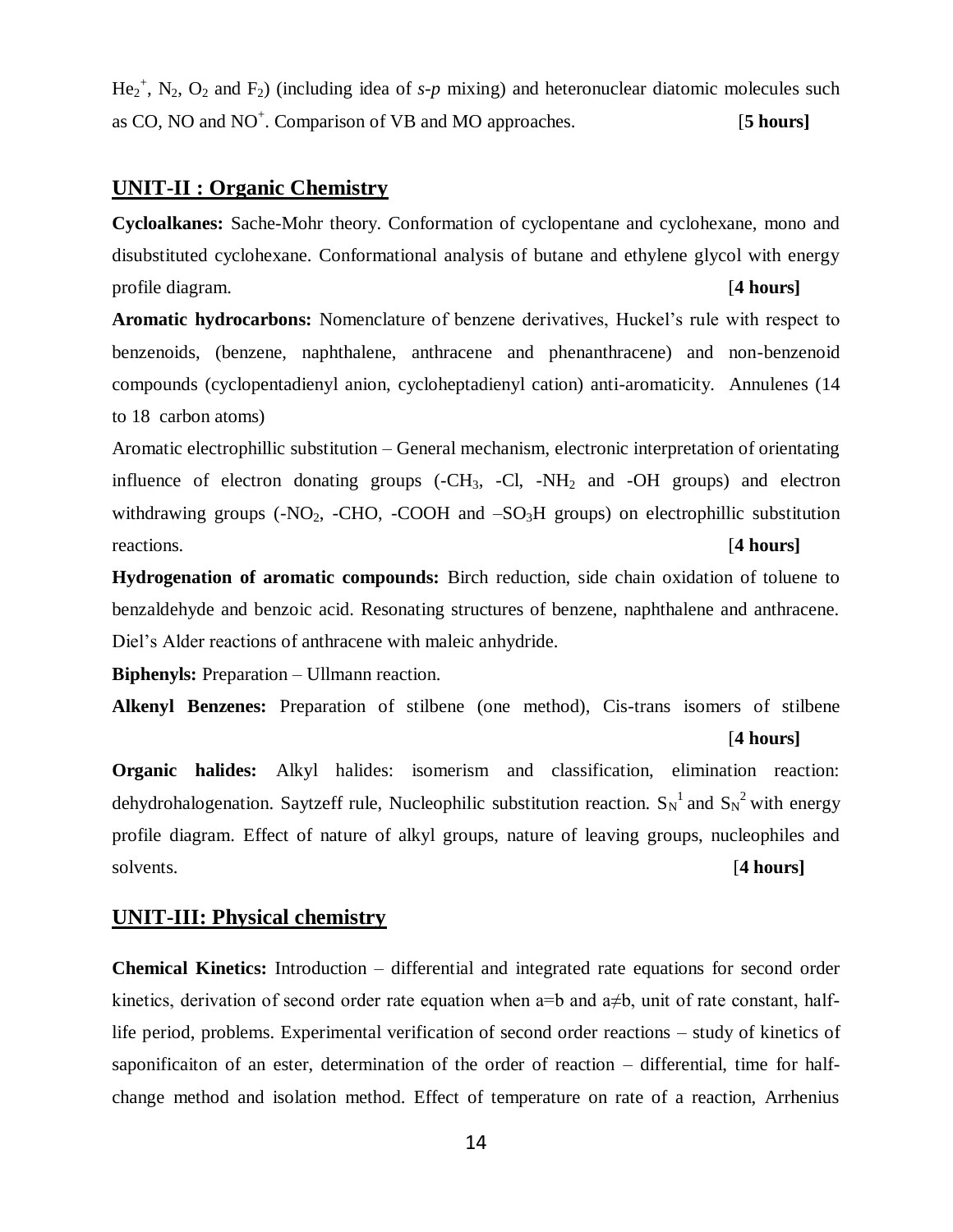equation, concept of activation energy, problems. Theories of reaction rates-simple collision theory and transition state theory, comparison of two theories. Experimental methods of chemical kinetics, conductometric – example - saponification of esters and spectrophotometric – example – colorimetric study of kinetics of oxidation of Indigocarmine by chloramine-T.

#### [**9 hours]**

**Ionic equilibria:** Debye-Huckel theory of strong electrolytes (relaxation time effect, electrophoretic effect and viscous effect). Debye-Huckel-Onsagar equation (no derivation), Debye-Huckel Limiting equation for activity coefficients (no derivation). Hydrolysis of salts – (four types) derivation - degree of hydrolysis and its relationship with  $K<sub>h</sub>$ , effect of temperature and dilution on degree of hydrolysis. Relationship between  $K_h$ ,  $K_w$ ,  $K_a$  and  $K_b$ . pH of salt solutions and problems. [**7 hours]** 

### **UNIT-IV: General Chemistry**

Preparation and synthetic applications of organic reagents – acetyl chloride, acetic anhydride, benzoyl chloride, Raney Nickel, Dimethyl sulphate, Lithium aluminium hydride. [**2 hours] Polymers:** Introduction, monomer, repeating units, types (linear, branches and network) with examples, degree of polymerization, classification (arrangement and shape) with examples, polymerization reaction (addition and condensation), molar masses of polymers – types (number average and mass average), determination of molar mass (viscosity and osmotic pressure method) (Numerical problems). [**6 hours]** 

**Organic reagents in inorganic analysis-** Advantages of organic precipitants over inorganic precipitants, DMG, 8-hydroxy quinoline (Oxine), 1,10-phenanthroline and EDTA. Structure of Ni<sup>2+</sup>-DMG and Mg<sup>2+</sup>-oxine complexes. [3 hours] **Soaps, detergents and waxes** : definition and types of soaps, manufacture of soap by hot

process, cleansing action of soap. Detergents, types with examples. Differences between soaps and detergents. Waxes – Definition, types with examples. [**5 hours**]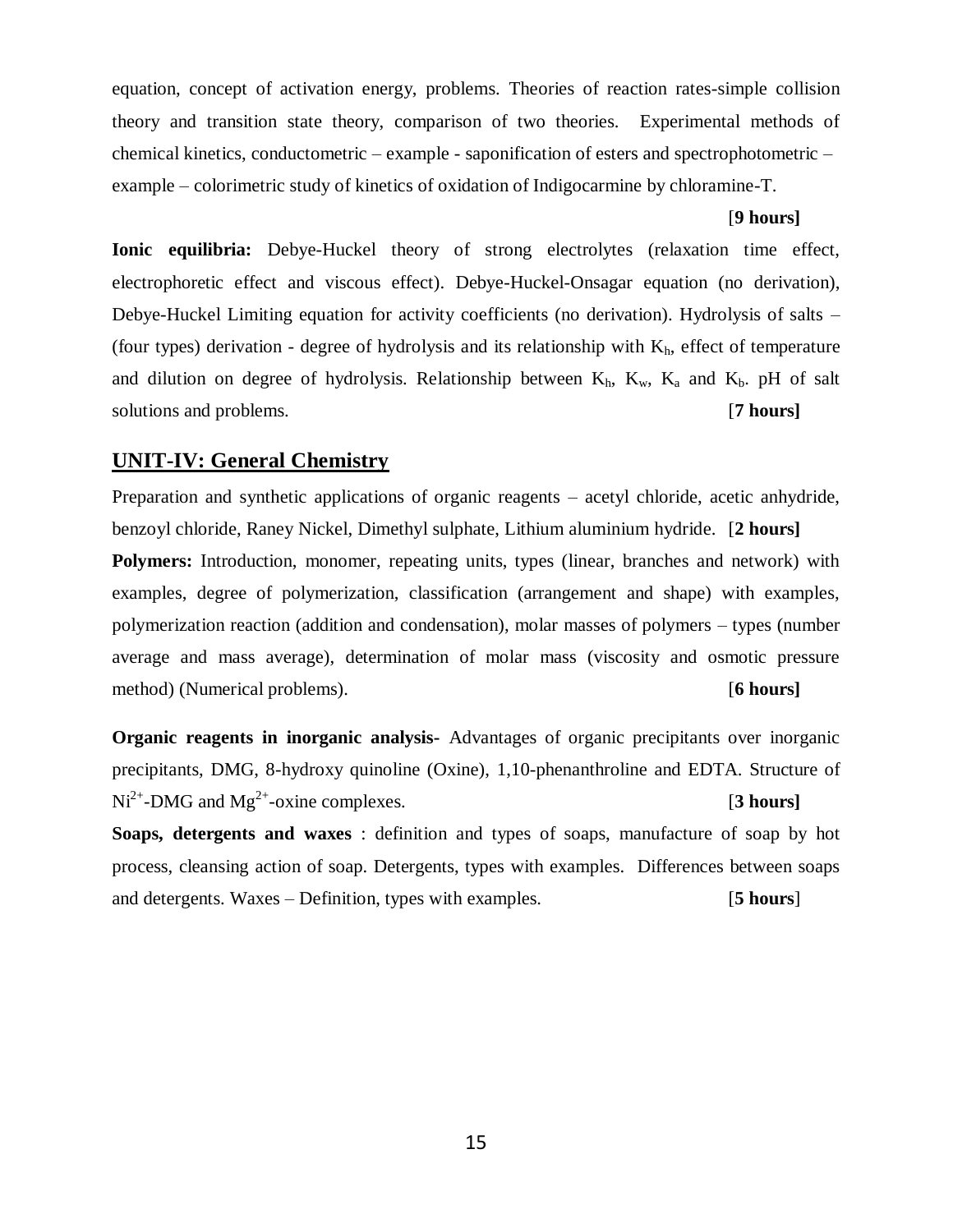### **II Semester Practicals**

### **CHEMISTRY-DSC 2B LAB Practical duration: 1 practical per week of 4 hrs 64 Hours (Credits: 02)**

### **SYSTEMATIC ANALYSIS OF ORGANIC COMPOUNDS AND ORGANIC PREPARATION**

**Part 1**: Systematic qualitative organic analysis of the following compounds (Minimum10) compounds).

- 1. Acids
- 2. Alcohols
- 3. Aldehydes
- 4. Amides
- 5. Amines
- 6. Halogenated hydrocarbons
- 7. Hydrocarbons
- 8. Ketones
- 9. Nitro compounds
- 10. Phenols

Part 2: Organic preparations: Recrystallisation and determination of melting point and its importance may be mentioned

- 1. Acetylation : Preparation of acetanilide from aniline.
- 2. Oxidation: Preparation of benzoic acid from benzaldehyde.
- 3. Nitration : Preparation of m-dinitrobenzene from benzene.
- 4. Hydrolysis : preparation of benzoic acid from ethyl benzoate.
- 5. Bromination : Preparation of 2,4,6-tribromophenol.
- 6. Glucosazones : extraction of glucose from cane sugar.
- 7. Diazotization : preparation of methyl orange.

**Note:** Preparation-equation, recrystallisation, theoretical and practical yield.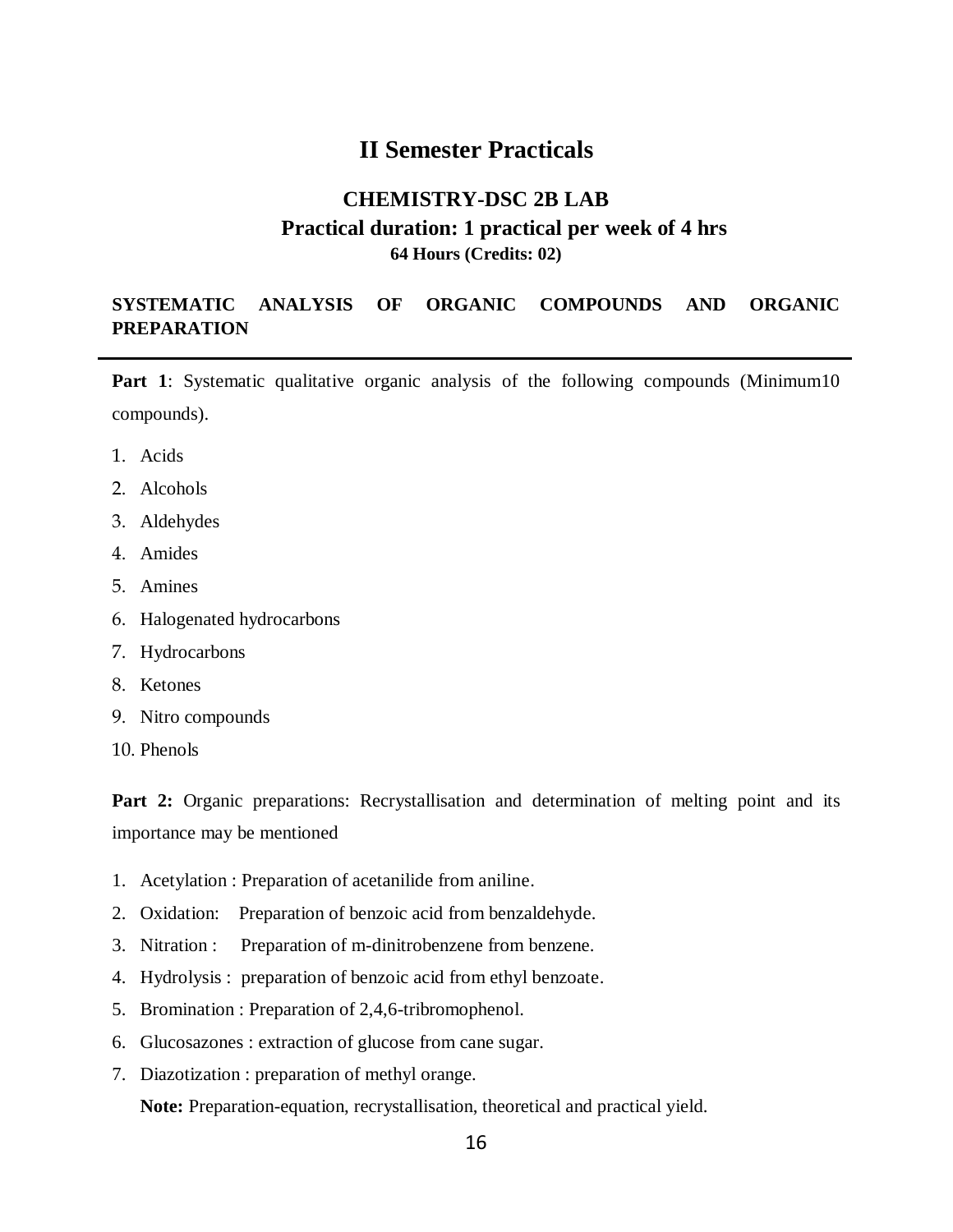### **III SEMESTER**

### **CHEMISTRY –III (DSC-2C)**

## **CLASS DURATION – THEORY: 04 HOURS/WEEK PRACTICALS: 04 HOURS/WEEK**

### **Theory and Practicals: 64 Hours each-Total Credits-06 (Theory-04, Practicals-02)**

**Discipline Specific Course (DSC-2C Chemistry) is a core course for III semester, which should be compulsorily studied by a student as a core requirement of the programme.**

### **UNIT-I: Inorganic Chemistry**

**Chemistry of transition elements:** Position in the periodic table, electronic configuration, general characteristics- atomic and ionic radii, ionization energy, variable oxidation states, spectral properties, redox potentials, colour and magnetic properties, catalytic activity, complex formation and interstitial compounds formation (3d, 4d and 5d series).

**Chemistry of inner transition elements:** Electronic configuration and position in the periodic table, oxidation states, spectral properties, colour and magnetic properties, complex formation and ionic radii, lanthanide contraction – cause and its consequences. General survey of actinides – comparison with lanthanides, transuranic elements. [**10 hours]**

#### **Organometallic Compounds**

Definition and Classification with appropriate examples based on nature of metal-carbon bond (ionic, s, p and multicentre bonds). Structures of methyl lithium, Zeiss salt and ferrocene. EAN rule as applied to carbonyls. Preparation, structure, bonding and properties of mononuclear and polynuclear carbonyls of 3d metals. p-acceptor behaviour of carbon monoxide. [**6 hours]**

### **UNIT-II: Organic Chemistry**

**Alcohols:** Definition and classification.

**Monohydric alcohols:** Preparation ofalcohols by Hydroboration-oxidation method. Hydration of alkenes. Distinction tests between 1°, 2°, and 3° alcohols by Victor Meyer and oxidation method. Conversion of 1° to 2°, 2° to 3° and 1° to 3° alcohols. Dehydration of 1°, 2°, 3° alcohols and comparison of their rates.

17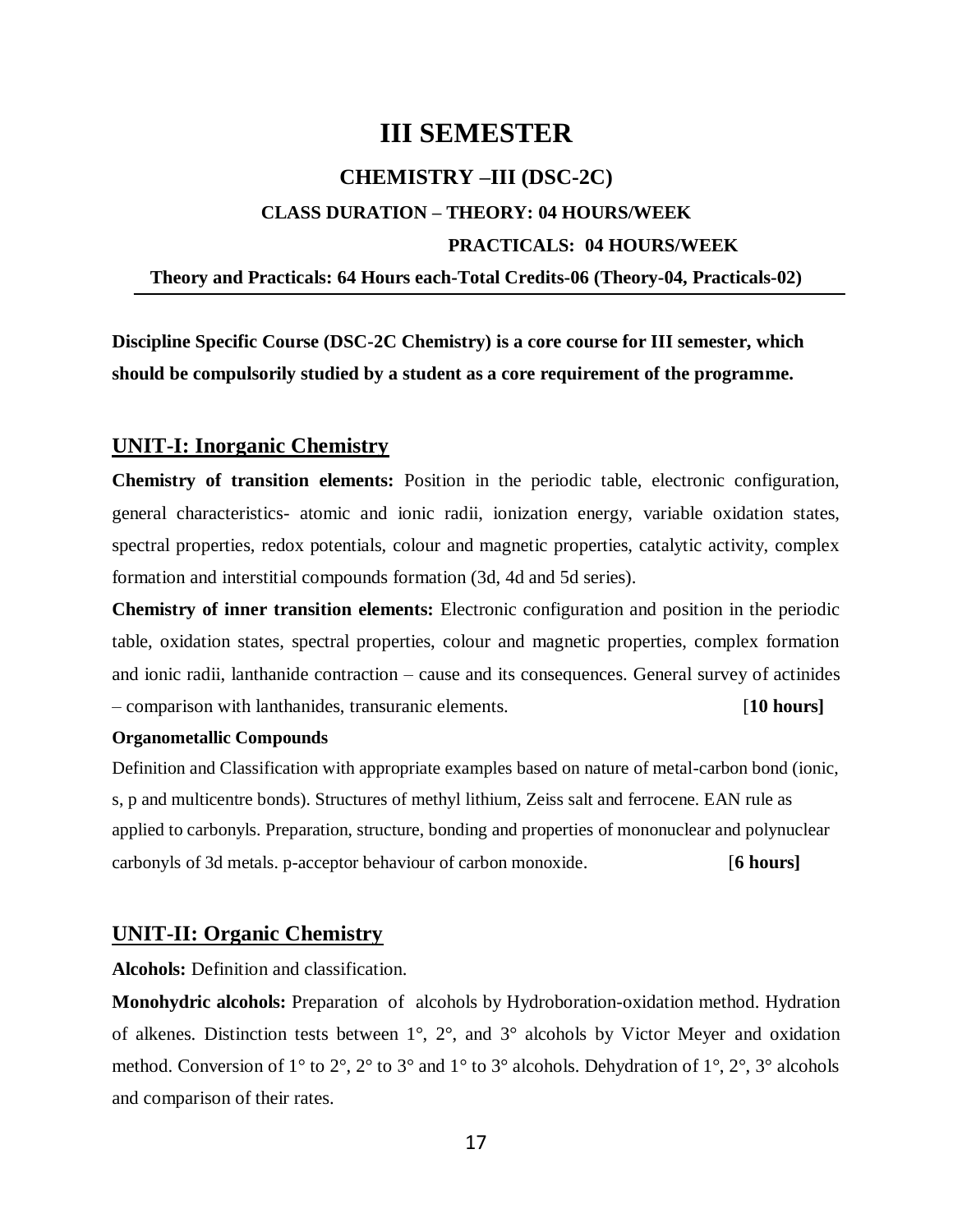**Dihydric alcohols:** Glycol – preparation from vicinal dihalides and uses. Pinacoles – synthesis, mechanism of pinacol-pinacolone rearrangement

**Trihydric alcohols:** Glycerol, synthesis from propene, reactions with HNO<sub>3</sub>, H<sub>2</sub>SO<sub>4</sub>, oxalic acid and HI. Uses of glycerol. **[4 Hours]**

**Phenols:** Definition, classification with examples, acidity of phenols, effect of substituents on acidity of phenols. Mechanism of Reimer-Tiemann reaction and Kolbe reaction. Fries and claisen rearrangement with examples. conversion of phenol to phenolphthalein and fluoroscein.

### **[4 Hours]**

**Ethers:** Nomenclature, Williamson ether synthesis, reactions – cleavage and auto-oxidation-Ziesel's method.

**Epoxides:** Synthesis by Darzen's method. Acid and base catalyzed opening of epoxides.

**Crown ethers:** Introduction with examples. **[4 Hours]**

**Carbonyl Compounds:** Distinction between aldehydes and ketones – oxidation and reduction method. Addition of alcohols- formation of hemiacetal and acetal. Condensation with  $NH<sub>2</sub>OH$ and 2,4-DNP. Mechanism of aldol condensation, Perkins reaction, Cannizzaro reaction, Claisen condensation, Knovenagel reaction. **[4 Hours]**

### **UNIT-III: Physical Chemistry**

**Second law of thermodynamics:** Limitations of First Law of Thermodynamics – need for II Law of thermodynamics, spontaneous, non-spontaneous and equilibrium processes (definitions and examples for each), different ways of stating II Law, concept of entropy – definition and physical significances of entropy – criteria of spontaneity in terms of entropy change, statements of II law in terms of entropy.

**Free energy:** Helmholtz and Gibb's free energy – their definitions and their relationship, Gibb's – Helmholtz equation at constant pressure and volume (derivations), thermodynamic criteria of equilibrium and spontaneity, variation of free energy with temperature and pressure, Claussius – Clappeyron equation (differential form to be derived), integrated form of Claussius – Clappeyron equation (to be assumed) and its applications (enthalpy of vapourization, boiling point and freezing point at different temperatures), (numerical problems on these applications)

Calculation of bond energy, bond dissociation energy and resonance energy from thermochemical data. **[7 Hours]**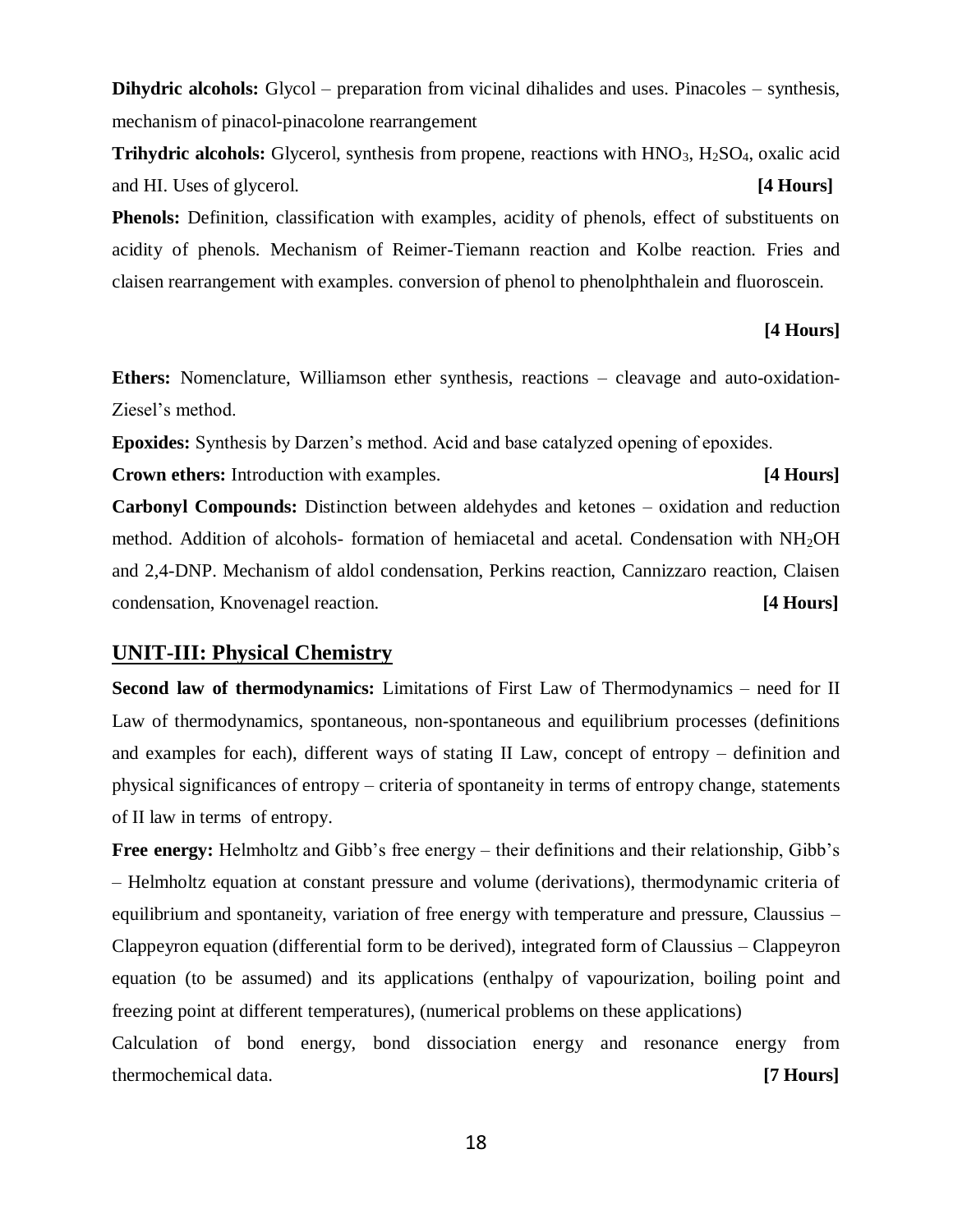**Crystallography:** Amorphous and Crystalline solids, differences. Crystal systems and their characteristics, Elements of symmetry – plane, axis and centre, elements of symmetry in cubic crystals, law of rational indices – Weiss and Miller indices, Crystal systems and their characteristics,Crystal lattice and unit cell, types of Lattice – Bravais lattices, X-Ray diffraction and Bragg's Law (to be derived), determination of crystal structure of rock salt by rotating crystal method using Bragg's spectrometer, Structure of NaCl, KCl & CsCl (only qualitative), application of X-ray studies – distance between lattice planes, density of crystals, determination of Avogadro Number (numerical problems on applications), Qualitative treatment of Nernst heat theorem and III law of thermodynamics-statement only.

**Liquid Crystals:** Defintion, classification of thermotropic liquid crystals into smectic, nematic and cholesteric with examples-molecular arrangement of these and their uses. **[9 Hours]**

### **UNIT-IV: General Chemistry**

**Chromatography:** Paper: introduction to ascending, descending and circular,  $R_f$  value and it's applications

**TLC:** Introduction and applications

**Column Chromatography:** Introduction, principle and experimental details and applications

**Gas Chromatography:** Introduction, apparatus, programmed temperature gas chromatography, quantitative analysis of GLC

**HPLC:** Introduction, schematic diagram of instrumentation and application. **[5 Hours] Energy sources-**Dry cell, lead storage battery, solar cell and fuel cell. **[3 Hours]**

**Nanotechnology:** Definition, uses and nature of nanotechnology, **Nanomaterials**-definition, properties and applications, **Carbon nanotubes**- definition, types, methods of preparation (mention), properties and industrial applications of carbon nanotubes, **Nanowires**-definition, types, production of crystalline nanowires by vapour-liquid-solid synthesis method, applications of nanowires. [**4 Hours]**

**Amino acids and proteins:** Structure, classification with examples, peptide bond, N-protecting & C-protecting groups, peptide synthesis (Gly-Gly, Gly-Ala)

Proteins-types-based on functional properties. Denaturation, colour reaction (Biuret, Ninhydrin and Millon's test ) **[4 Hours]**

19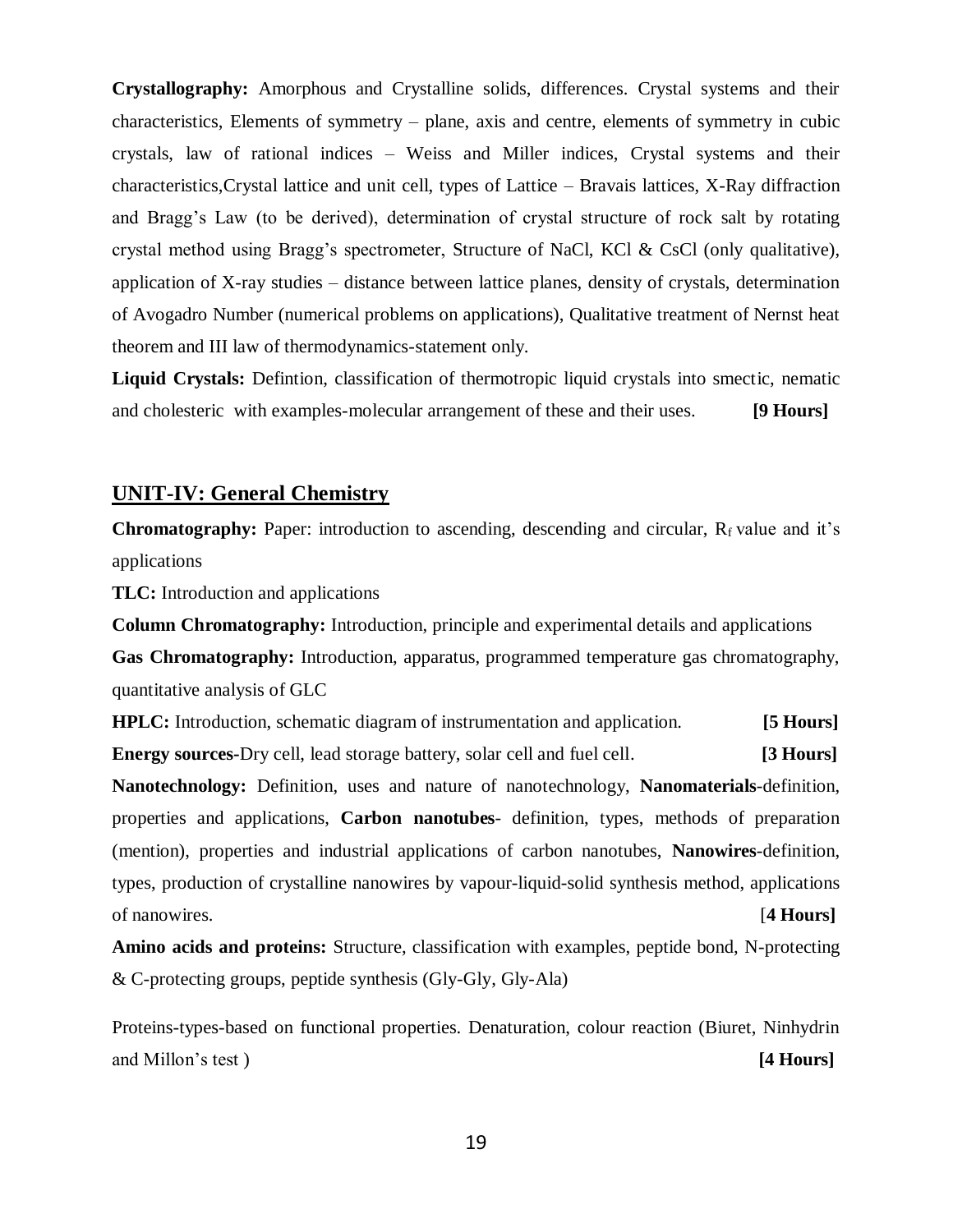### **III Semester Practicals**

### **CHEMISTRY-DSC 2C LAB Practical duration: 1 practical per week of 4 hrs 64 Hours (Credits: 02)**

### **QUALITATIVE ANALYSIS OF INORGANIC SALT MIXTURE AND INORGANIC PREPARATION**

## **Part 1: Systematic semi-micro Qualitative Analysis of Inorganic Salt Mixture containing two cations and two anions (Minimum 10 mixtures to be analysed).**

The constituent ions in the mixture to be restricted to the following.

Anions: HCO<sub>3</sub>, CO<sub>3</sub><sup>2</sup>, SO<sub>4</sub><sup>2</sup>, Cl, Br, NO<sub>3</sub>, BO<sub>3</sub><sup>3</sup>, SO<sub>4</sub><sup>2</sup> and PO<sub>4</sub><sup>3</sup>

Cations: Pb<sup>2+</sup>, Bi<sup>3+</sup>, Cd<sup>2+</sup>, Al<sup>3</sup>+, Fe<sup>3+</sup>, Fe<sup>2+</sup>, Mn<sup>2+</sup>, Zn<sup>2+</sup>, Ba<sup>2+</sup>, Sr<sup>2+</sup>, Ca<sup>2+</sup>, Mg<sup>2+</sup>, K<sup>+</sup>, Na<sup>+</sup> and NH<sub>4</sub><sup>+</sup>

Note:

- 1. Mixtures requiring elimination of phosphate and borate should not be given.
- 2. Combination like Cl and Br,  $NO<sub>3</sub>$  and Br shall be avoided.
- 3. Salts that yield double decomposition shall be avoided (like CaSO<sub>4</sub>, BaSO<sub>4</sub>, PbSO<sub>4</sub>, FeSO<sub>4</sub>).
- 4. The combination of two cations in the mixture should belong to different groups. However combinations like  $Mg^{2+}$  and  $NH_4^+$  and  $Na^+$  and  $NH_4^+$  can be given.

#### **Part 2: Inorganic preparations**

- 1. Preparation of Chloropentaminecobalt(III)chloride.
- 2. Preparation of Cuprammoniumsulphate
- 3. Preparation of Ferric alum
- 4. Preparation of ferrousoxalate.
- 5. Preparation of Prussian blue (ferri ferrocyanide).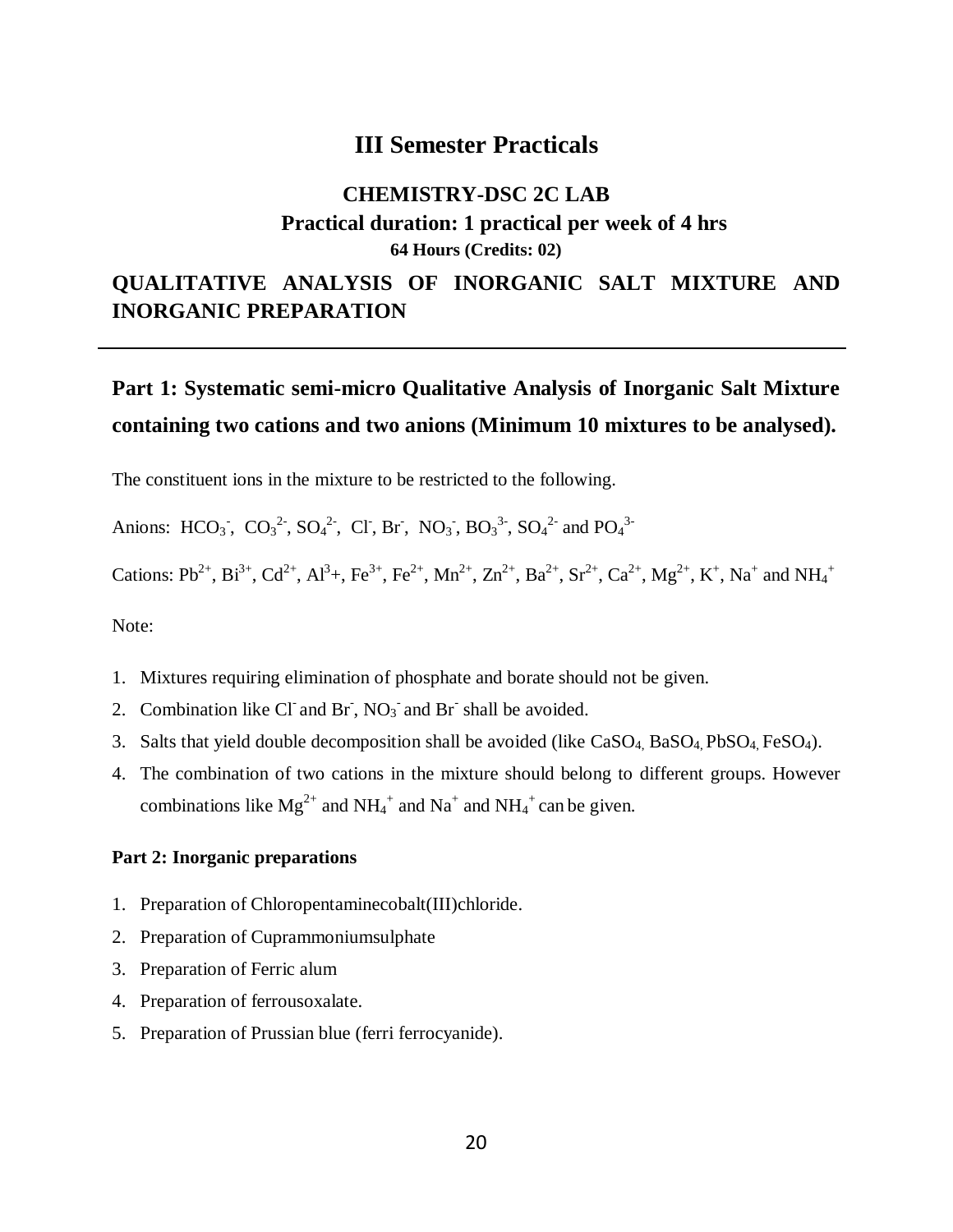### **IV SEMESTER**

### **CHEMISTRY –IV (DSC-2D)**

### **CLASS DURATION – THEORY: 04 HOURS/WEEK**

### **PRACTICALS: 04 HOURS/WEEK**

#### **Theory and Practicals: 64 Hours each-Total Credits-06 (Theory-04, Practicals-02)**

**Discipline Specific Course (DSC-2D Chemistry) is a core course for IV semester, which should be compulsorily studied by a student as a core requirement of the programme.**

### **UNIT I : Inorganic Chemistry**

**Coordination Chemistry:** Ligands, classification of ligands and chelation, nomenclature of coordination compounds, physical methods in the study of complexes – change in conductance, colour and pH. Stability of complexes – stability constant, a brief outline of thermodynamic stability of metal complexes, factors affecting the stability of complexes. Polynuclear complexes, inner metallic complexes.

Applications of complexes: Cis platin in cancer therapy,  $\text{Na}_2\text{CaEDTA}$  in treatment of heavy metals (Pb & Hg) poisoning.

**Isomerism in co-ordination complexes:** Stereo-isomerism – Geometrical and optical isomerism exhibited by co-ordination compounds of co-ordination number 4 and 6. [**7 hours]**

**Valence bond theory:** Salient features, formation of octahedral complexes on the basis of VBT, outer and inner orbital octahedral complexes-  $[Fe(CN)<sub>6</sub>]<sup>4</sup>$ ,  $[Fe(CN)<sub>6</sub>]<sup>3</sup>$ ,  $[Co(CN)<sub>6</sub>]<sup>3</sup>$ ,  $[CoF<sub>6</sub>]<sup>3</sup>$  $[Cr(H<sub>2</sub>O)<sub>6</sub>]$ <sup>3+</sup> and  $[Fe(H<sub>2</sub>O)<sub>6</sub>]$ <sup>2+</sup>. Formation of tetrahedral and square planner complexes on the basis of VBT –  $[Ni(CN)_4]^2$ ,  $[Cu(NH_3)]^{2+}$ ,  $[Zn(NH_3)_4]^{2+}$  and  $[Ni(CO)_4]$ , limitations of VBT.

#### [**4 hours]**

**Crystal field theory:** Important features of crystal field theory, crystal field splitting of dorbitals in tetrahedral, octahedral and square planar complexes, crystal field stabilization energy (CFSE), factors affecting the magnitude of  $\Delta_0$ , (nature of ligand, oxidation state of the metal ion, size of the orbitals, geometry of the complex), high spin (HS) and low spin (LS) complexes, magnetic properties of metal complexes based on crystal field theory- $[Co(NH_3)_6]^{3+}$ ,  $[CoF_6]^{3-}$ ,  $[Fe(CN)_{6}]^{4}$ ,  $[Fe(CN)_{6}]^{3}$  and  $[Ni(CN)_{4}]^{2}$ . Magnetic susceptibility, measurement of magnetic moment by Gouy's method. Limitations of CFT.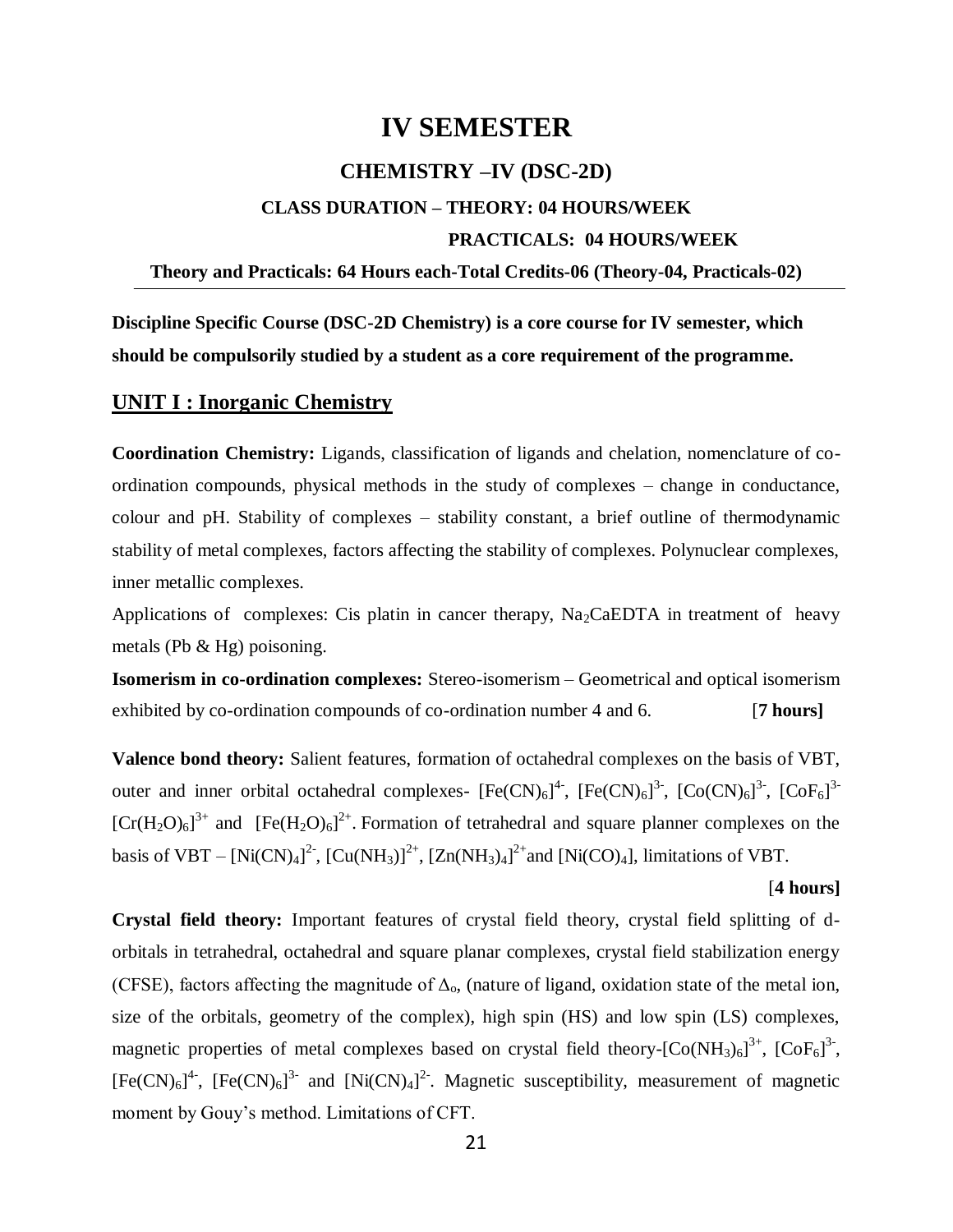### **UNIT II: Organic Chemistry**

**Stereochemistry:** Introduction, definition, elements of symmetry (plane, centre, simple axes and alternative axes), asymmetry and dissymmetry, Chirality, designation of configuration (D-L and R-S). Optical activity – explanation – cause of optical activity (non-super impossibility). Enantiomers and diastereomers optical isomerism in tartaric acid and biphenyl compounds, racemisation, resolution, methods of resolution (Chemical and biochemical methods) Walden inversion, asymmetric synthesis (partial and absolute).

**Geometrical isomerism:** Definition with example, designation of cis-trans and E-Z notations with examples. Characteristics of geometrical isomers, Identification of geometrical isomers.

Geometrical isomerism in aldoximes and ketoximes, Beckmann rearrangement with mechanism.

**[8 Hours]**

**Carbohydrates:** Definition and importance, classification based on composition with examplesreducing and non-reducing sugars.

**Monosaccharides:** Glucose: reactions of glucose (with  $H_2N$ -OH, HCN,  $C_6H_5NHNH_2$ , Br<sub>2</sub> water, Conc.  $HNO<sub>3</sub>$ , reductions with  $HI/red$  P, methanol/dry HCl, acetic anhydride and reduction reactions.

**Structural elucidation of glucose:** Open chain structure, configuration, drawbacks of open chain structure, ring structure – Fisher and Haworth structure. Determination of ring size by methylation method.

**Structural elucidation of fructose:** Reactions of fructose, Fischer and Haworth structures, Fischer and Haworth structures of galactose and mannose.

Conversion reactions – 1. Ascending (Kiliani's synthesis) 2. Descending (Wohl's degradation) 3. Aldose to ketose 4. Ketose to Aldose 5. Epimerisation

**Disaccharides:** Structural elucidation of sucrose, structural formulae of maltose and lactose (Haworth structure).

**Polysaccharides:** Partial structural formulae of starch, cellulose, glycogen and their uses.

[8 **Hours]** 

### **UNIT III: Physical Chemistry**

**Elementary Quantum Mechanics:** black body radiation – Planck's Law, Photoelectric effect, Compton effect, Schrodinger's wave equation (no derivation) and its importance, Eigen function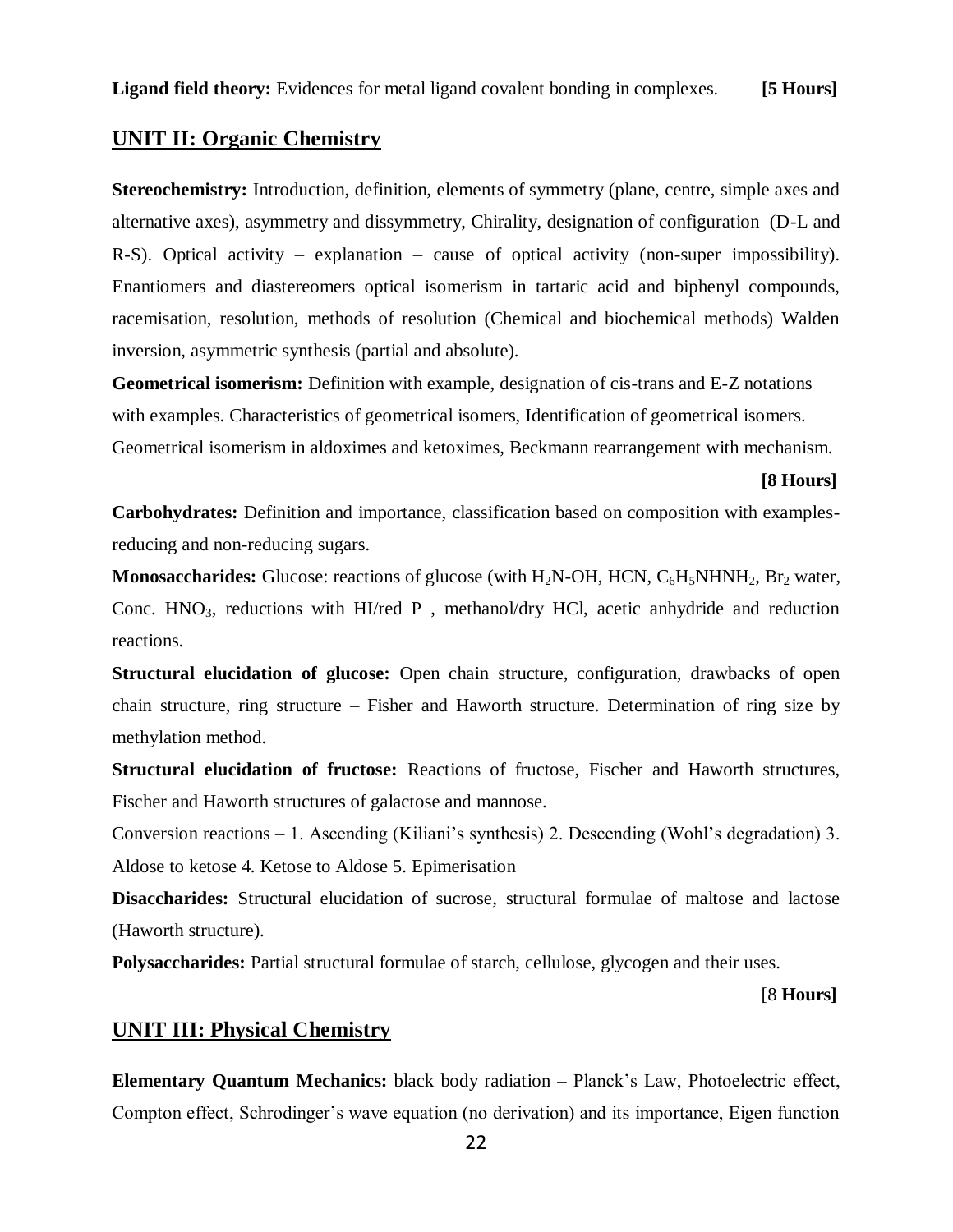and Eigen values, significance of  $\Psi$  and  $\Psi^2$ , particle in one dimensional box (derivation), operators-linear,  $\nabla$  and  $\nabla^2$  and Hamiltonian operator. **[5 Hours]** 

**Electrochemistry-I:** Introduction, conductance – specific conductance, equivalent conductance and molar conductance – their definitions and SI units. Conductivity cell and cell constant. Determination of equivalent conductance by meter – bridge method, ionic mobility, ionic conductance, Kohlrausch's law and its significance – determination of equivalent conductance at infinite dilution for weak electrolyte.

**Transport number:** Definition and explanation, anomalous transport number – explanation with examples – relationship between ionic conductance and transport number (to be derived), determination of transport number by moving boundary method – transport number of  $H^+$  using CdCl<sup>2</sup> as supporting electrolyte (numerical problems on equivalent conductance, transport numbers and kohlrausch's law). **[7 <b>Hours**]

**Application of conductance measurements** – (a) solubility and solubility product of sparingly soluble salt, (b) ionic product of water, (c) degree of ionization of weak electrolyte. Numerical problems.

Conductometric titration: strong acid vs strong base, weak acid vs strong base, strong acid vs weak base, weak acid vs weak base, with suitable examples for each. **[4 Hours]**

### **UNIT IV : General Chemistry**

**HSAB:** Classification of acids and bases as Hard and Soft. Pearson's HSAB concept, acid-base strength, hardness and softness, symbiosis. **[3 Hours]** 

**Gravimetry:** Introduction to gravimetric analysis – precipitation methods (various steps involved to be discussed), advantages of gravimetric analysis, purity of the precipitates, coprecipitation and post-precipitation, conditions of precipitation, precipitation from homogeneous solution (hydroxides and sulphates), washing and ignition of precipitate (general discussion only). Electro-gravimetric analysis-estimation of copper. [**4 Hours]**

**Dyes:** Colour and constitution, chromophore - Auxochrome theory, classification of dyes based on chromophore present and applications with examples, synthesis of indigo, malachite green, congo red, structural elucidation of alizarin and its synthesis. **[4 Hours]**

**Physical Properties and chemical constitution:** Additive and constitutive properties, properties of liquids – viscosity, definition of coefficient of viscosity, factors affecting viscosity –

23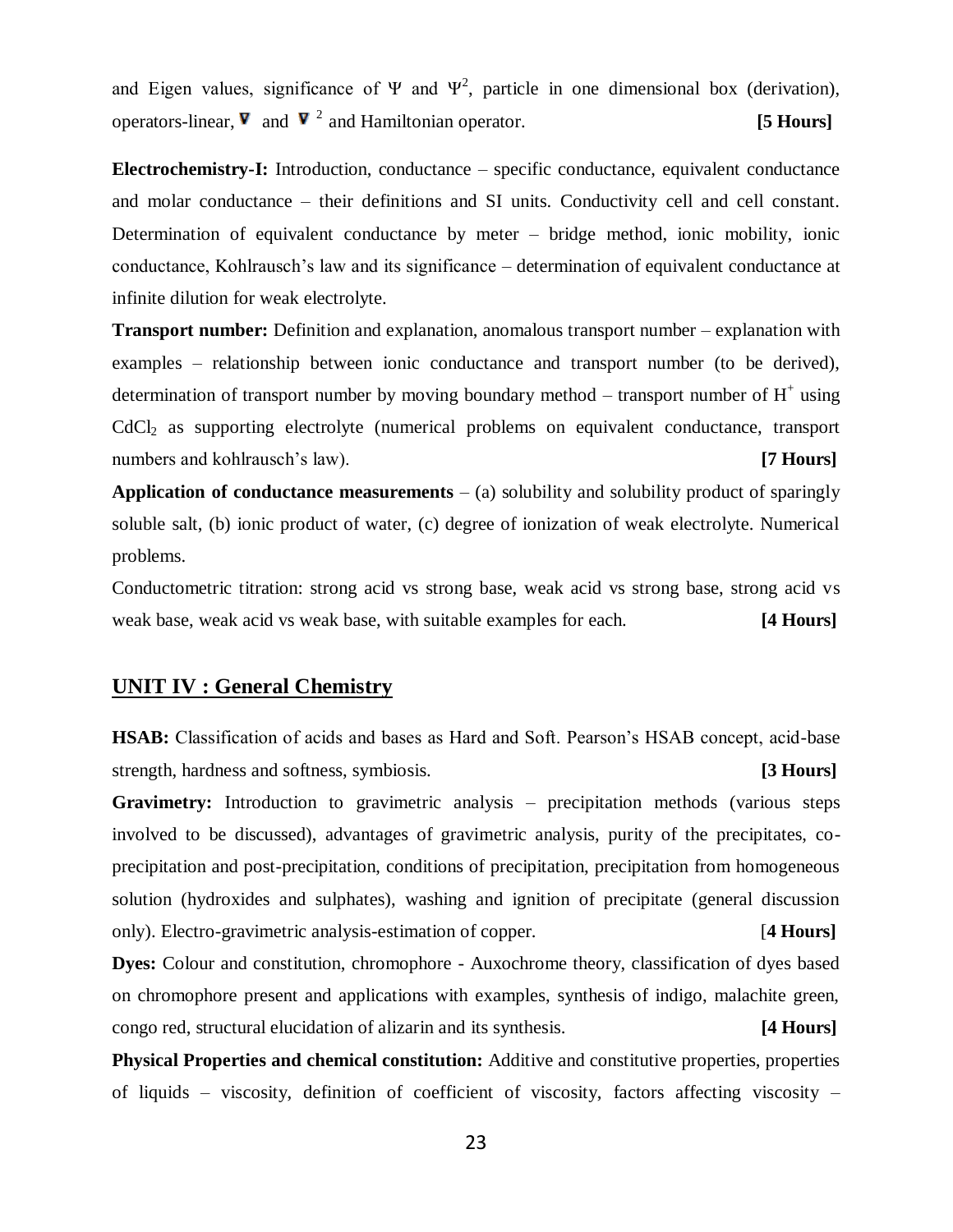temperature, size and weight of molecules, intermolecular forces, determination of viscosity of liquids by Ostwald's method.

**Surface tension:** Definition, effect of temperature and solute on surface tension, determination of surface tension of liquids using stalagmometer.

**Parachor:** Definition – Sugden equation, calculation of parachor and its application with respect to structural elucidation of benzene and quinone, numerical problems based on surface tension, viscosity and parachor applications. **[5 Hours]**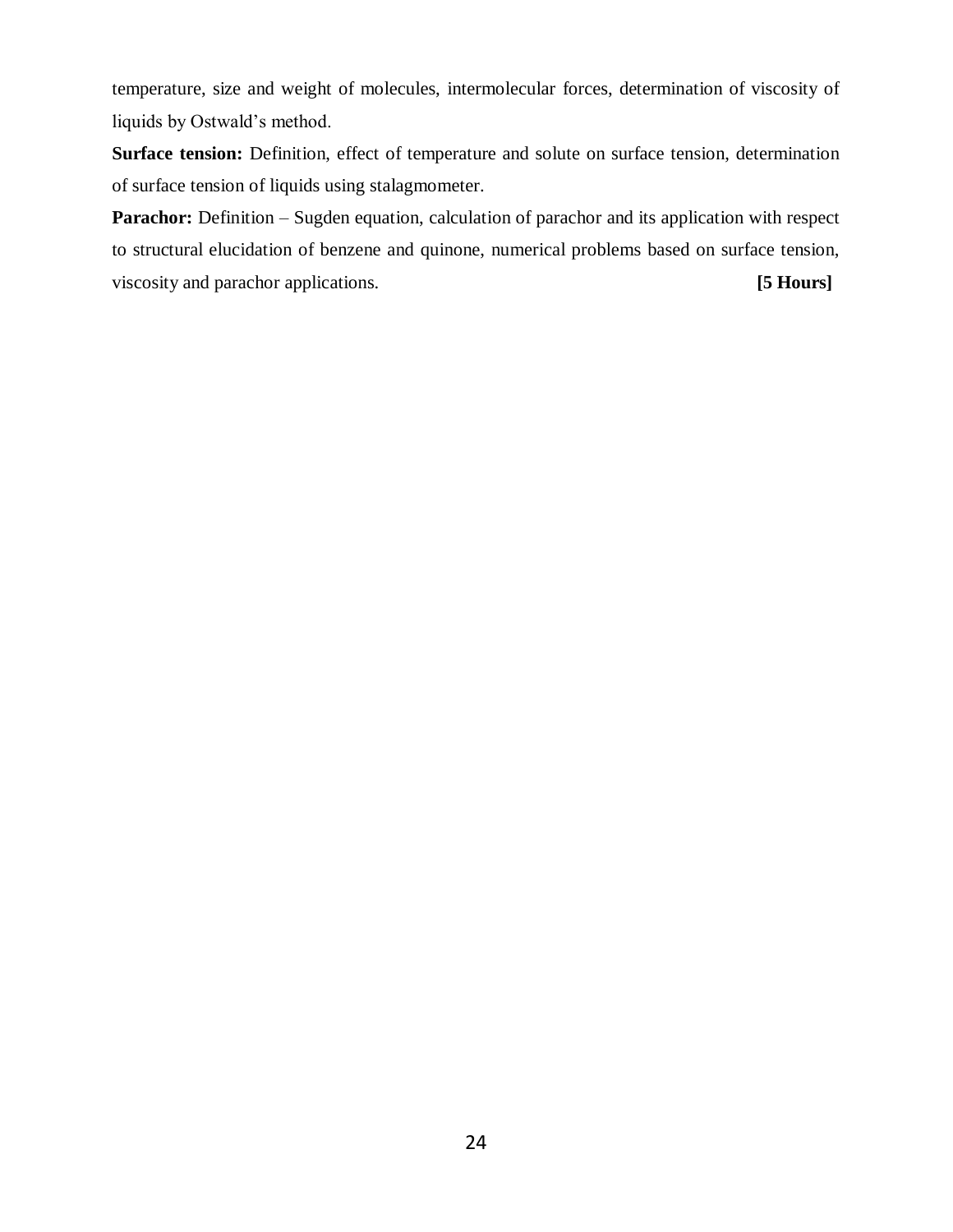### **IV Semester Practicals**

### **CHEMISTRY-DSC 2D LAB Practical duration: 1 practical per week of 4 hrs 64 Hours (Credits: 02)**

### **Part 1:**

- 1. Determination of the density using specific gravity bottle and viscosity of a liquid using Ostwald's viscometer.
- 2. Determination of the density using specific gravity bottle and surface tension of a liquid using stalagmometer.
- 3. Determination of molecular mass of a non-volatile solute by Walker-Lumsden method.
- 4. Determination of rate constant of the decomposition of hydrogen peroxide catalyzed by FeCl<sub>3</sub>.
- 5. Determination of transition temperature of the salt hydrates( $Na<sub>2</sub>S<sub>2</sub>O<sub>3</sub>,SrCl<sub>2</sub>,CH<sub>3</sub>COONa$ ).
- 6. Determination of percentage composition of sodium chloride solution by determining the miscibility temperature of phenol - water system.
- 7. Estimation of the given strong acid using strong base by thermometric titration method [HCl X NaOH].
- 8. Study of kinetics of reaction between  $K_2S_2O_8$  and KI,  $2<sup>nd</sup>$  order, determination of rate constant.

### **Part 2: Organic Estimations:**

- 1. Estimation of glucose by Fehling solution method.
- 2. Estimation of ascorbic acid by iodometric method.
- 3. Determination of Iodine value of oils by chloramine-T.
- 4. Isolation of Caffeine from tea powder.
- 5. Estimation of neutral amino acids by titrametric method.
- 6. Estimation of carboxylic acid by titrametric method.
- 7. Determination of saponification value of oils.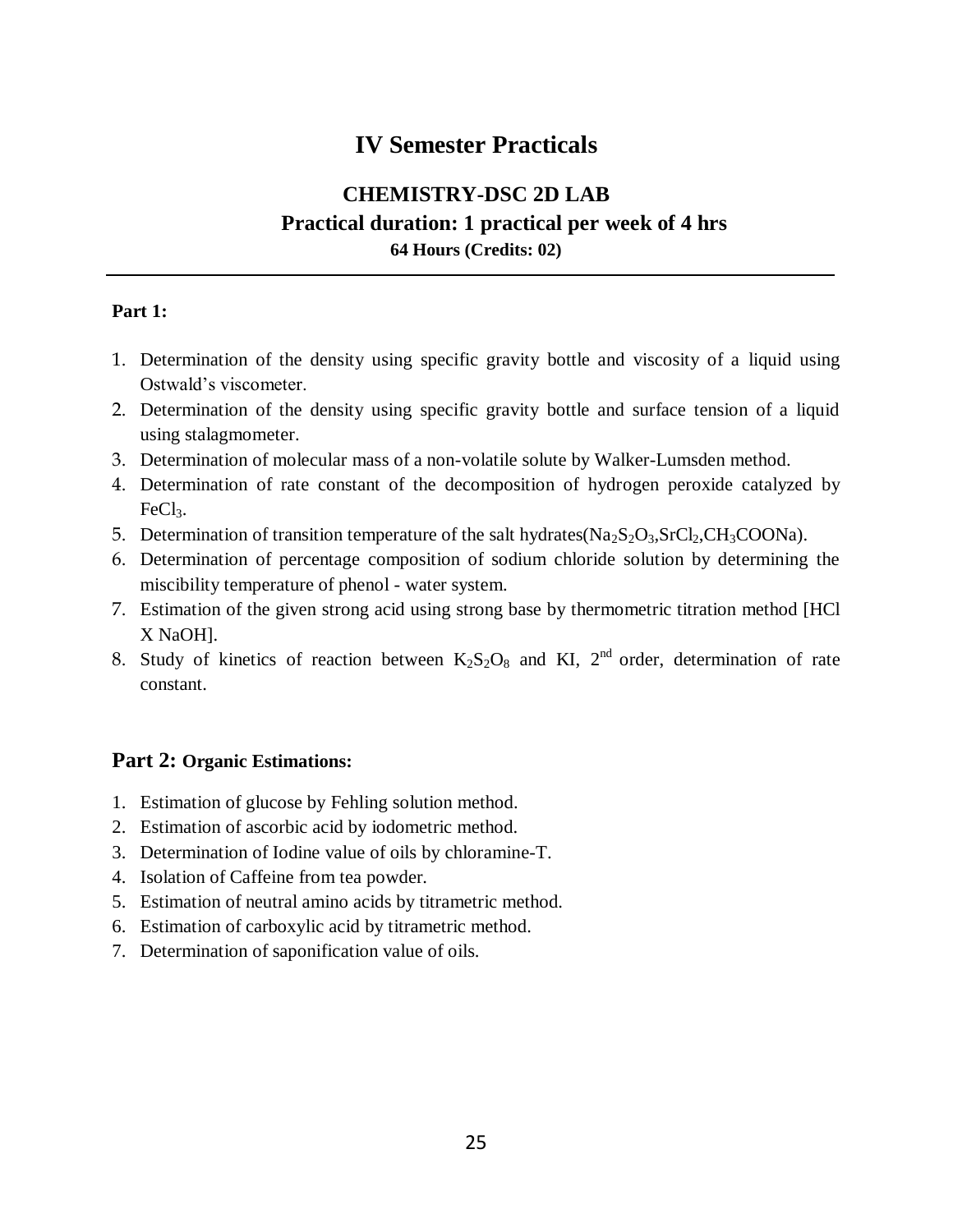### **V SEM**

### **ESTER**

### **CHEMISTRY –V (DSE-2A)**

## **CLASS DURATION – THEORY: 04 HOURS/WEEK PRACTICALS: 04 HOURS/WEEK**

### **Theory and Practicals: 64 Hours each-Total Credits-06 (Theory-04, Practicals-02)**

**Discipline Specific Elective (DSE-2A Chemistry) is a course for V semester offered under the main Disciple/Subject of study or a Project/Dissertation, which should be compulsorily studied by a student as a core requirement of the programme**

## **UNIT I: Inorganic Chemistry: INORGANIC MATERIALS OF INDUSTRIAL IMPORTANCE**

### **Silicate Industries**

**Glass**: Raw materials*,* glassy state and its properties, classification (silicate and non-silicate glasses). Manufacture and processing of glass. Composition and properties of the following types of glasses: Soda lime glass, lead glass, armoured glass, safety glass, borosilicate glass, fluorosilicate, coloured glass, photosensitive glass.

**Ceramics**: Important clays and feldspar, ceramic, their types and manufacture. High technology ceramics and their applications, superconducting and semiconducting oxides, fullerenes carbon nanotubes and carbon fibre.

**Cement**: Classification of cement, ingredients and their role, Manufacture of cement and the setting process, quick setting cement. [**9 hours]**

#### **Fertilizers:**

Different types of fertilizers. Manufacture of the following fertilizers: Urea, ammonium nitrate, calcium ammonium nitrate, ammonium phosphates; polyphosphate, superphosphate, compound and mixed fertilizers, potassium chloride, potassium sulphate. [**5 hours]**

### **Surface Coatings:**

Objectives of coatings surfaces, preliminary treatment of surface, classification of surface coatings. Paints and pigments-formulation, composition and related properties. Oil paint,

26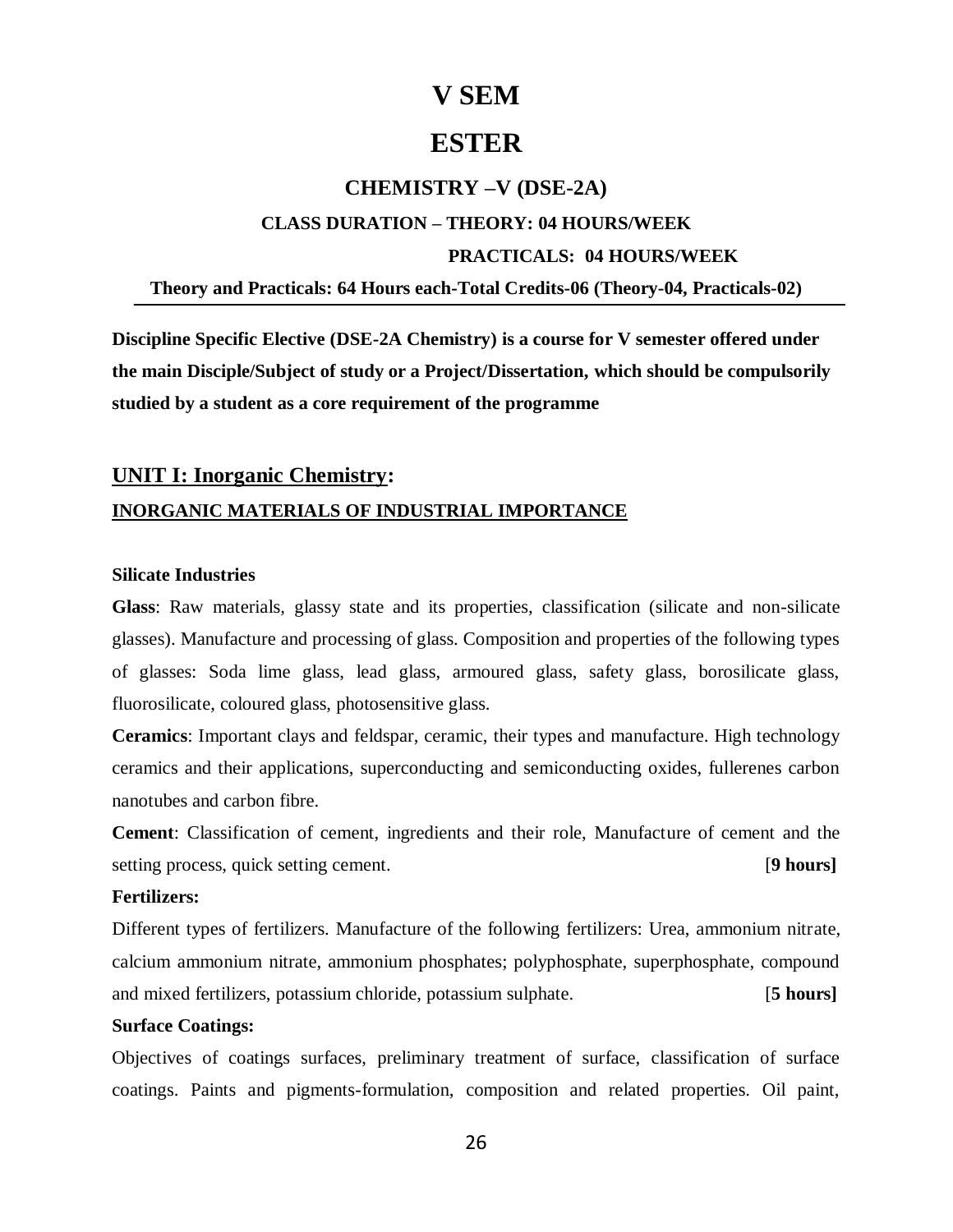Vehicle, modified oils, Pigments, toners and lakes pigments, Fillers, Thinners, Enamels, emulsifying agents. Special paints (Heat retardant, Fire retardant, Eco-friendly paint, Plastic paint), Dyes, Wax polishing, Water and Oil paints, additives, Metallic coatings (electrolytic and electroless), metal spraying and anodizing. **[7 Hours]**

### **Learning outcomes of practical chemistry-IV (fourth semester)- DSC 2D:**

### **UNIT II: Organic Chemistry**

**Terpenes:** Definition, isoprene rule, classification, isolation (solvent extraction and steam distillation) structural elucidation of citral and its synthesis, structural formulae of α-terpeniol, camphor and menthol. **[4 Hours]**

**Heterocyclic Compounds:** Definition, classification with examples, synthesis of furan, thiophene, pyrrole, pyridine, indole (Fischer method) quinoline (Skrup's synthesis with mechanism), isoquinoline, pyrimidine (one method each), aromaticity and basicity of pyrrole and pyridine. Electrophillic substitution reactions of pyrrole and pyridine.

**Uric acid:** Elucidation of structure and synthesis by Fischer's method, conversion of uric acid to purine and caffeine

**Alkaloids:** Definition, classification based on heterocyclic rings-isolation, synthesis and structural elucidation of nicotine and morphine, physiological importance of alkaloids.

### **[8 Hours]**

**Vitamins:** Definition, classification, structural elucidation and synthesis of Vit-A, Synthesis of Vit-C, structural formulae of Vit  $B_1$ ,  $B_2$ ,  $B_6$ , calciferol, E and K and their importance.

**Hormones:** Definition, classification, synthesis of adrenaline, thyroxine, structural formulae of estradiol, progesterone and testosterone and their importance.

**Drugs:** Chemotherapy and chemotherapeutic agents, definition of drugs, types of drugs, antipyretics, analgesics, anesthetics, sedatives, narcotics, antiseptics, antibacterials, antibiotics, antimalarials and sulpha drugs with examples. Synthesis of paracetamol, sulphanilamide, sulphaguanidine. **[9 Hours]**

### **UNIT III: Physical Chemistry**

**Spectrophotometry and photochemistry:** Lambert – Beer's law – statement and mathematical form (to be derived). Molar extinction coefficient – definition – spectrophotometer – construction and working, its application.

Laws of photochemistry – Grotthus-Draper law of photochemical activation and Einstein's law of photochemical equivalence, quantum efficiency, reasons for low quantum yield (HBr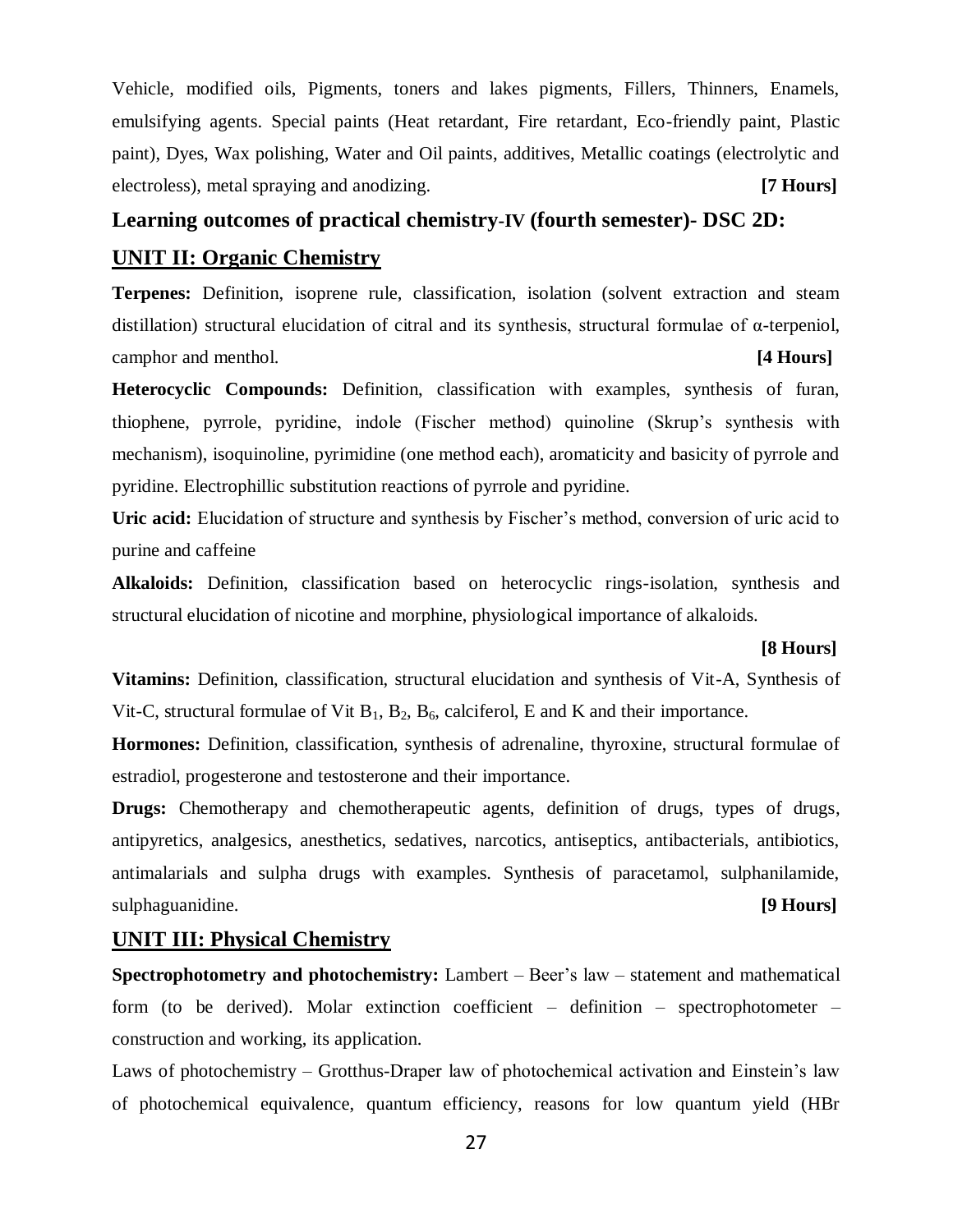formation as example) and high quantum yield (HCl formation as example), actinometry – Uranyl oxalate actinometer.

**Photophysical processes:** Definition with examples – photosensitization (eg. photosynthesis in plants), photo inhibition, fluorescence, phosphorescence, chemiluminescence and bioluminescence with examples. Determination of absorbed intensity – schematic diagram of apparatus used. Detectors – thermopile, photoelectric cell. **[7 Hours]**

**Radiation Chemistry:** Definition, primary and secondary stages in radiochemical reactions, ionic yield, energy yield, comparison with photochemistry, units of radiation – rad, gray and roentgen, Dosimeter – Fricke dosimeter, theories of radiolysis – Lind's and EHT theories. Radiolysis of water vapour, benzene and acetic acid. **[3 Hours]**

**Molecular Spectroscopy:** Regions of spectra, types of spectra, microwave spectra – rotational spectra of diatomic molecules, moment of inertia (expression to be derived). Expression for rotational energy, selection rule and transition equal spacing between rotational spectral lines (to be discussed), effect of isotopic substitution taking example of  ${}^{12}C^{16}O$  and  ${}^{13}C^{16}O$ , calculation of bond length.

**IR Spectra** – vibrational spectra of diatomic molecules – force constant (no derivation), expression for vibrational energy, zero point energy, selection rule and transitions. Vibrational modes of polyatomic molecules taking  $H_2O$  and  $CO_2$  molecules as example. Applications of IR spectroscopy (mention).

**Raman Spectra:** Concept of polarizability, pure rotation, vibration (qualitative study) stoke's and antistoke's lines, selection rule, applications (mention)

**Electronic Spectra:** Potential energy curves for bonding and antibonding molecular orbitals, band theory, electronic transitions, qualitative description of non-bonding orbitals and transition between them. Selection rule and Franck Condon principle. **[12 Hours]**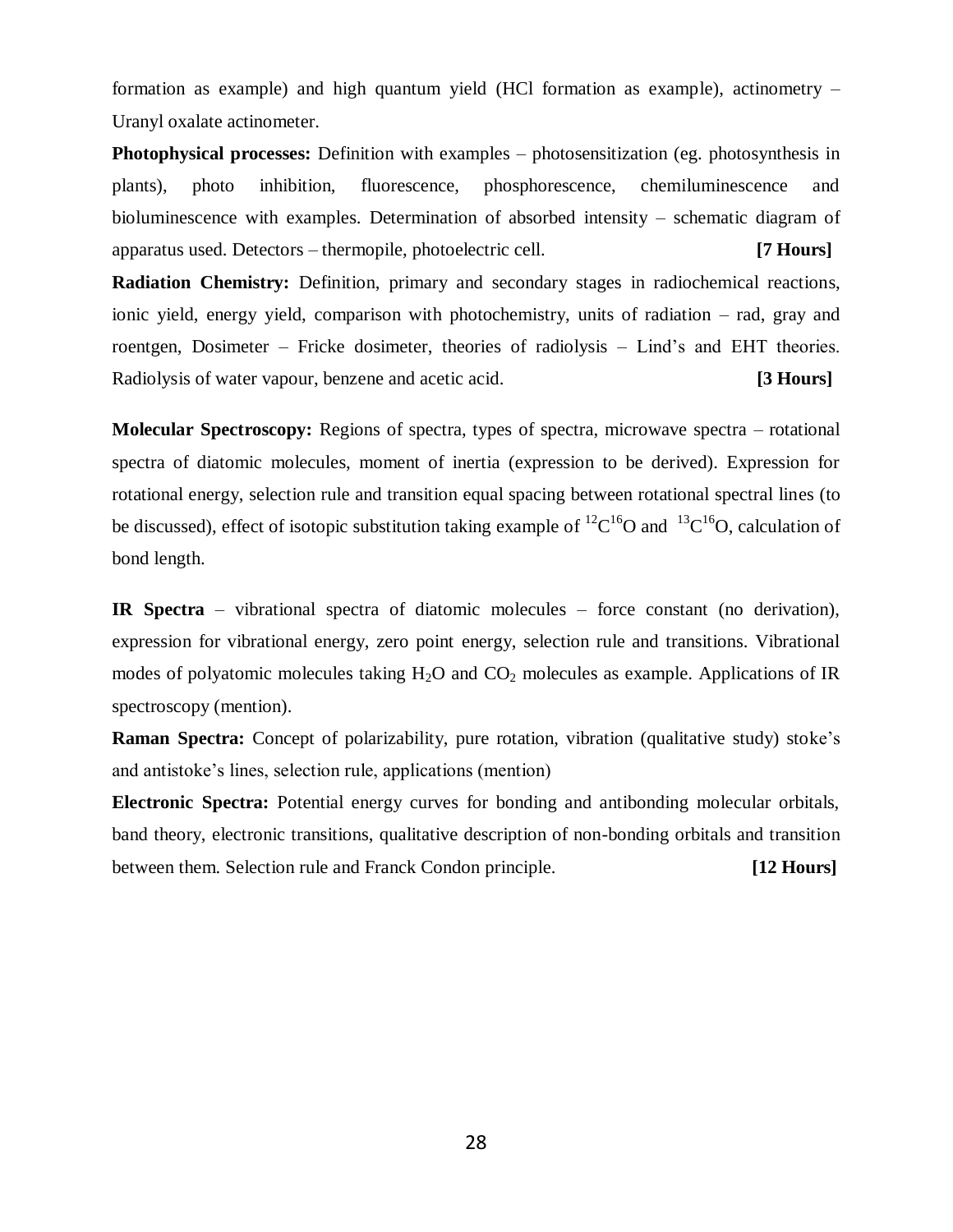### **V Semester Practicals**

### **CHEMISTRY-DSE-2A LAB Practical duration: 1 practical per week of 4 hrs 64 Hours (Credits: 02)**

### **Gravimetric Estimations:**

- 1. Gravimetric estimation of barium as barium sulphate.
- 2. Gravimetric estimation of iron as iron (III) oxide.
- 3. Gravimetric estimation of copper as copper (I) thiocyanate.
- 4. Gravimetric estimation of nickel as nickel dimethylglyoximate.
- 5. Gravimetric estimation of magnesium as magnesium -8-hydroxy oxinate.
- 6. Gravimetric estimation of sulphate as barium sulphate.
- 7. Gravimetric estimation of aluminum as aluminum oxide.
- 8. Gravimetric estimation of zinc as zinc oxide.

### **Ore analysis:**

- 9. Preparation of standard potassium dichromate solution and estimation of iron in the given sample of hematite by dichromate method.
- 10. Estimation of percentage of calcium in limestone by oxalate method.
- 11. Estimation of manganese in the given sample of pyrolusite.
- 12. Estimation of magnesium in the given sample of dolomite by EDTA method.

### **Alloy Estimations:**

- 13. Estimation of copper in bronze by iodometric method.
- 14. Estimation of tin in solder using EDTA.
- 15. Estimation of aluminium in Duralumin.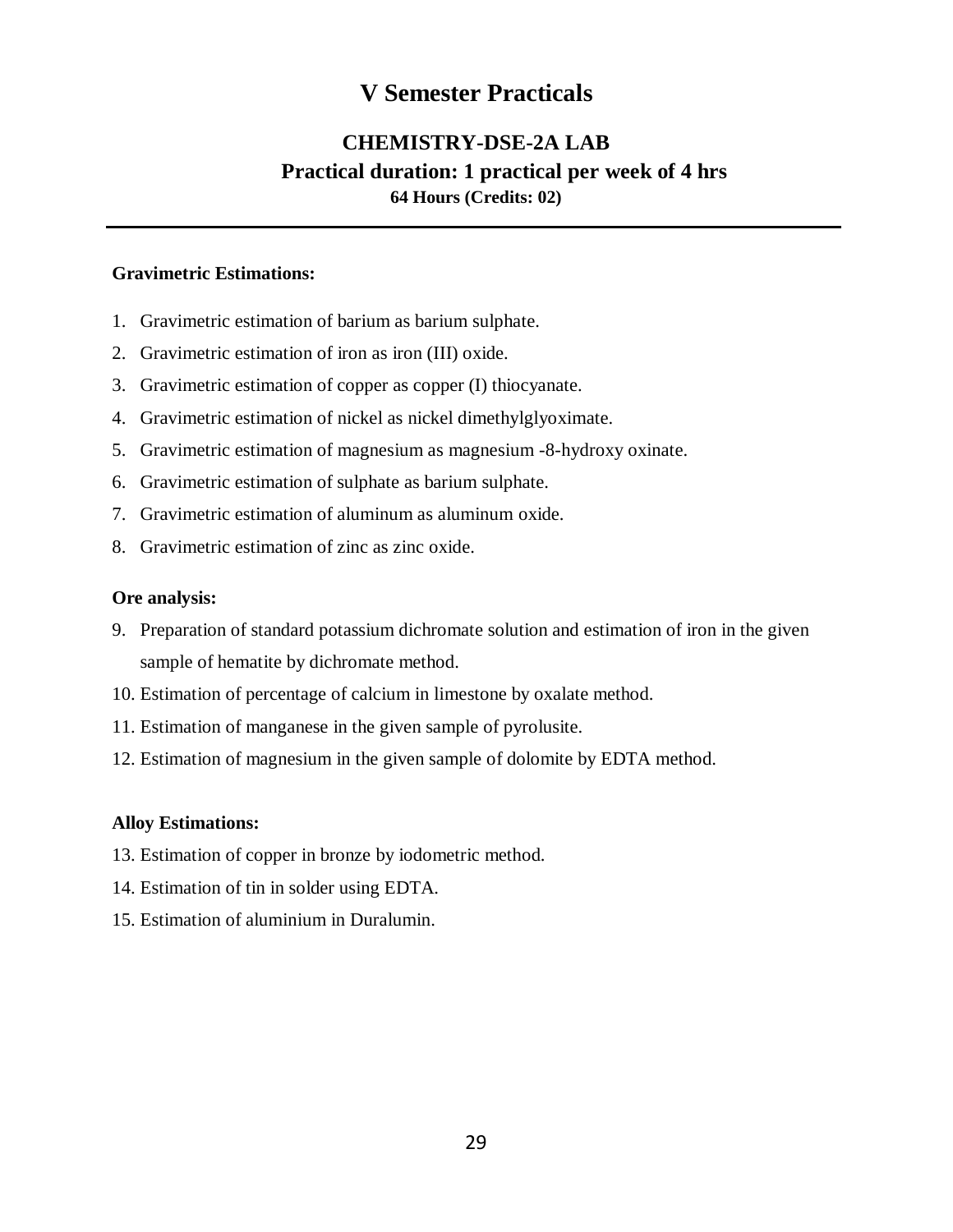### **VI SEMESTER**

### **CHEMISTRY –VI (DSE-2B)**

## **CLASS DURATION – THEORY: 04 HOURS/WEEK PRACTICALS: 04 HOURS/WEEK**

### **Theory and Practicals: 64 Hours each-Total Credits-06 (Theory-04, Practicals-02)**

**Discipline Specific Elective (DSE-2B Chemistry) is a course for VI semester offered under the main Disciple/Subject of study or a Project/Dissertation, which should be compulsorily studied by a student as a core requirement of the programme**

### **UNIT I: Inorganic Chemistry**

### **Metallurgy:**

Chief modes of occurrence of metals based on standard electrode potentials. Ellingham diagrams for reduction of metal oxides using carbon as reducing agent.

Pyrometallurgy: Extraction of Nickel from sulphide ore – general metallurgy followed by Mond's process (purification), manganese from oxide ores – reduction by the Aluminothermite process – refining by electrolytic process.

**Hydrometallurgy:** Extraction of gold from native ore by cyanide process and refining by quartation process.

**Electrometallurgy:** Extraction of lithium by fusion method followed by electrolysis of lithium chloride.

**Powder metallurgy:** Importance, and applications, production of tungsten powder. Principles of electroplating. **[11 Hours]**

#### **Alloys:**

Classification of alloys, ferrous and non-ferrous alloys, Specific properties of elements in alloys. Manufacture of Steel (removal of silicon decarbonization, demanganization,desulphurization dephosphorisation) and surface treatment (argon treatment, heat treatment, nitriding, carburizing). Composition and properties of different types of steels.

Production of ferro alloys; ferro chrome, ferro manganese. **[5 Hours]**

### **Bio-Inorganic Chemistry**

A brief introduction to bio-inorganic chemistry. Essential and trace elements in biological . process. Role of metal ions present in biological systems with special reference to  $Na<sup>+</sup>$ ,  $K<sup>+</sup>$  and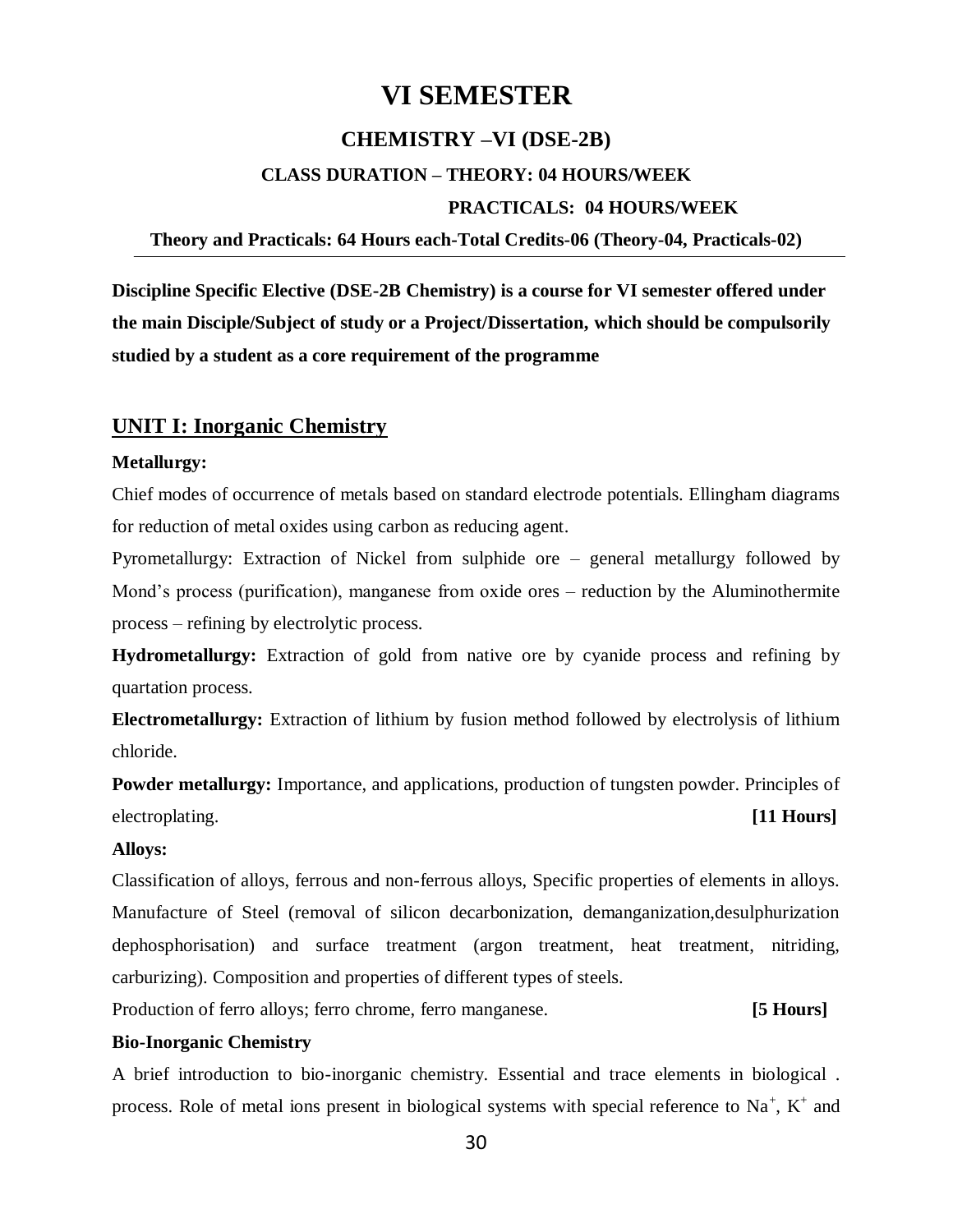31

 $Ca^{2+}$ , Mg<sup>2+</sup> ions: Na/K pump; Role of Mg<sup>2+</sup> ions in energy production and chlorophyll. Role of  $Ca^{2+}$  ions in blood clotting. Enzymatic role of iron in haemoglobin and myoglobin, Mg in chlorophyll and cobalt in vitamin-B12. stabilization of protein structures and structural role (bones). Biological functions and toxicity of Cr, Mn, Co, Ni and I, Hg, Mo and Se.

### **UNIT II : Organic Chemistry**

### **Special techniques in organic synthesis:**

- a) Polymer supported reagents introduction, properties of polymer support-advantages of polymer support reagents, choice of polymers, types and applications.
- b) Phase transfer catalysis introduction, definition, types, preparation, mechanism and advantages.
- c) Microwave induced organic synthesis introduction, reaction vessel, reaction medium, advantages, limitations, precaution and applications.
- d) Sonochemistry use of ultra sound in organic synthesis, introduction, instrumentation, physical aspects, types and applications. **[7 Hours]**

**Natural Pigments:** Introduction to anthocyanines, structural formulae and their importance of anthocyanins, β-carotene and haemoglobin. **[2 Hours]**

**Diazonium Compounds:** preparation, mechanism of preparation and synthetic applications of benzene diazonium chloride. Conversion to phenol, halobenzene, phenyl hydrazine and coupling reaction. **[2 Hours]**

**Hydroxy acids:** Synthesis of lactic, citric and tartaric acids. One method each and their importance. Effect of heat on α, β, γ-hydroxy acids. **[3 Hours]**

**Nucleic acids:** Types, components, formation of nucleic acids, structure of DNA and RNA, importance of these in biological system. [**2 Hours]**

### **Identification of organic compounds by spectroscopic technique:**

**UV-visible spectroscopy:** Introduction, chromophores and auxochrome, blue shift and red shift, graphical representation of spectra of 1,3-butadiene, benzene and lycopene. Influence of conjugation on UV absorption-comparison of UV spectra of acetone and methylvinyl ketone

**IR-Spectroscopy:** Introduction, stretching frequency of –OH (free and H-bonded), alkyl –C-H, C=C, C=C, C-C, C=O and C-O groups (by taking suitable examples). Graphical representation of IR spectra of benzoic acid and methyl benzoate

**[5 Hours]**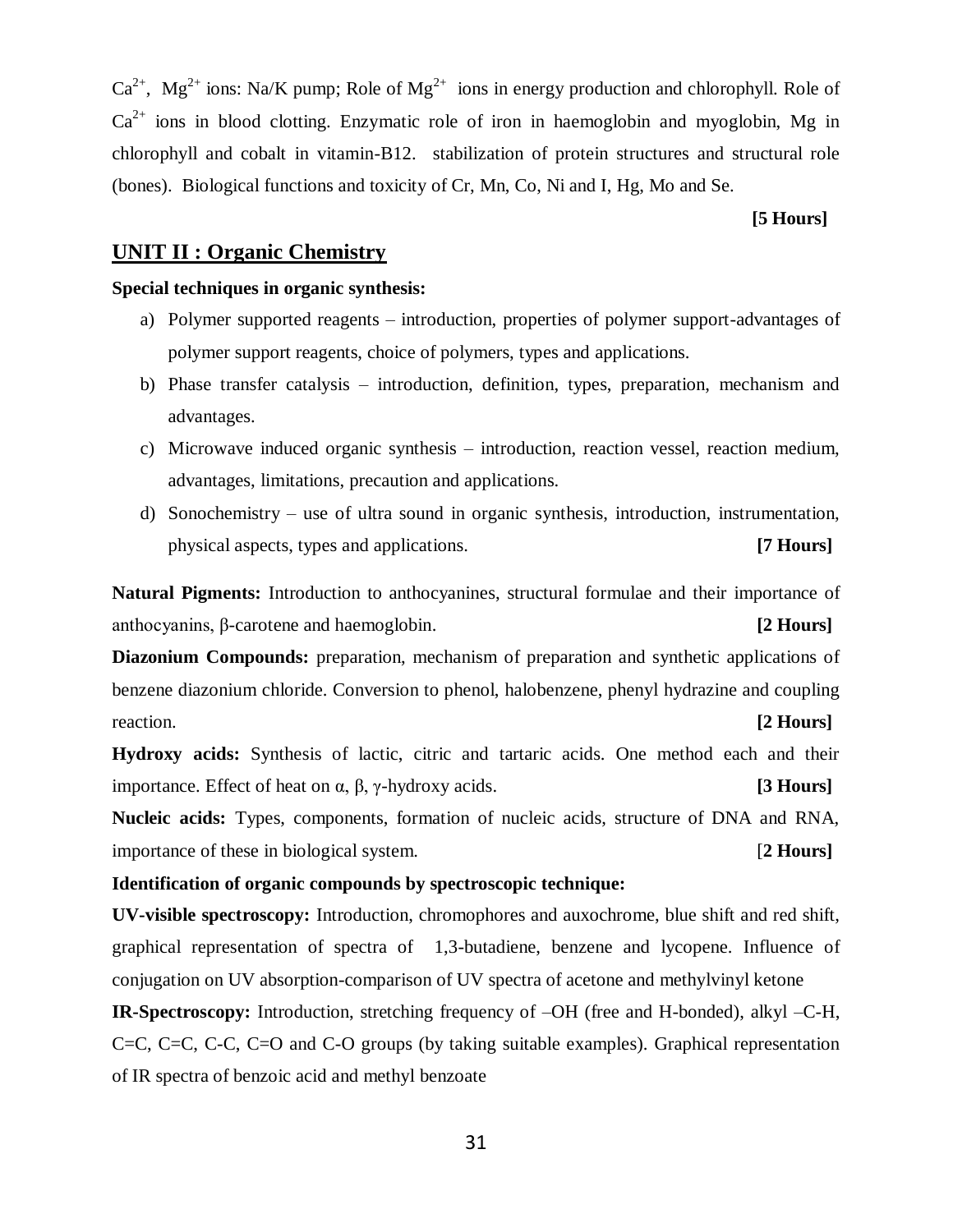**NMR Spectroscopy:** Basic principles of proton magnetic resonance , nuclear magnetic spin quantum number I, influence of the magnetic field on the spin of nuclei, spin population, saturation using radio frequency, nuclear magnetic resonance-chemical shift ( δ value), uses of TMS reference, nuclear shielding effects, equivalent and non-equivalent protons, spin-spin splitting and coupling.

Applications of NMR spectroscopy to simple organic molecules (like ethyl alcohol, ethane, propane, ethylene, methylamine, aniline, benzene, toluene, acetone, acetophenone, methyl cyanide and other simple molecules. **[6 Hours]**

### **UNIT III: Physical Chemistry**

#### **Electrochemistry**

Electrolytic and electrochemical cells, electrode reaction of Daniel cell, single electrode potential, sign of electrode potential-convention (reduction potential to be adopted), convention of representing a cell, EMF and standard EMF of a cell, cell reaction, reversible and irreversible cells, Nernst equation (to be derived) and calculation of electrode potential, standard hydrogen gas electrode, reference electrodes-calomel and Ag-AgCl electrode-construction and working, electrochemical series and its significance, equilibrium constant and free energy of cell reaction, spontaneity of a cell reaction, concentration cells.

**EMF of concentration cells:** Definition with explanation – with transference and without transference, concentration cells – with examples. Liquid junction potential and salt bridge. (Numerical problems on Nernst equation and EMF calculations).

**Application of EMF measurements:** (a) Determination of pH of a solution using quinhydrone electrode and glass electrode (using dip type Calomel electrode) – Explanation with principle and procedure. (b) Potentiometric titration – principle, location of end points in  $- (1)$ Neutralization reactions [NaOH Vs HCl] (2) Oxidation-reduction reactions  $[K_2Cr_2O_7$  Vs FAS] (3) Precipitation reaction [KCl Vs AgNO3] and (4) Complexometric reactions (ZnSO<sup>4</sup> Vs  $K_3[Fe(CN)_6]$  [9 **Hours**]

**Phase equilibria:** Gibb's phase rule – definition of the terms with examples, application to one component system (water and sulphur system), reduced phase rule – statement, reduced systems, two component system – simple eutectic type KI-water system, freezing mixtures, Pb-Ag system (desilverization of argentiferrous lead) **[5 Hours]**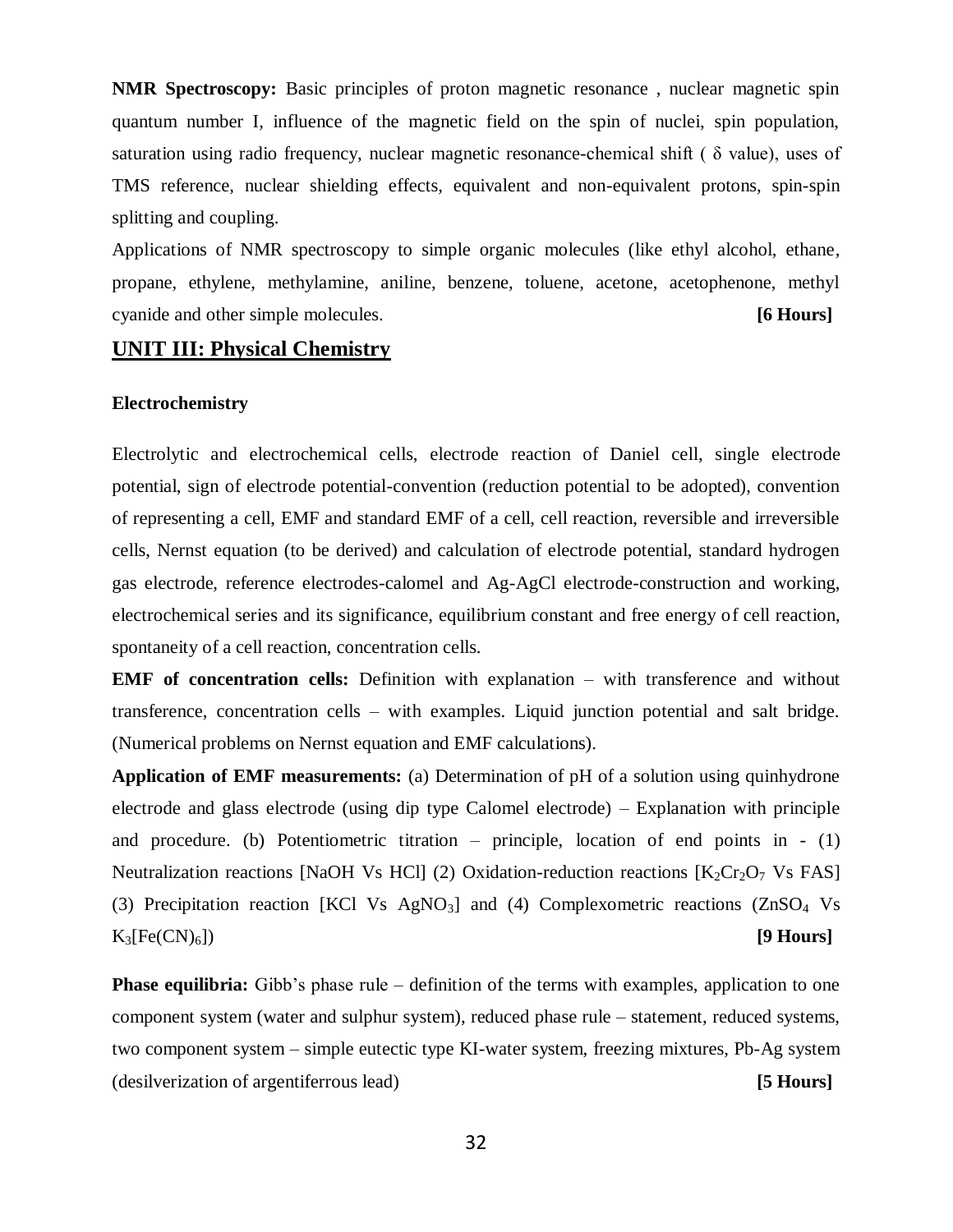**Adsorption:** Adsorption of gases on solids – factors which influence. Adsorption isotherms (definition) –Freundlich's and Langmuir's adsorption isotherms and BET equation (to be derived). Applications of adsorption. **[3 Hours]**

### **Kinetics of fast reactions and techniques:**

Introduction, examples of fast reactions. Techniques – principle and procedure involved in stopped flow method, flash photolysis, temperature jump method and pressure jump method.

### **[4 Hours]**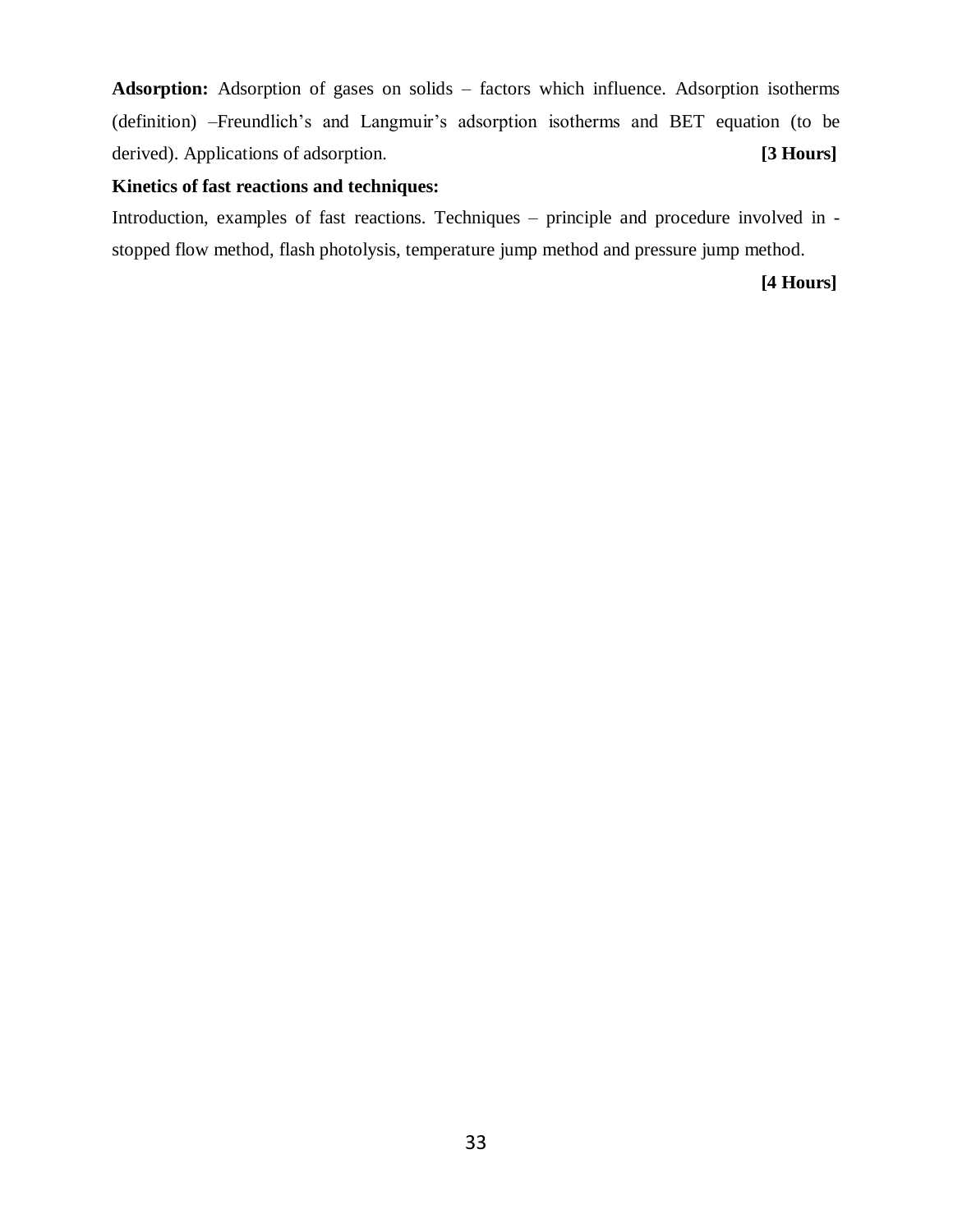## **VI Semester Practicals**

### **CHEMISTRY-DSE-2B LAB Practical duration: 1 practical per week of 4 hrs 64 Hours (Credits: 02)**

Determination of solubility of sparingly soluble salt (like BaSO $_4$ ) by conductometric method.

- 1. Determination of  $K_a$  (dissociation constant of a weak acid) using digital conductometer.
- 2. Determination of rate constant of saponification of ethyl acetate by conductivity measurements.
- 3. Conductometric titration of strong acid x strong base and weak acid x strong base.
- 4. Determination of percentage composition of a given mixture containing two miscible liquids by Abbe's refractometer.
- 5. Potentiometric titration of ferrous ammonium sulphate against potassium dichromate.
- 6. pH titration of strong acid against strong base ( by observing change in pH).
- 7. Potentiometric titration of mixture of HCl and CH3COOH using NaOH solution.
- 8. Colorimeteric estimation of  $\text{Fe}^{3+}$  ion using ammonium thiocyanate as complexing agent.
- 9. Colorimeteric estimation of  $Cu^{2+}$  ion using NH<sub>4</sub>OH as complexing agent.
- 10. Colorimeteric study of kinetics of oxidation of indigocarmine by chloramine-T.
- 11. Determination of pH of aerated drinks, fruit juices, shampoos and soaps.

### **Chromatography:**

- 12. Paper chromatographic separation of  $\text{Fe}^{3+}$  and  $\text{Ni}^{2+}$  ions.
- 13. Paper chromatographic separation of  $Na^+$  and  $K^+$  ions.

### **Solvent extraction:**

14. Separation of a mixture of  $\text{Fe}^{2+}$  and  $\text{Ni}^{2+}$  by complexation with DMG.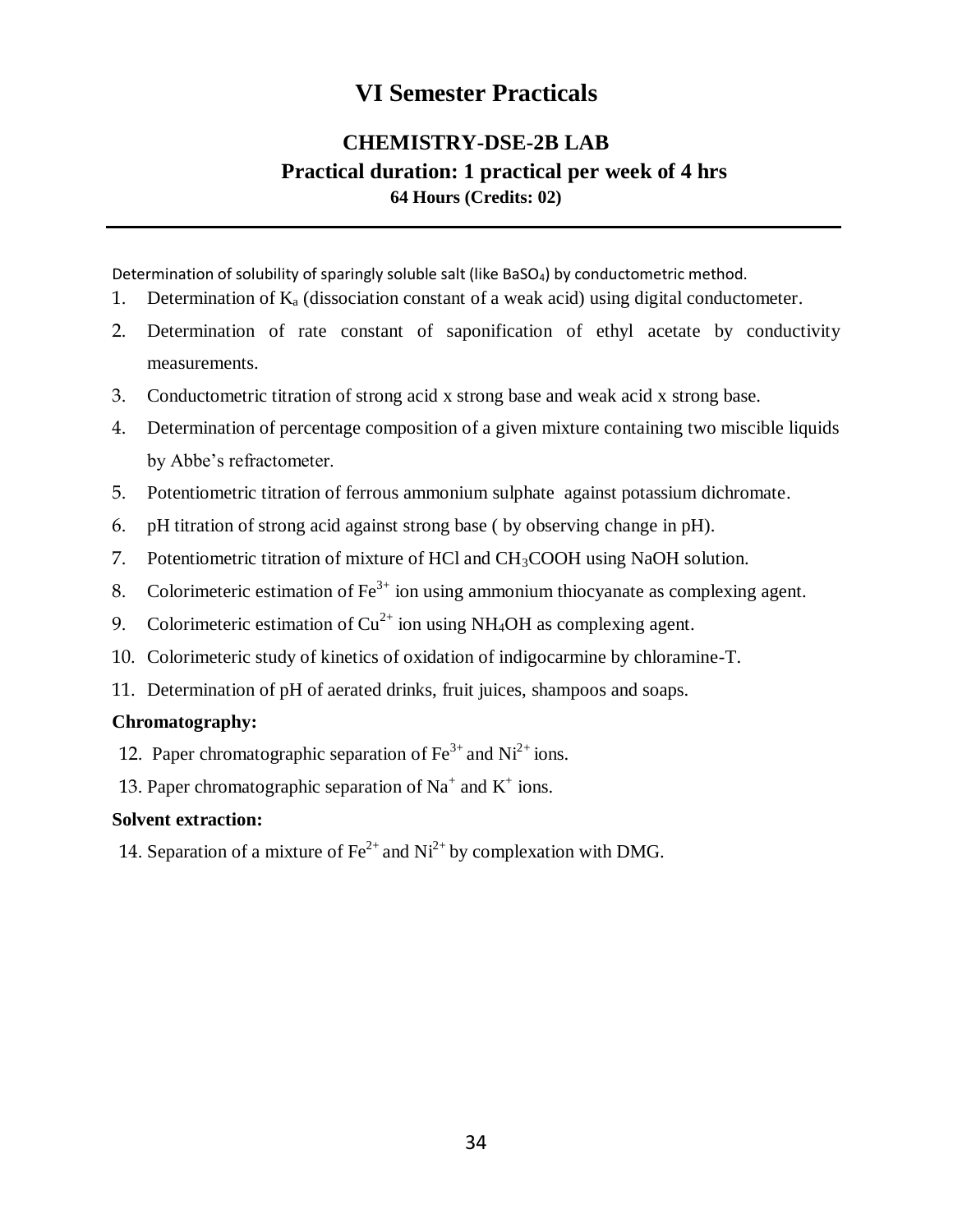### **V SEMESTER**

### **CHEMISTRY (SEC-1)**

### **BASIC ANALYTICAL CHEMISTRY CLASS DURATION – THEORY: 02 HOURS/WEEK**

**Theory: 32 Hours (Credits-02)**

**Skill Enhancement Course (Chemistry SEC-1) is a course for V semester course which may be chosen from a pool of the courses.**

### **SEC:1 BASIC ANALYTICAL CHEMISTRY**

**Introduction:** Introduction to Analytical Chemistry and its interdisciplinary nature. Concept of sampling. Importance of accuracy, precision and sources of error in analytical measurements. Presentation of experimental data and results, from the point of view of significant figures. **Analysis of soil**: Composition of soil, Concept of pH and pH measurement, Complexometric titrations, Chelation, Chelating agents, use of indicators.

a. Determination of pH of soil samples.

b. Estimation of Calcium and Magnesium ions as Calcium carbonate by complexometric titration. **11 hours**

**Analysis of water:** Definition of pure water, sources responsible for contaminating water, water sampling methods, water purification methods.

a. Determination of pH, acidity and alkalinity of a water sample.

b. Determination of dissolved oxygen (DO) of a water sample.

**Analysis of food products:** Nutritional value of foods, idea about food processing and food preservations and adulteration.

a. Identification of adulterants in some common food items like coffee powder, asafoetida, chilli powder, turmeric powder, coriander powder and pulses, etc.

b. Analysis of preservatives and colouring matter. **10 hours**

**Chromatography:** Definition, general introduction on principles of chromatography, paper chromatography, TLC etc.

- a. Paper chromatographic separation of mixture of metal ion (Fe<sup>3+</sup> and Al<sup>3+</sup>).
- b. To compare paint samples by TLC method.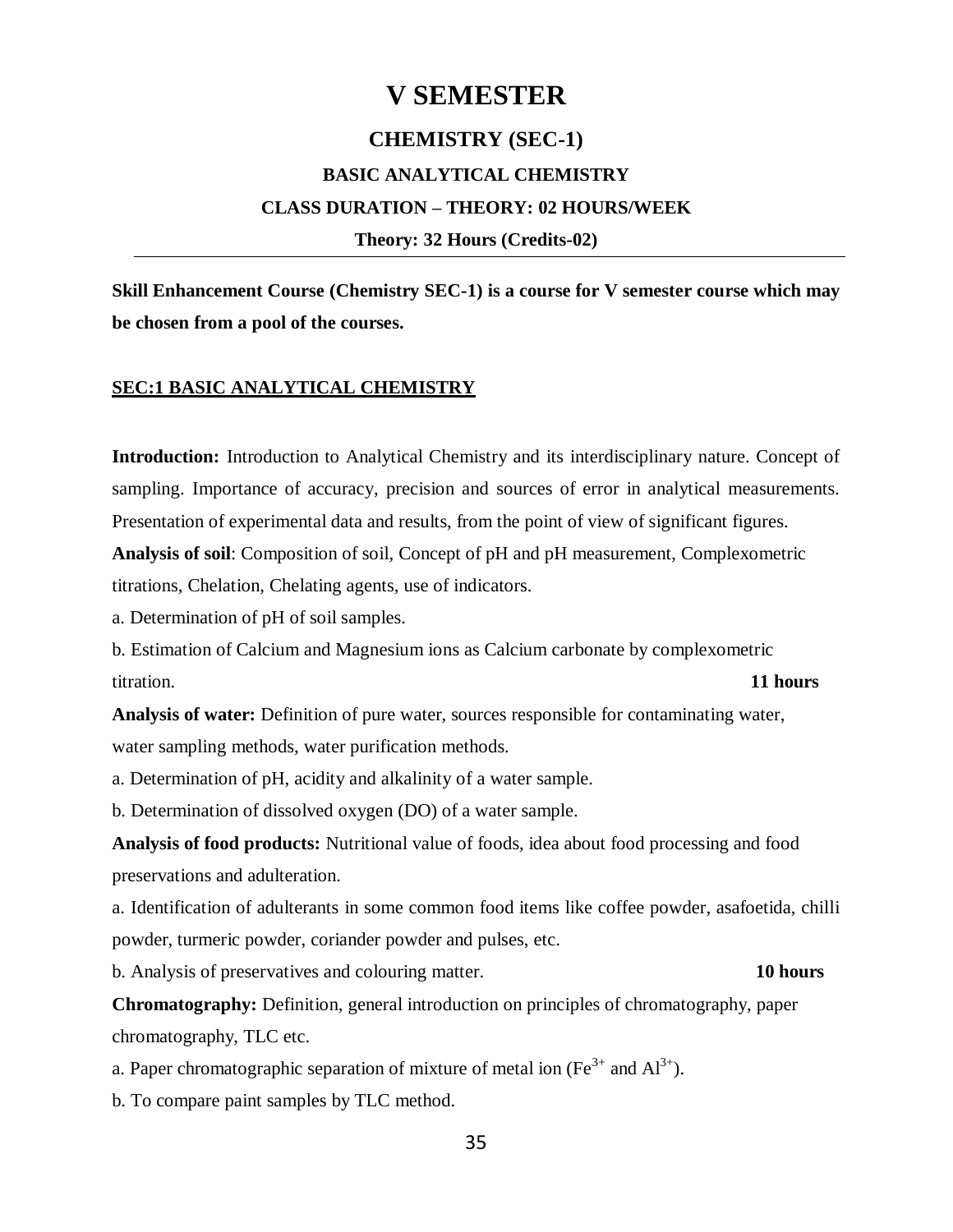**Ion-exchange:** Column, ion-exchange chromatography etc.

Determination of ion exchange capacity of anion / cation exchange resin (using batch procedure if use of column is not feasible). **11 hours**

#### **Reference Books:**

- Willard, H.H., Merritt, L.L., Dean, J. & Settoe, F.A. *Instrumental Methods of*
- *Analysis*. 7th Ed. Wadsworth Publishing Co. Ltd., Belmont, California, USA, 1988.
- Skoog, D.A. Holler F.J. & Nieman, T.A. *Principles of Instrumental Analysis*,

Cengage Learning India Ed.

- Skoog, D.A.; West, D.M. & Holler, F.J. *Fundamentals of Analytical Chemistry 6th Ed.,*  Saunders College Publishing, Fort Worth (1992).
- Harris, D. C. *Quantitative Chemical Analysis*, W. H. Freeman.
- Dean, J. A. *Analytical Chemistry Notebook*, McGraw Hill.
- Day, R. A. & Underwood, A. L. *Quantitative Analysis*, Prentice Hall of India.
- Freifelder, D. *Physical Biochemistry 2nd Ed.,* W.H. Freeman and Co., N.Y. USA (1982).
- Cooper, T.G. *The Tools of Biochemistry,* John Wiley and Sons, N.Y. USA. 16 (1977).
- Vogel, A. I. *Vogel's Qualitative Inorganic Analysis 7th Ed.,* Prentice Hall.
- Vogel, A. I. Vogel's *Quantitative Chemical Analysis 6th Ed.,* Prentice Hall.
- Robinson, J.W. *Undergraduate Instrumental Analysis 5th Ed.,* Marcel Dekker, Inc., New York (1995).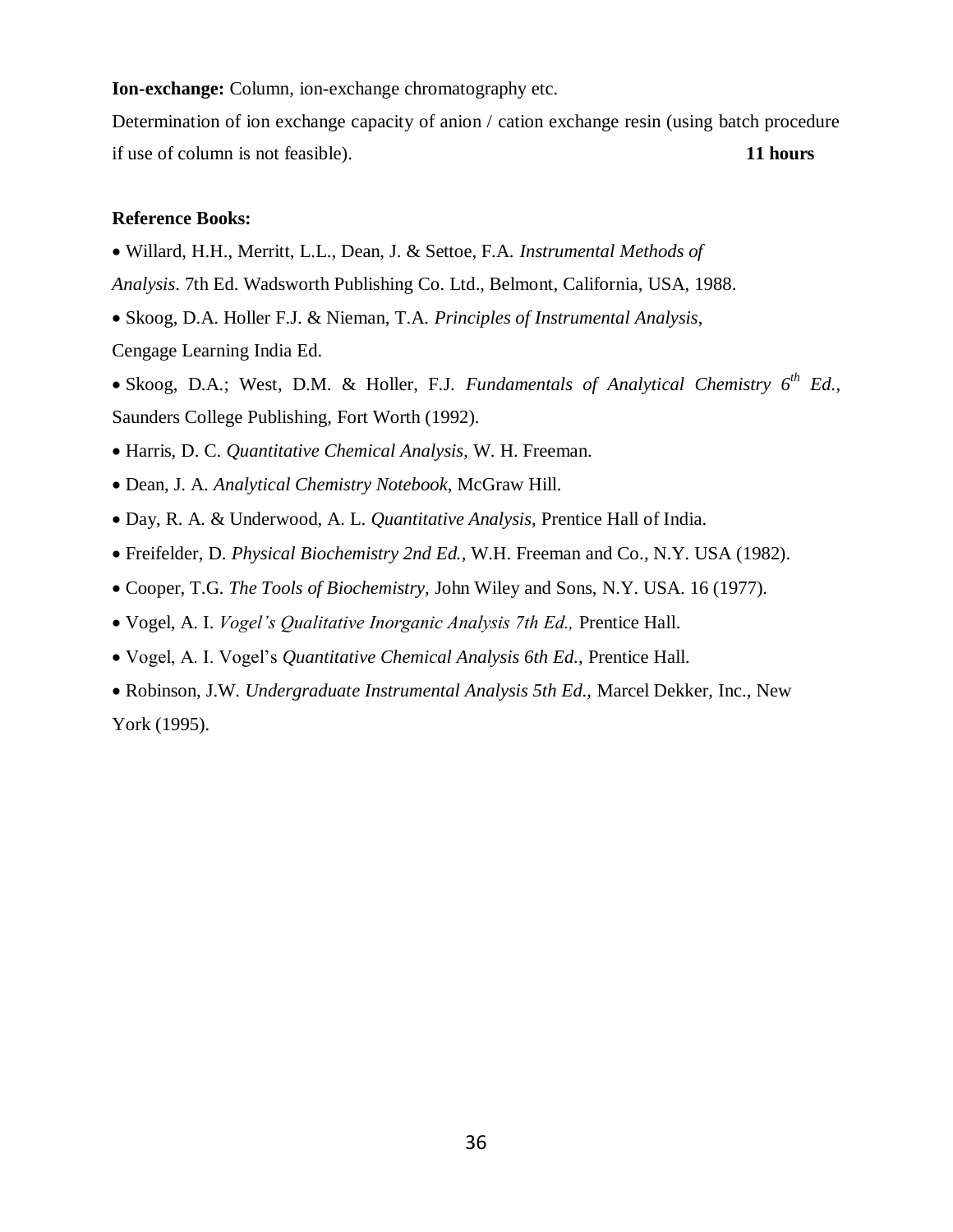# **V SEMESTER CHEMISTRY (SEC-2) FUEL CHEMISTRY CLASS DURATION – THEORY: 02 HOURS/WEEK Theory: 32 Hours (Credits-02)**

**Skill Enhancement Course (Chemistry SEC-2) is a course for V semester course which may be chosen from a pool of the courses.**

### **SEC:2 FUEL CHEMISTRY**

Review of energy sources (renewable and non-renewable). Classification of fuels and their calorific value.

*Coal:* Uses of coal (fuel and nonfuel) in various industries, its composition, carbonization of coal. Coal gas, producer gas and water gas—composition and uses. Fractionation of coal tar, uses of coal tar bases chemicals, requisites of a good metallurgical coke, Coal gasification (Hydro gasification and Catalytic gasification), Coal liquefaction and Solvent Refining.

#### **11 hours**

**Petroleum and Petrochemical Industry:** Composition of crude petroleum, Refining and different types of petroleum products and their applications.

Fractional Distillation (Principle and process), Cracking (Thermal and catalytic cracking), Reforming Petroleum and non-petroleum fuels (LPG, CNG, LNG, bio-gas, fuels derived from biomass), fuel from waste, synthetic fuels (gaseous and liquids), clean fuels. Petrochemicals: Vinyl acetate, Propylene oxide, Isoprene, Butadiene, Toluene and its derivatives Xylene. **16 hours**

*Lubricants:* Classification of lubricants, lubricating oils (conducting and non-conducting) Solid and semisolid lubricants, synthetic lubricants.

Properties of lubricants (viscosity index, cloud point, pore point) and their determination.

#### **05 hours**

#### **Reference Books:**

- Stocchi, E. *Industrial Chemistry*, Vol-I, Ellis Horwood Ltd. UK (1990).
- Jain, P.C. & Jain, M. *Engineering Chemistry* Dhanpat Rai & Sons, Delhi.
- Sharma, B.K. & Gaur, H. *Industrial Chemistry,* Goel Publishing House, Meerut(1996).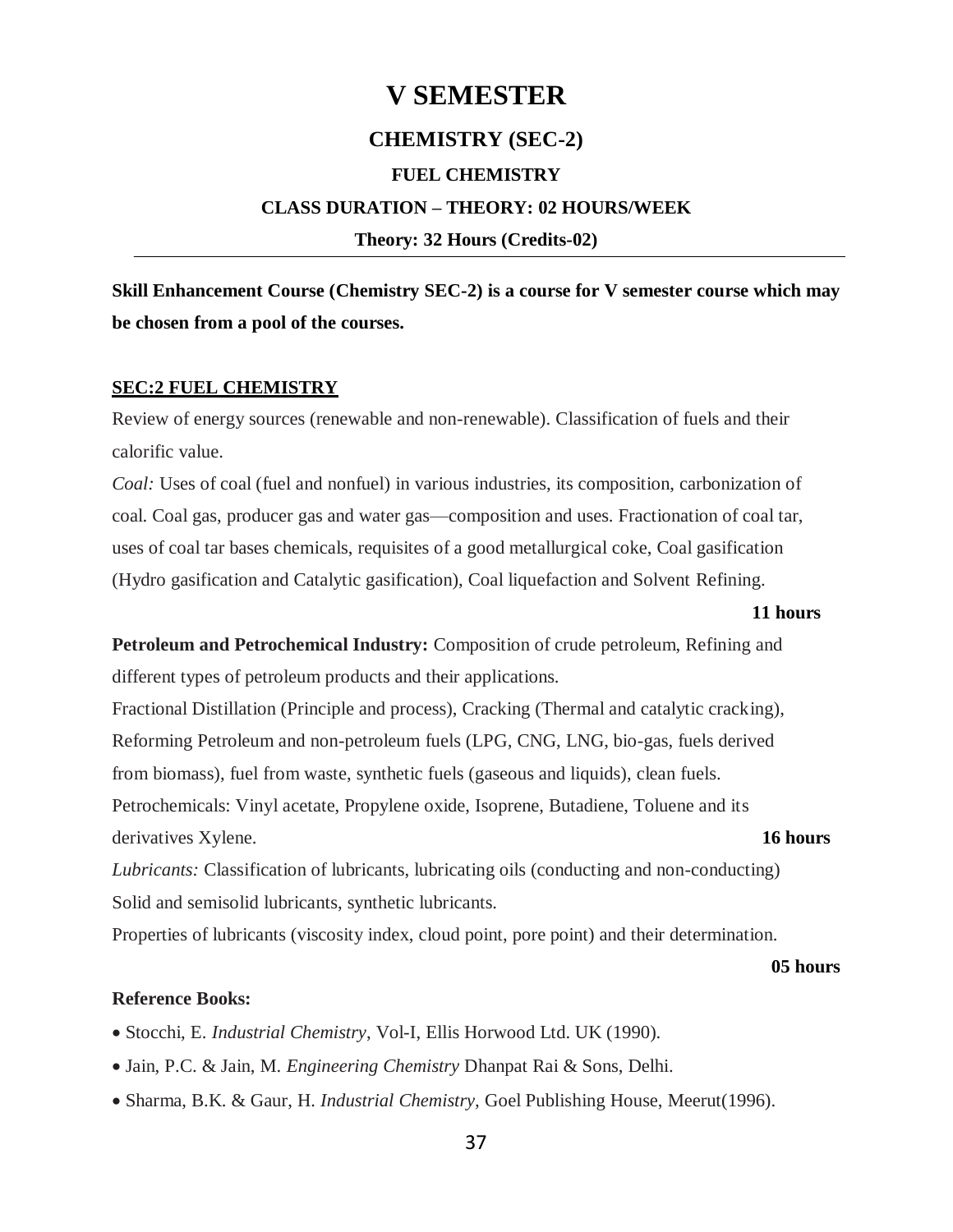### **VI SEMESTER**

### **CHEMISTRY (SEC-3)**

### **POLYMER CHEMISTRY**

#### **CLASS DURATION – THEORY: 02 HOURS/WEEK**

**Theory: 32 Hours (Credits-02)**

### **Skill Enhancement Course (Chemistry SEC-3) is a course for VI semester course which may be chosen from a pool of the courses.**

### **SEC:3 POLYMER CHEMISTRY**

#### **Kinetics of Polymerization:**

Mechanism and kinetics of step growth, radical chain growth, ionic chain (both cationic and anionic) and coordination polymerizations, Mechanism and kinetics of copolymerization, polymerization techniques. **05 hours**

#### **Crystallization and crystallinity:**

Determination of crystalline melting point and degree of crystallinity, Morphology of crystalline polymers, Factors affecting crystalline melting point. **05 hours**

**Polymer Solution** – Criteria for polymer solubility, Solubility parameter, Thermodynamics of polymer solutions, entropy, enthalpy, and free energy change of mixing of polymers solutions, Flory- Huggins theory, Lower and Upper critical solution temperatures. **10 hours**

**Properties of Polymer**s (Physical, thermal, Flow & Mechanical Properties). Brief introduction to preparation, structure, properties and application of the following polymers: polyolefins, polystyrene and styrene copolymers, poly(vinyl chloride) and related polymers, poly(vinyl acetate) and related polymers, acrylic polymers, fluoro polymers, polyamides and related polymers. Phenol formaldehyde resins (Bakelite, Novalac), polyurethanes, silicone polymers, polydienes,

Polycarbonates, Conducting Polymers, [polyacetylene, polyaniline, poly (p-phenylene sulphide polypyrrole, polythiophene)]. **12 hours**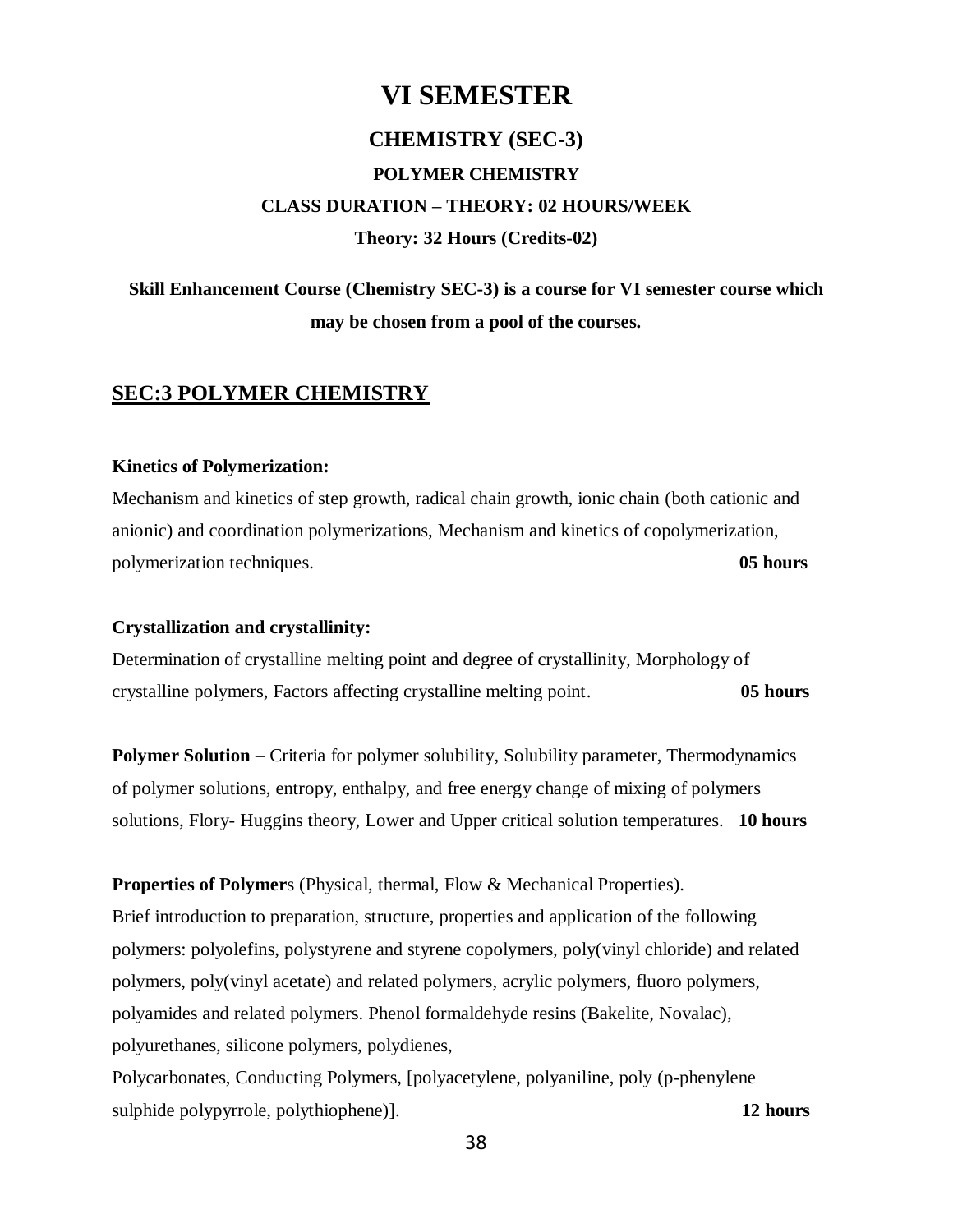### **Reference Books:**

Seymour, R.B. & Carraher, C.E. *Polymer Chemistry: An Introduction,* Marcel Dekker, Inc. New York, 1981.

- Odian, G. *Principles of Polymerization*, 4th Ed. Wiley, 2004.
- Billmeyer, F.W. *Textbook of Polymer Science*, 2nd Ed. Wiley Interscience, 1971.
- Ghosh, P. *Polymer Science & Technology*, Tata McGraw-Hill Education, 1991.
- Lenz, R.W. *Organic Chemistry of Synthetic High Polymers.* Interscience Publishers, New York, 1967.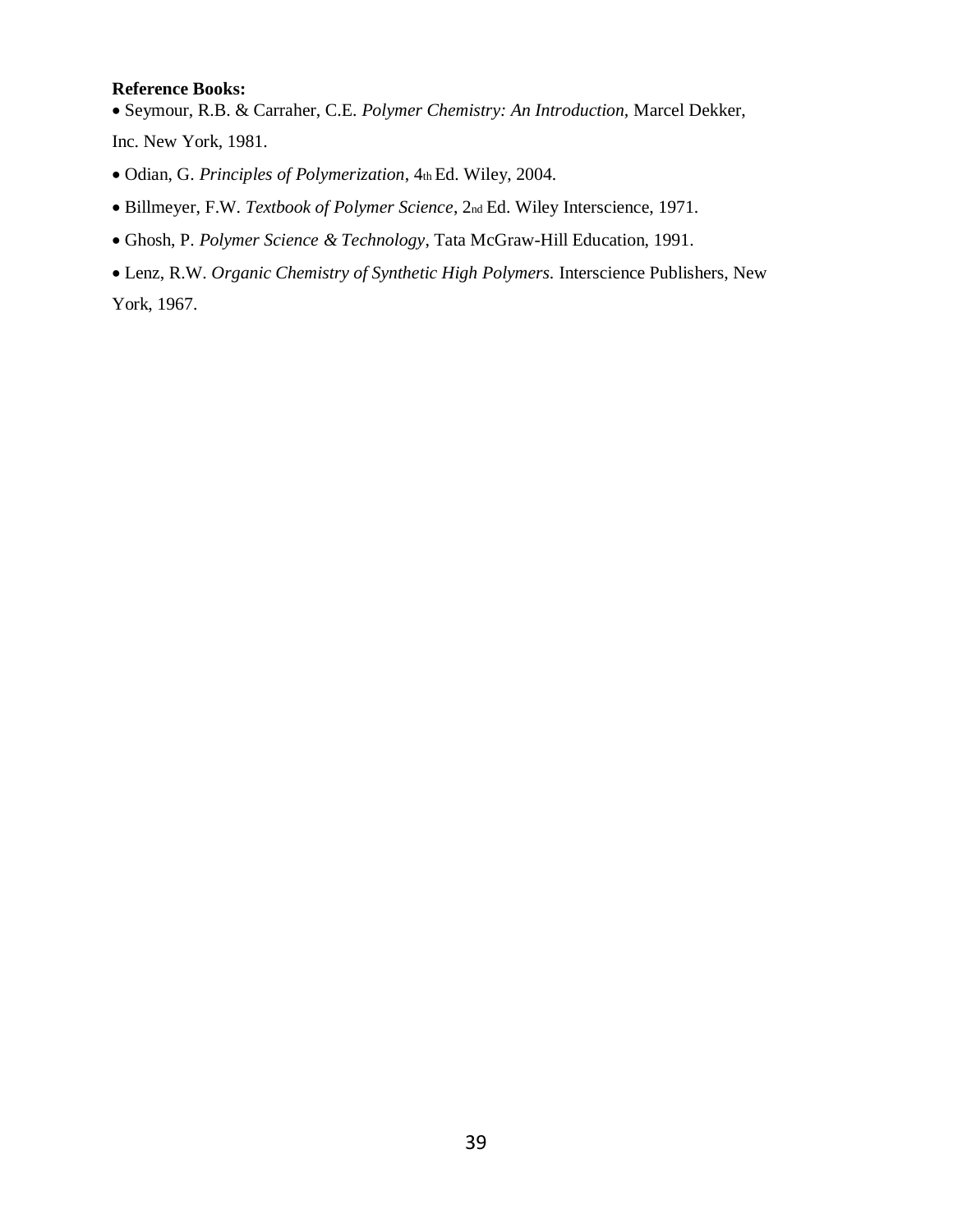### **VI SEMESTER**

### **CHEMISTRY (SEC-4)**

### **CHEMICAL TECHNOLOGY, PESTICIDE CHEMISTRY & SOCIETY CLASS DURATION – THEORY: 02 HOURS/WEEK**

**Theory: 32 Hours (Credits-02)**

**Skill Enhancement Course (Chemistry SEC-4) is a course for VI semester course which may be chosen from a pool of the courses.**

### **CHEMICAL TECHNOLOGY, PESTICIDE CHEMISTRY & SOCIETY**

### **Chemical Technology**

Basic principles of distillation, solvent extraction, solid-liquid leaching and liquid-liquid extraction, separation by absorption and adsorption. An introduction into the scope of different types of equipment needed in chemical technology, including reactors, distillation columns, extruders, pumps, mills, emulgators. Scaling up operations in chemical industry. Introduction to clean technology. **11 hours**

### **Pesticide Chemistry**

General introduction to pesticides (natural and synthetic), benefits and adverse effects, changing concepts of pesticides, structure activity relationship, synthesis and technical manufacture and uses of representative pesticides in the following classes: Organochlorines (DDT, Gammexene,); Organophosphates (Malathion, Parathion ); Carbamates (Carbofuran and carbaryl); Quinones ( Chloranil), Anilides (Alachlor and Butachlor). **10 hours**

### **Society**

Exploration of societal and technological issues from a chemical perspective. Chemical and scientific literacy as a means to better understand topics like air and water (and the trace materials found in them that are referred to as pollutants); energy from natural sources (i.e. solar and renewable forms), from fossil fuels and from nuclear fission; materials like plastics and polymers and their natural analogues, proteins and nucleic acids, and molecular reactivity and interconversions from simple examples like combustion to complex instances like genetic engineering and the manufacture of drugs. **11 hours**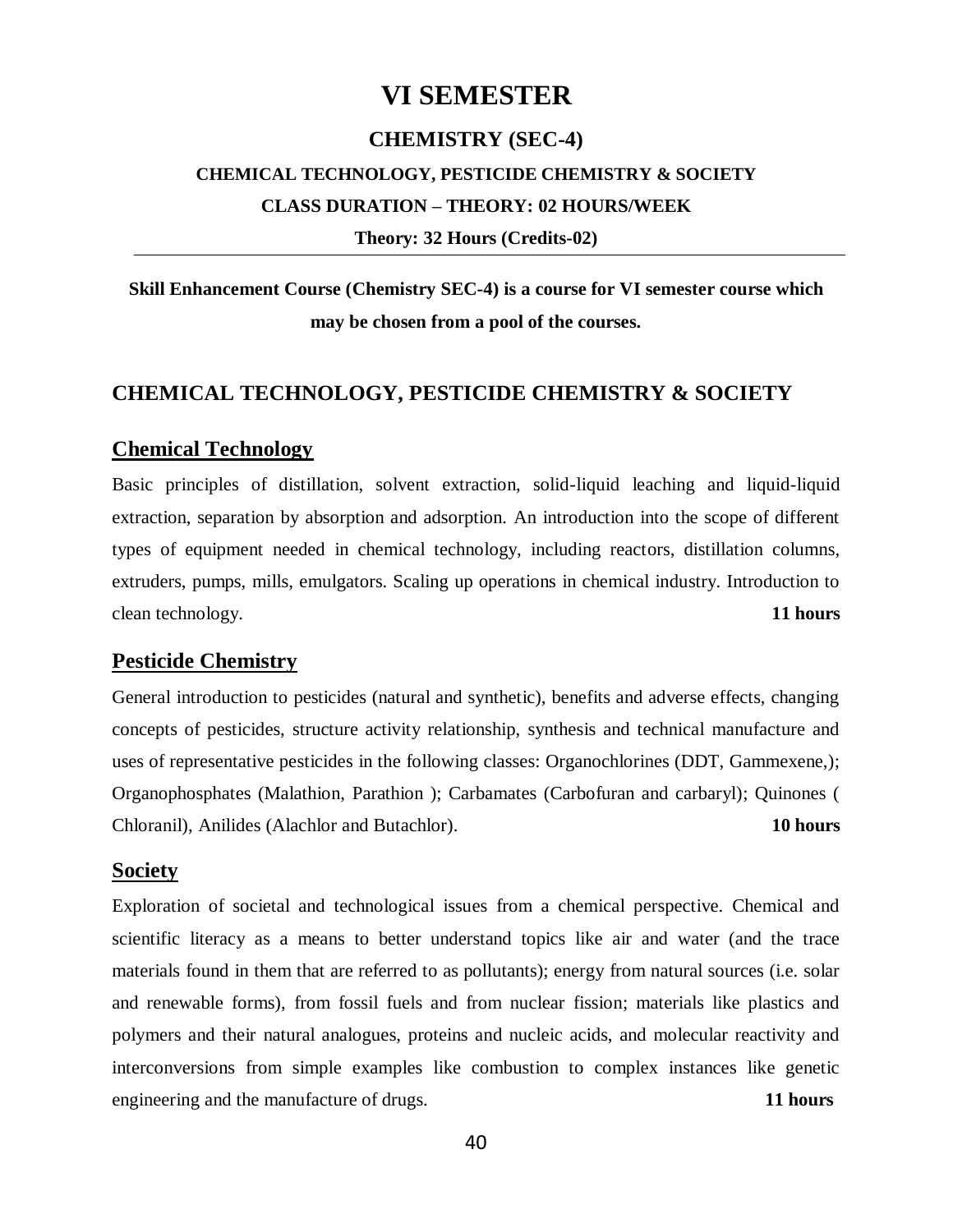### **References:**

- Reference Book: Cremlyn, R. Pesticides. Preparation and Modes of Action, John Wiley & Sons, New York, 1978.
- Harris, D. C. *Quantitative Chemical Analysis*, W. H. Freeman.
- Dean, J. A. *Analytical Chemistry Notebook*, McGraw Hill.
- Day, R. A. & Underwood, A. L. *Quantitative Analysis*, Prentice Hall of India.
- Freifelder, D. *Physical Biochemistry 2nd Ed.,* W.H. Freeman and Co., N.Y. USA (1982).
- Cooper, T.G. *The Tools of Biochemistry,* John Wiley and Sons, N.Y. USA. 16 (1977).
- John W. Hill, Terry W. McCreary & Doris K. Kolb, Chemistry for changing times 13th Ed.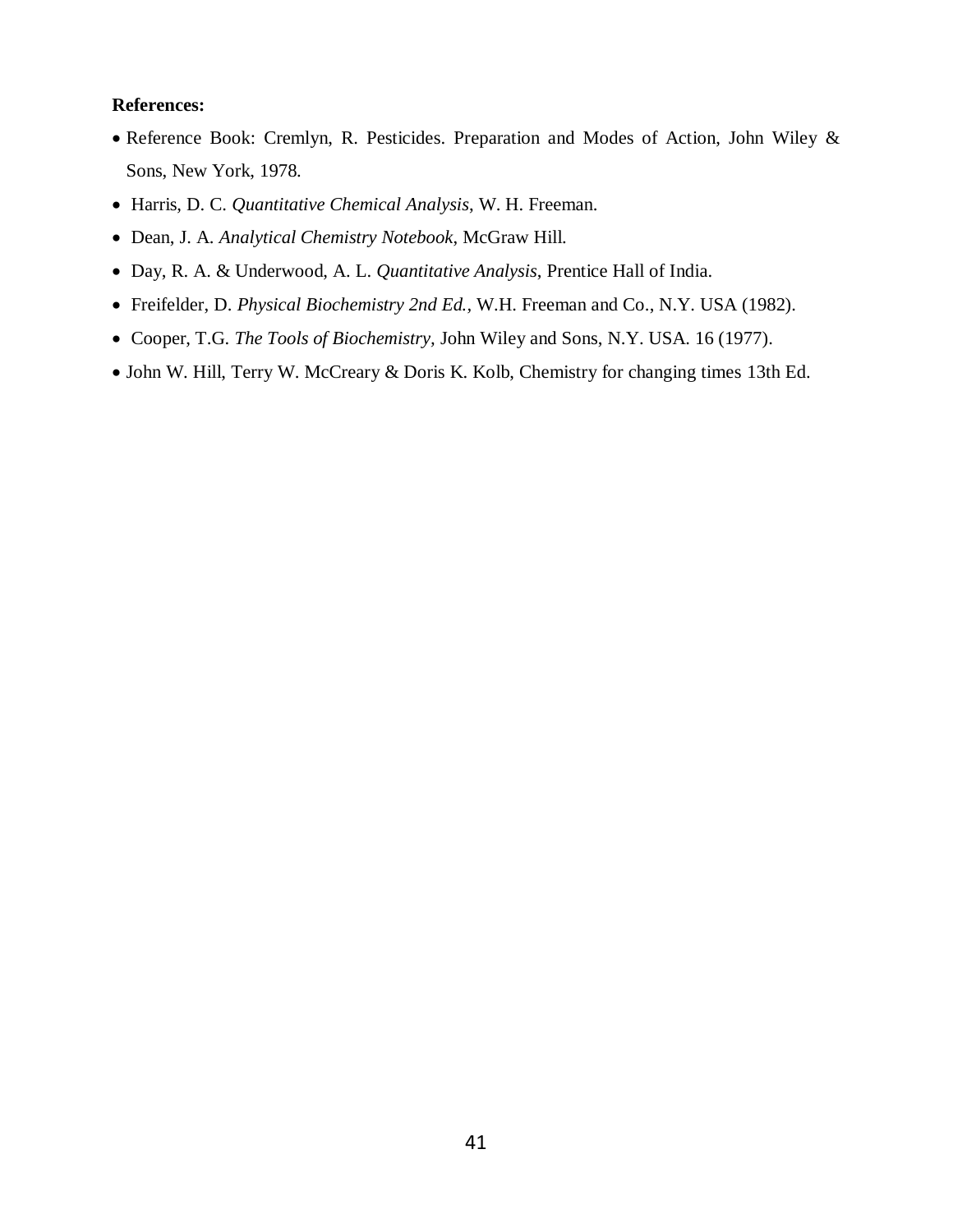### **Reference Books:**

- Lee, J.D. *Concise Inorganic Chemistry* ELBS, 1991.
- Cotton, F.A., Wilkinson, G. & Gaus, P.L. *Basic Inorganic Chemistry*, 3rd ed., Wiley.
- Douglas, B.E., McDaniel, D.H. & Alexander, J.J. *Concepts and Models in Inorganic Chemistry*, John Wiley & Sons.
- Huheey, J.E., Keiter, E.A., Keiter, R.L. & Medhi, O.K. *Inorganic Chemistry: Principles of structure and Reactivity*, Pearson Education India, 2006.
- Graham Solomon, T.W., Fryhle, C.B. & Dnyder, S.A. *Organic Chemistry,* John Wiley & Sons (2014).
- **McMurry, J.E.** *Fundamentals of Organic Chemistry*, 7th Ed. Cengage Learning India Edition, 2013.
- Sykes, P. *A Guidebook to Mechanism in Organic Chemistry,* Orient Longman, New Delhi (1988).
- Eliel, E.L. *Stereochemistry of Carbon Compounds*, Tata McGraw Hill education, 2000.
- Finar, I.L. *Organic Chemistry* (Vol. I & II), E.L.B.S.
- Morrison, R.T. & Boyd, R.N. *Organic Chemistry*, Pearson, 2010.
- Bahl, A. & Bahl, B.S. *Advanced Organic Chemistry,* S. Chand, 2010.
- Barrow, G.M. *Physical Chemistry* Tata McGraw‐Hill (2007).
- Castellan, G.W. *Physical Chemistry* 4th Ed. Narosa (2004).
- Kotz, J.C., Treichel, P.M. & Townsend, J.R. *General Chemistry* Cengage Learning India Pvt. Ltd., New Delhi (2009).
- Mahan, B.H. *University Chemistry* 3rd Ed. Narosa (1998).
- Petrucci, R.H. *General Chemistry* 5th Ed. Macmillan Publishing Co.: New York(1985).
- Nelson, D. L. & Cox, M. M. Lehninger¡¦s *Principles of Biochemistry*, 7th Ed., W. H.Freeman.
- Berg, J.M., Tymoczko, J.L. & Stryer, L. Biochemistry, W.H. Freeman, 2002.
- Shriver, D.F. & Atkins, P.W. *Inorganic Chemistry*, Oxford University Press.
- Wulfsberg, G. *Inorganic Chemistry,* Viva Books Pvt. Ltd.
- Rodgers, G.E. *Inorganic & Solid State Chemistry,* Cengage Learning India Ltd.,2008.
- Mark Weller and Fraser Armstrong,  $5<sub>th</sub>$  Edition, Oxford University Press (2011-2012)
- Adam, D.M. *Inorganic Solids: An introduction to concepts in solid-state structural chemistry*. John Wiley & Sons, 1974.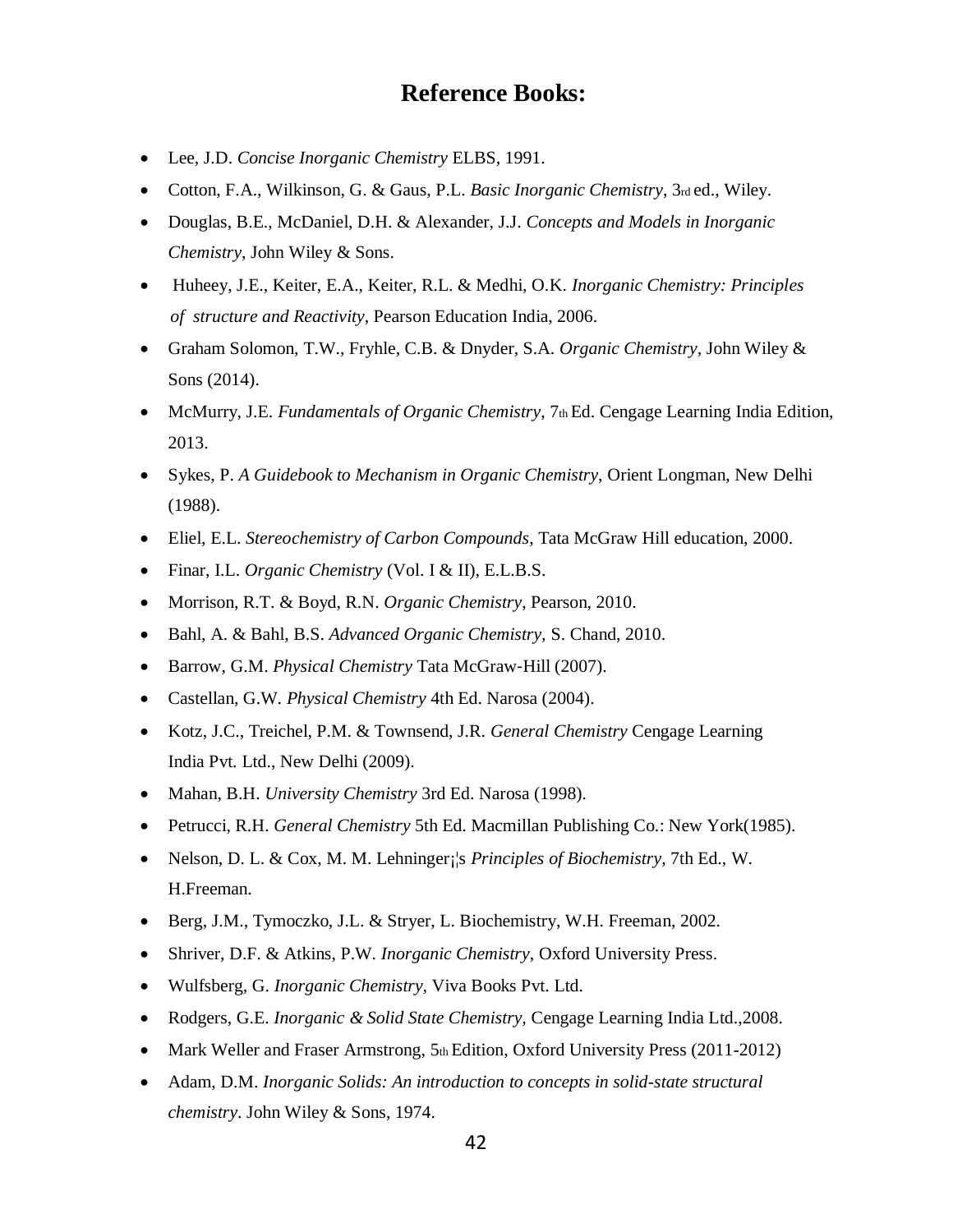- Poole, C.P. & Owens, F.J. *Introduction to Nanotechnology* John Wiley & Sons, 2003.
- E. Stocchi: *Industrial Chemistry*, Vol-I, Ellis Horwood Ltd. UK.
- R.M. Felder, R.W. Rousseau: *Elementary Principles of Chemical Processes*, Wiley Publishers, New Delhi.
- J. A. Kent: *Riegel's Handbook of Industrial Chemistry, CBS Publishers, New Delhi.*
- *S. S. Dara: A Textbook of Engineering Chemistry*, S. Chand & Company Ltd. New Delhi.
- K. De, *Environmental Chemistry*: New Age International Pvt., Ltd, New Delhi.
- S. M. Khopkar, *Environmental Pollution Analysis*: Wiley Eastern Ltd, New Delhi
- S.E. Manahan, *Environmental Chemistry*, CRC Press (2005).
- G.T. Miller, *Environmental Science* 11th edition. Brooks/ Cole (2006).
- Mishra, *Environmental Studies*. Selective and Scientific Books, New Delhi (2005).
- E. Stocchi: *Industrial Chemistry*, Vol-I, Ellis Horwood Ltd. UK.
- W. D. Kingery, H. K. Bowen, D. R. Uhlmann: *Introduction to Ceramics,* Wiley Publishers, New Delhi.
- P. C. Jain & M. Jain: *Engineering Chemistry,* Dhanpat Rai & Sons, Delhi.
- R. Gopalan, D. Venkappayya, S. Nagarajan: *Engineering Chemistry,* Vikas Publications, New Delhi.
- K. Sharma: *Engineering Chemistry*, Goel Publishing House, Meerut Reference books:
- Skoog, D.A. Holler F.J. & Nieman, T.A. *Principles of Instrumental Analysis,* Cengage Learning India Ed.
- Willard, H.H., Merritt, L.L., Dean, J. & Settoe, F.A. *Instrumental Methods of Analysis,* 7th Ed. Wadsworth Publishing Company Ltd., Belmont, California, USA, 1988.
- P.W. Atkins: *Physical Chemistry.*
- G.W. Castellan: *Physical Chemistry.*
- Brian Smith: *Infrared Spectral Interpretations: A Systematic Approach.*
- W.J. Moore: *Physical Chemistry.*
- Banwell, C. N. & McCash, E. M. *Fundamentals of Molecular Spectroscopy* 4th Ed. Tata McGraw-Hill: New Delhi (2006).
- Chandra, A. K. *Introductory Quantum Chemistry* Tata McGraw-Hill (2001).
- House, J. E. *Fundamentals of Quantum Chemistry* 2nd Ed. Elsevier: USA (2004).
- Lowe, J. P. & Peterson, K. *Quantum Chemistry*, Academic Press (2005).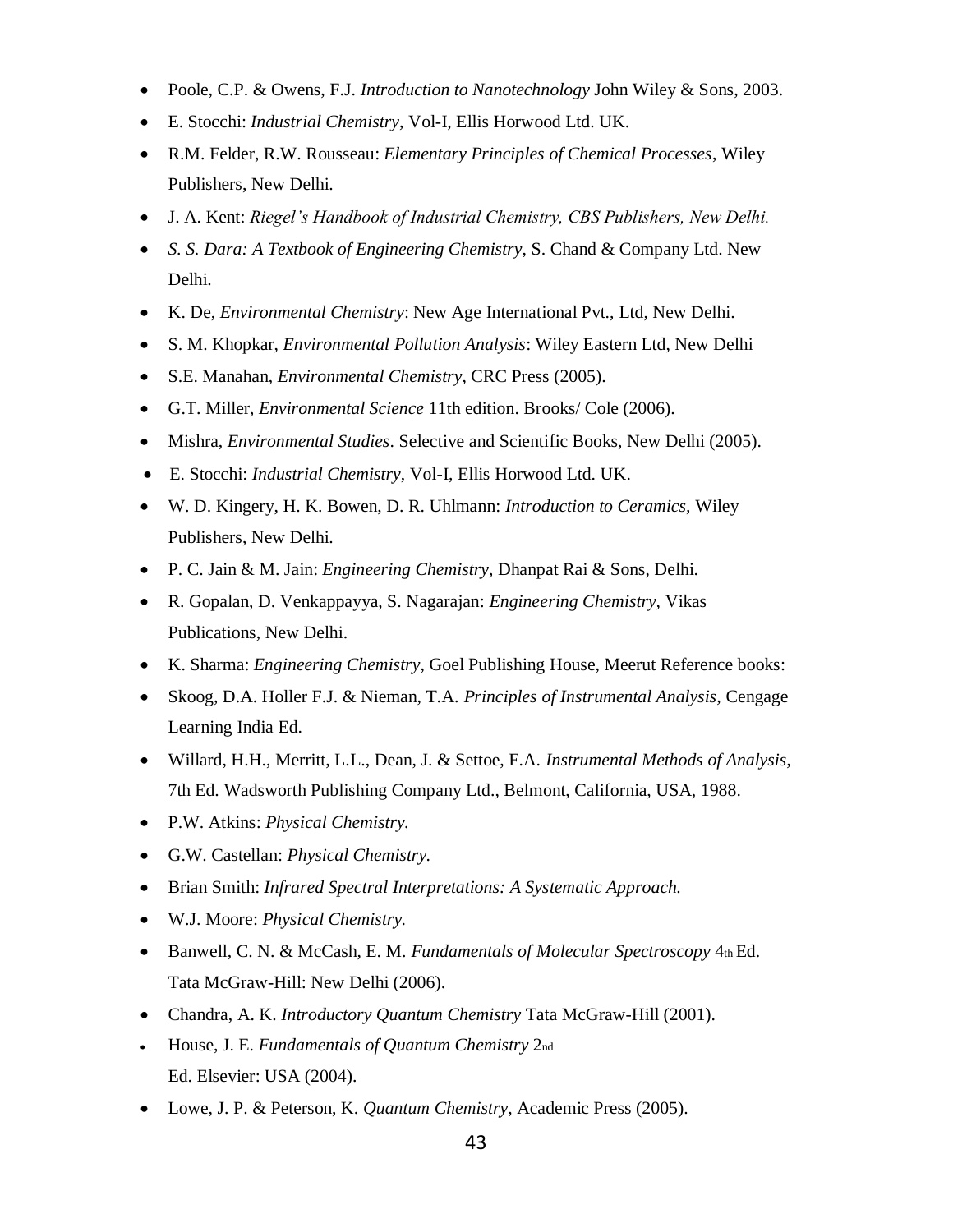- Kakkar, R. *Atomic & Molecular Spectroscopy*: *Concepts & Applications*, Cambridge University Press (2015).
- K J Laidler. *Chemical kinetics.*
- J Rajaram and J C Kuriacose. *Kinetics and mechanism of chemical transformation.*
- Frost and Pearson. Chemical kinetics.
- Svehla, G. *Vogel's Qualitative Inorganic Analysis*, Pearson Education, 2012.
- Mendham, J. *Vogel's Quantitative Chemical Analysis*, Pearson, 2009.
- Vogel, A.I., Tatchell, A.R., Furnis, B.S., Hannaford, A.J. & Smith, P.W.G., *Textbook of Practical Organic Chemistry*, Prentice-Hall, 5th edition, 1996.
- Mann, F.G. & Saunders, B.C. *Practical Organic Chemistry* Orient-Longman, 1960.
- Khosla, B. D.; Garg, V. C. & Gulati, A. *Senior Practical Physical Chemistry,* R.
- Chand & Co.: New Delhi  $(2011)$ .
- Ahluwalia, V.K. & Aggarwal, R. *Comprehensive Practical Organic Chemistry,* Universities Press.
- Garland, C. W.; Nibler, J. W. & Shoemaker, D. P. *Experiments in Physical Chemistry 8th Ed.;* McGraw-Hill: New York (2003).
- Halpern, A. M. & McBane, G. C. *Experimental Physical Chemistry 3rd Ed.;* W.H. Freeman & Co.: New York (2003).
- A.I. Vogel: *Qualitative Inorganic Analysis*, Prentice Hall, 7th Edn.
- A.I. Vogel: *Quantitative Chemical Analysis*, Prentice Hall, 6th Edn.
- P. L. Soni. *A Text book of Inorganic Chemistry*, Sultan Chand & Sons.
- B. R. Puri & L. Sharma. *A Text book of Inorganic Chemistry,* Shobhanlal Nagin Chand Co.
- Puri, Sharma & Kalia. *Principles of Inorganic Chemistry,* Shobhanlal Nagin Chand Co.
- Gurudeep Raj. *A Text book of Inorganic Chemistry.*
- Madan, Malik, Tuli. *Selected Topics in Inorganic Chemistry,* S. Chand & Company.
- A. K. De. *A Text book of Inorganic Chemistry,* New Age International.
- O. P. Agarwal. *Comprehensive Inorganic Chemistry.*
- Kapoor & Chopra. *Inorganic Chemistry.*
- B. K. Sharma. *Engineering Chemistry.*
- B. K. Sharma. *Industrial Chemistry.*
- Jain and Jain. *Engineering Chemistry.*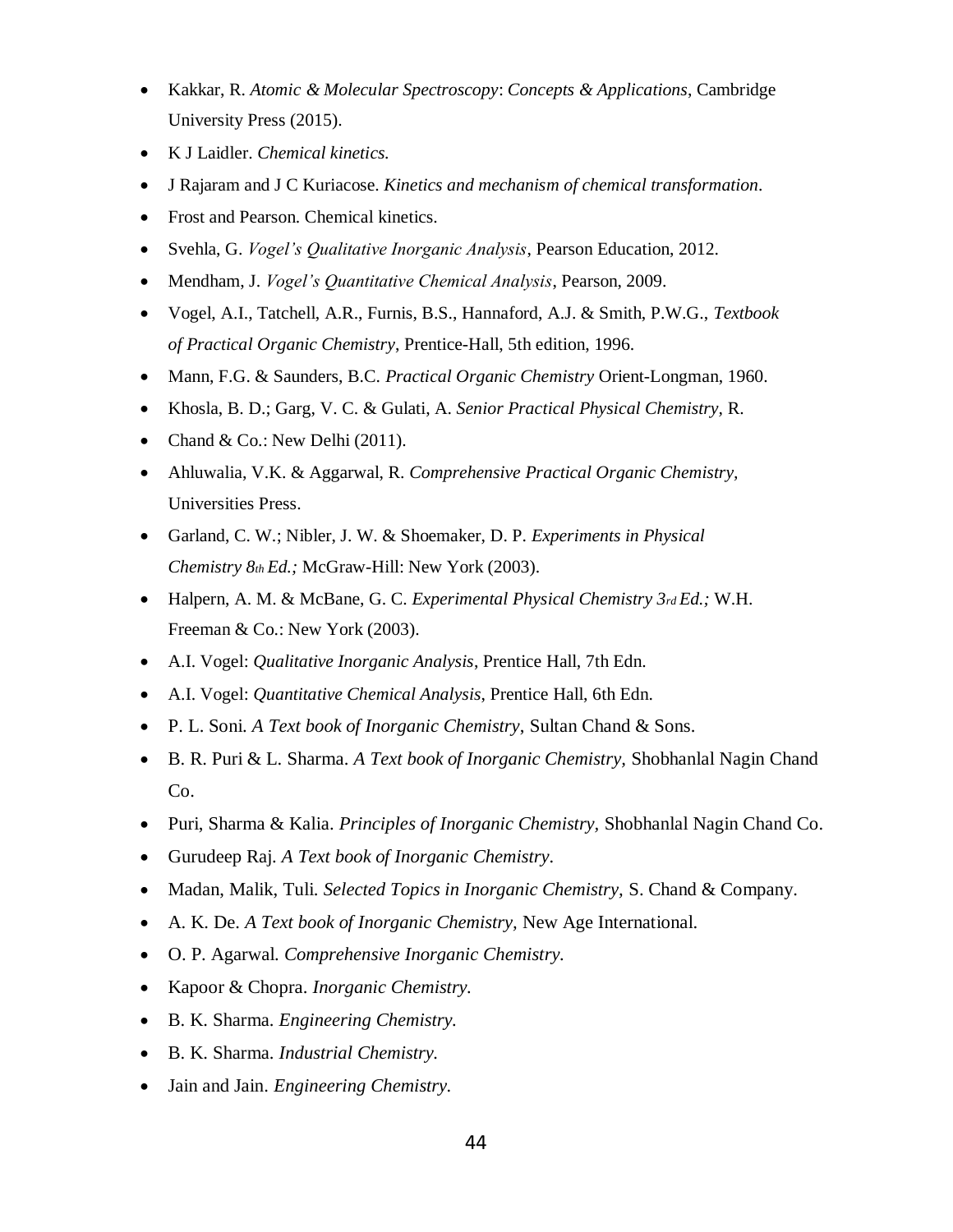- R. Gopalan. *Elements of Nuclear Chemistry.*
- B. N. Chakarbathy. *Industrial Chemistry.* Oxford & IBH Publishers.
- Gurdeep R. Chatwal & Sham Anand. *Instrumental methods of Chemical analysis,* Himalaya Publishing House.
- C. R. Chatwal. *Inorganic Polymers,* Himalaya Publishing House.
- Manku. *Theoretical Principles of Inorganic Chemistry,* Tata McGraw Hills.
- Gurudeep Raj. *Advanced Practical Inorganic Chemistry,* Goel Publishing House.
- C. N. R. Rao. *University Chemistry,* Mac Millan Company.
- Robinson & Heslop. A Text book of Inorganic Chemistry, New Age Publications.
- Willard, Meritind & Dean, *Analytical Chemistry,* New Age Publications.
- Chattopadhyay. *Introduction to nanoscience & nanotechnology.*
- Dr. Shuthosh Sharma & Dr. Bellari. *Advances in nanoscience & nanotechnology.*
- M. K. Jain. *A Text book of Organic Chemistry,* S. Chand & Company
- Bhal & Bhal. *A Text book of Organic Chemistry*, Chand & Company
- P. L. Soni. *A Text book of Organic Chemistry,* S. Chand & Company
- Raj K. Bansal. *Laboratory Manual of Organic Chemistry,* New Age Publications
- Jayaraman.S. *Laboratory Manual of Organic Chemistry,* Chand & Company.
- Aggarwal. *Chemistry of Natural products,* Goel Publishing House Meerut.
- K. K. Sharma. *Organic Chemistry,* Shobhanlal & Nagan Company.
- Puri & Sharma. *Organic Chemistry*, Shobhanlal & Nagan Company.
- Ashuthosh Kar. *Medicinal Chemistry,* Tata Mcgraw Hill Publications.
- Handrickson. *Organic Chemistry,* Tata Mcgraw Hill Publications
- V. K. Ahluwalia & Renu Aggarwal. *Organic Synthesis special techniques,* Narosa publishing House.
- Eliel. *Stereo Chemistry*, John Wiley Eastern Publications
- Raj K. Bansal. *Heterocyclic Chemistry,* Tata Mcgraw Hill Publications
- V. Kumar. *An introduction Green Chemistry.*
- R. P. Verma. *Physical Chemistry*, Pradeep Publication
- S. K. Jain. *Kinetics of Chemical Reactions,* Vishal publications, Jalandhar, New Delhi.
- M. Kundan & S. K. Jain. *Physical Chemistry.* S. Chand & Company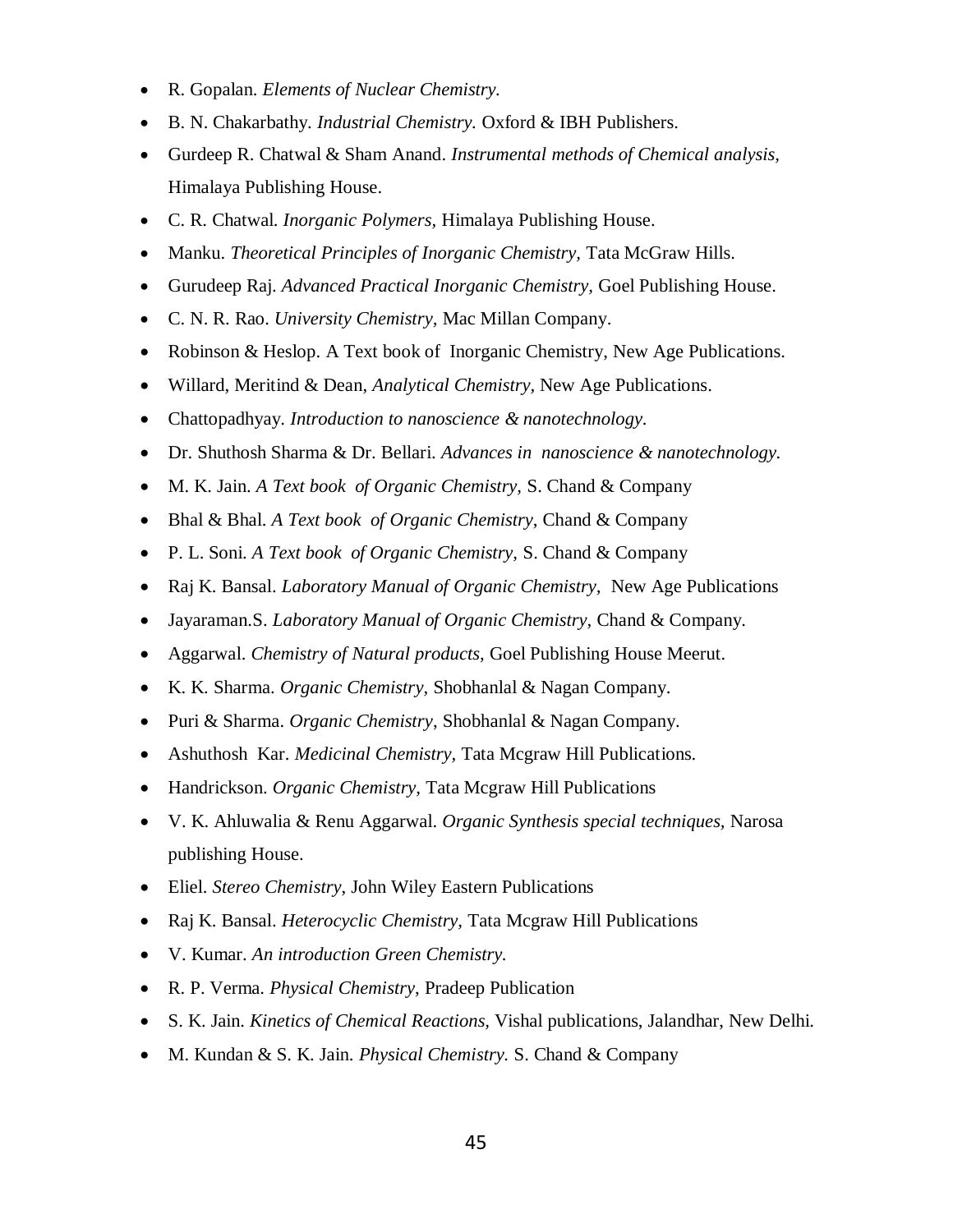- K. K. Sharma & C. K. Sharma. *Text book of Physical Chemistry*, Vani Educational Books.
- Upadhyaya & Upadhyaya. *Biophysical Chemistry,* Himalaya Publishing Homes.
- Puri, Sharma & Pathania. *Principles of physical chemistry.*
- B. S. Bahl, Arun Bahl & G. D. Tuli. *Essentials of physical chemistry.*
- V. R. Gowriker. N. V. Vishwanathan & J. Sreedhar, *Polymer Science.*
- A.K. Chandra. *Quantum Chemistry* ( $2^{nd}$  edition).
- R.K. Prasad. *Quantum Chemistry.*
- R. L. Madan & G. D. Tuli. *Physical Chemistry*, S. Chand & Company.
- Gurudeep Raj. *Text book of advanced Physical Chemistry,* Goel Prakashan. Meerut.
- Jain & Jain. *Engineering Chemistry,* Dhanpal & Sons, New Delhi.
- W. Bansal. *Text book of Photochemistry*, S. Chand & Company
- Pathania & Sharma. *Physical Chemistry,* Vishal Publications Jalandhar & Delhi.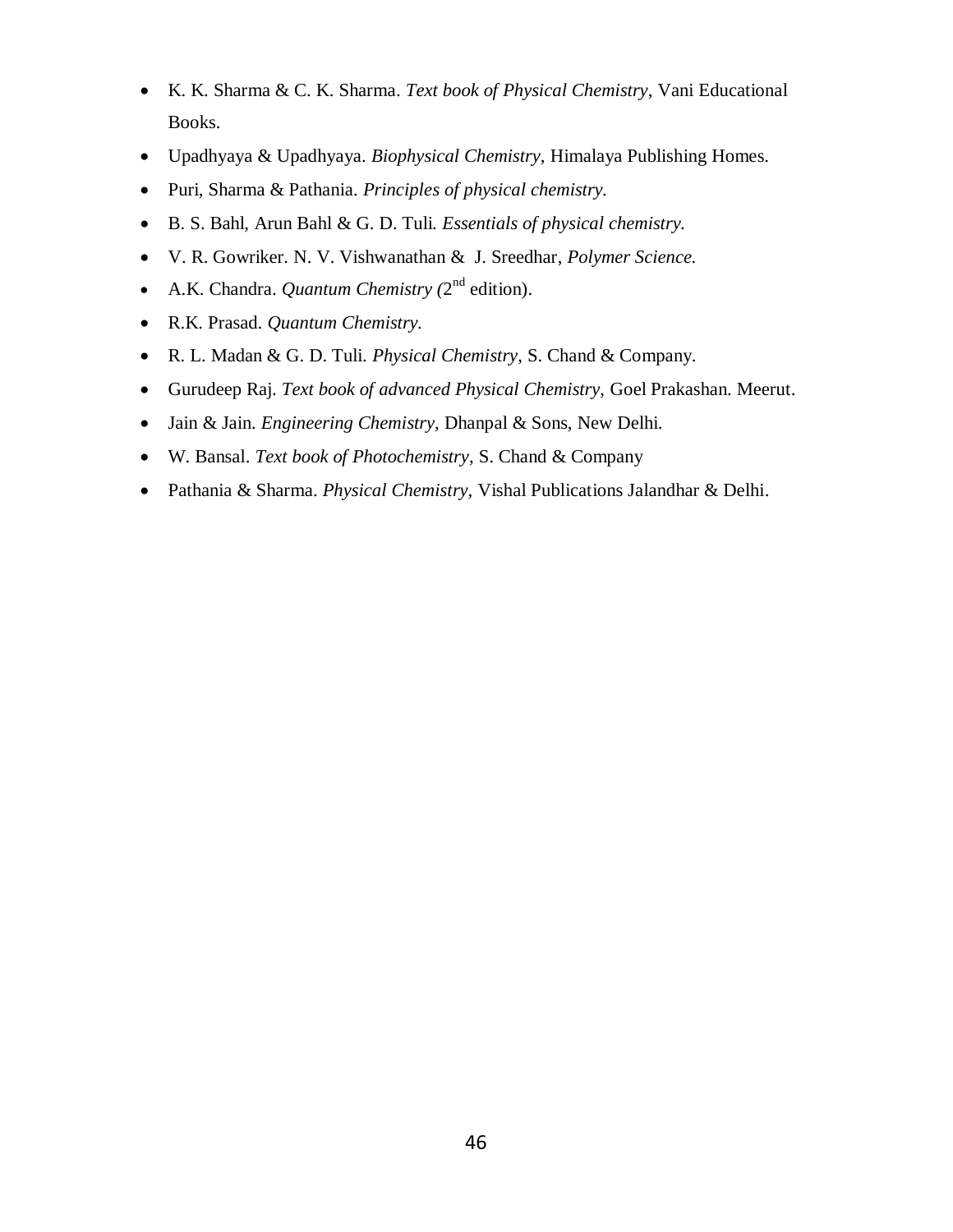### **PRACTICAL EXAMINATION 2018-19**

### **I SEMESTER**

### **CHEMISTRY DSC-2A**

#### **C1: 5 marks,C2: 5 marks and C3: 40marks**

**Note**: Duly certified practical record shall be submitted at the time of practical examination.

### **PART- A:**

**C1 Practical Test: 05 marks** 

### **C2: RECORD: 03 MARKS and VIVA: 02 MARKS**

**C3: Final Practical Examination**

### **VOLUMETRIC ESTIMATIONS-**

#### **PART- B : Marks: 40 marks**

### Procedure writing : **06 Marks**

| b) Preparation of standard solution and calculation of normality <b>Marks: <math>06+02 = 08</math></b> |                   |
|--------------------------------------------------------------------------------------------------------|-------------------|
| Titre values of standardization $+$ Estimation                                                         | Marks: $10+10=20$ |
| Calculation                                                                                            | Marks: $2+2 = 04$ |

**Practical Duration: 3Hrs Practical proper Marks: 40**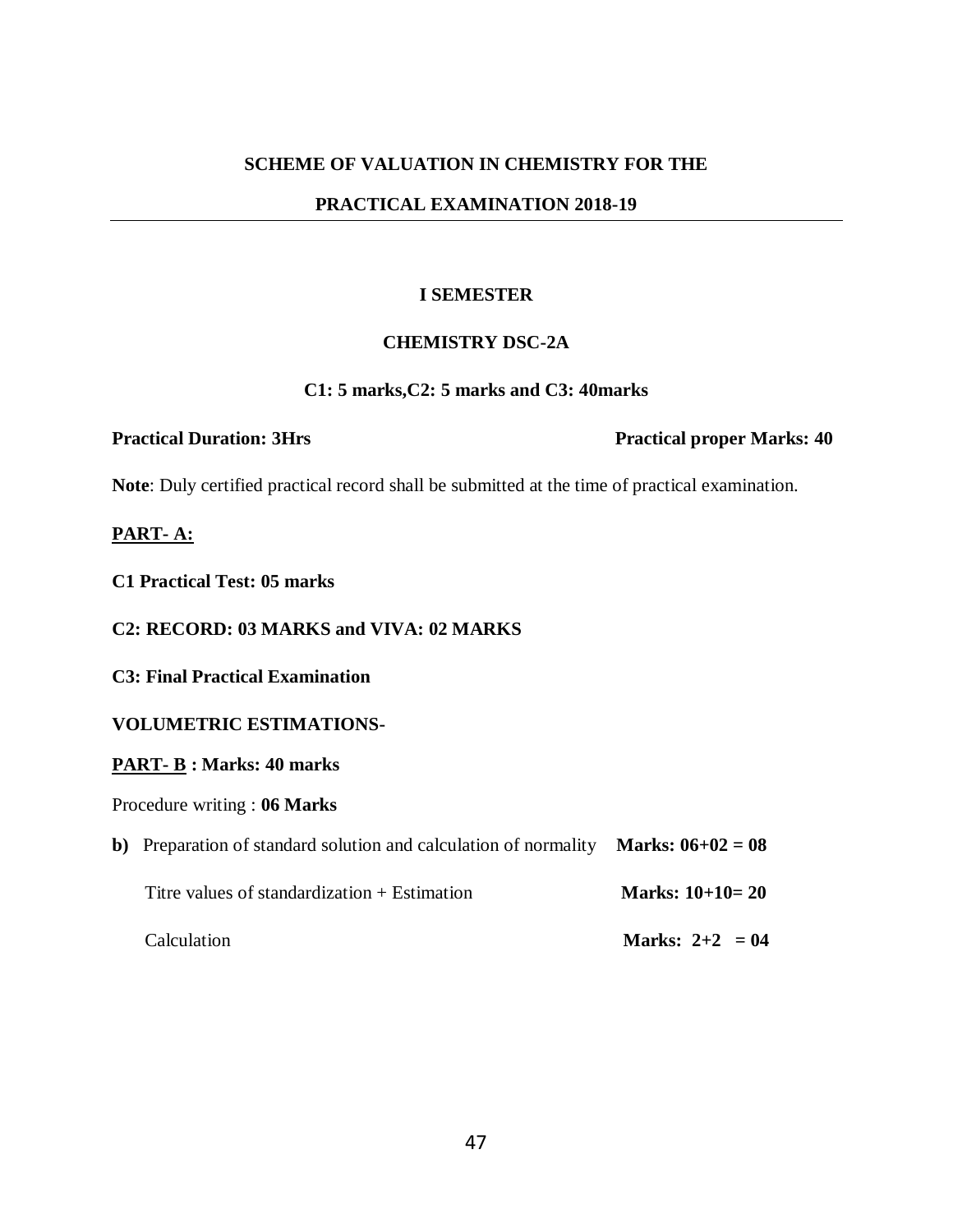### **PRACTICAL EXAMINATION 2018-19**

### **II SEMESTER**

### **CHEMISTRY DSC-2B**

### **C1: 5 marks,C2: 5 marks and C3: 40marks**

**Practical Duration: 3Hrs Practical Proper Marks: 40** 

**Note**: Duly certified practical record shall be submitted at the time of practical examination.

- **C1 Practical Test: 05 marks**
- **C2: RECORD: 03 MARKS and VIVA: 02 MARKS**
- **C3: Final Practical Examination**
- **PART- B : Marks: 40 marks**
- **a) Analysis of organic compounds: 32 Marks**
- **b) Preparation of organic compounds: 08 Marks**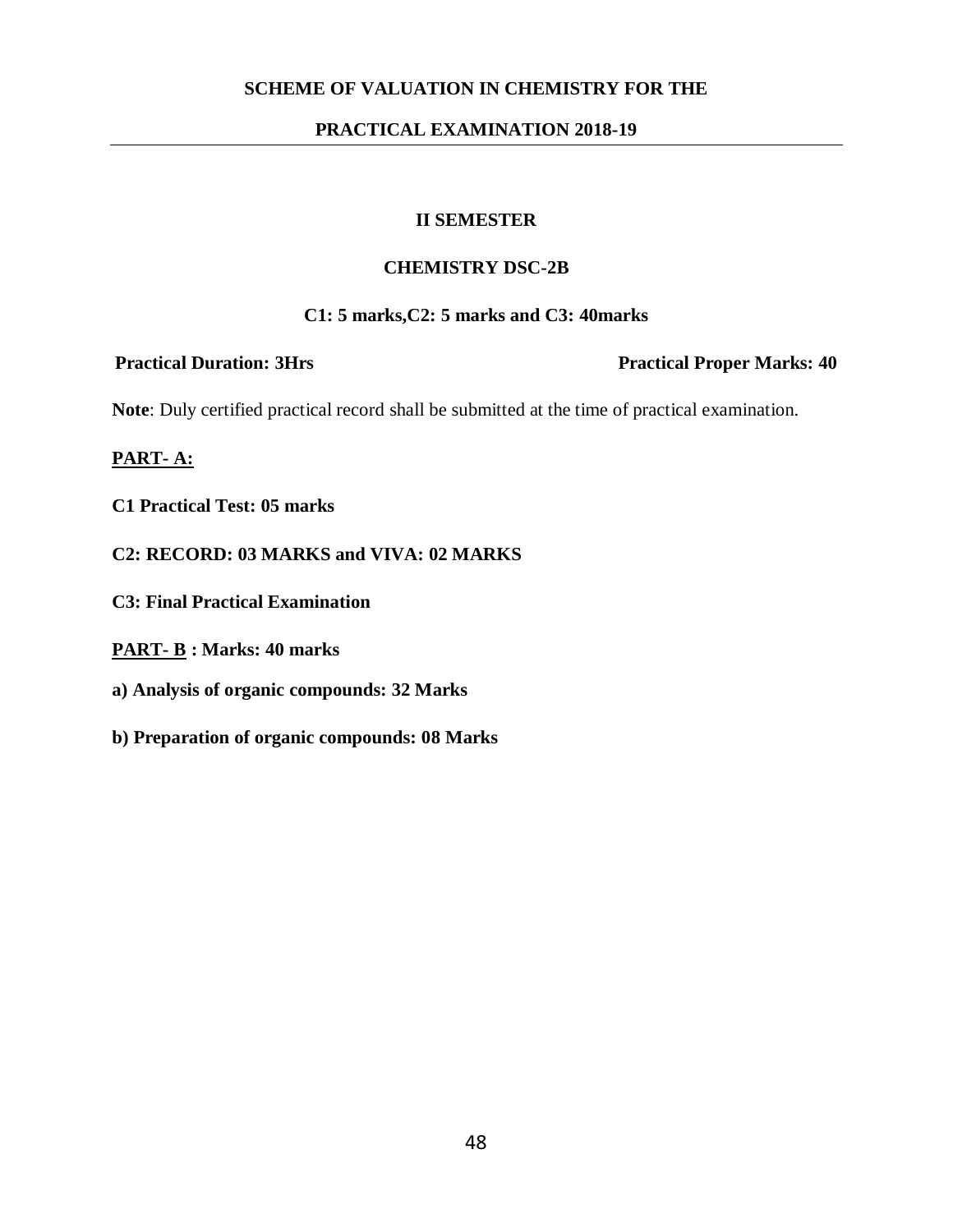### **PRACTICAL EXAMINATION 2018-19**

### **III SEMESTER**

### **CHEMISTRY DSC-2C**

### **C1: 5 marks,C2: 5 marks and C3: 40marks**

**Practical Duration: 3Hrs Practical proper Marks: 40** 

**Note**: Duly certified practical record shall be submitted at the time of practical examination.

- **C1 Practical Test: 05 marks**
- **C2: RECORD: 03 MARKS and VIVA: 02 MARKS**
- **C3: Final Practical Examination**
- **PART- B : Marks: 40 marks**
- **a) Analysis of Inorganic salt mixture: 32 Marks**
- **b) Preparation of Inorganic Complex: 08Marks**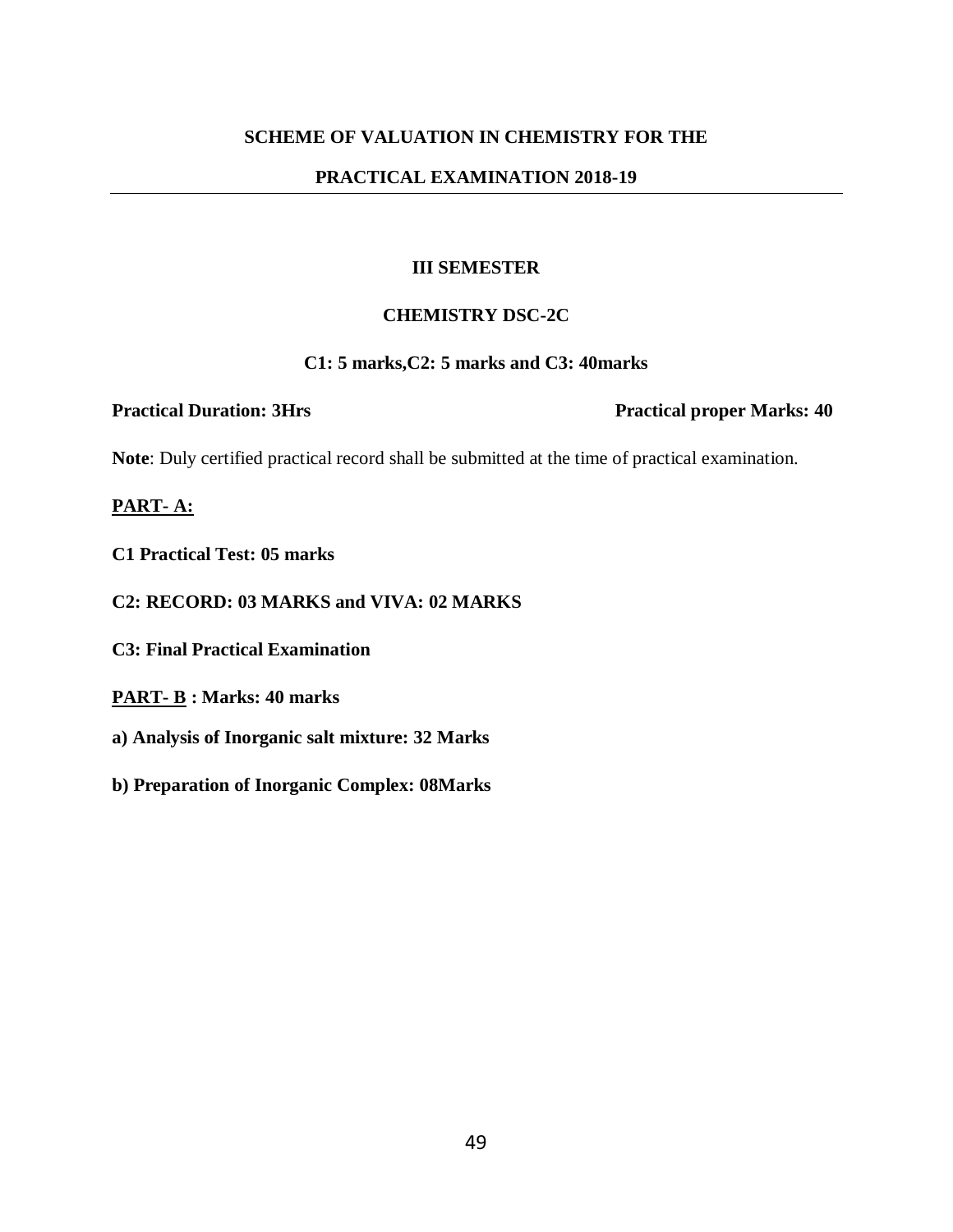### **PRACTICAL EXAMINATION 2018-19**

### **IV SEMESTER**

### **CHEMISTRY DSC-2D**

### **C1: 5 marks,C2: 5 marks and C3: 40marks**

**Practical Duration: 3Hrs Practical proper Marks: 40** 

**Note**: Duly certified practical record shall be submitted at the time of practical examination.

- **C1 Practical Test: 05 marks**
- **C2: RECORD: 03 MARKS and VIVA: 02 MARKS**
- **C3: Final Practical Examination**
- **PART- B : Marks: 40 marks**
- **a) Physical Chemistry Experiments: Calculation, Graph, Experiment, Result: 32 Marks**
- **b) Procedure writing for Organic Estimation Experiment: 08 Marks**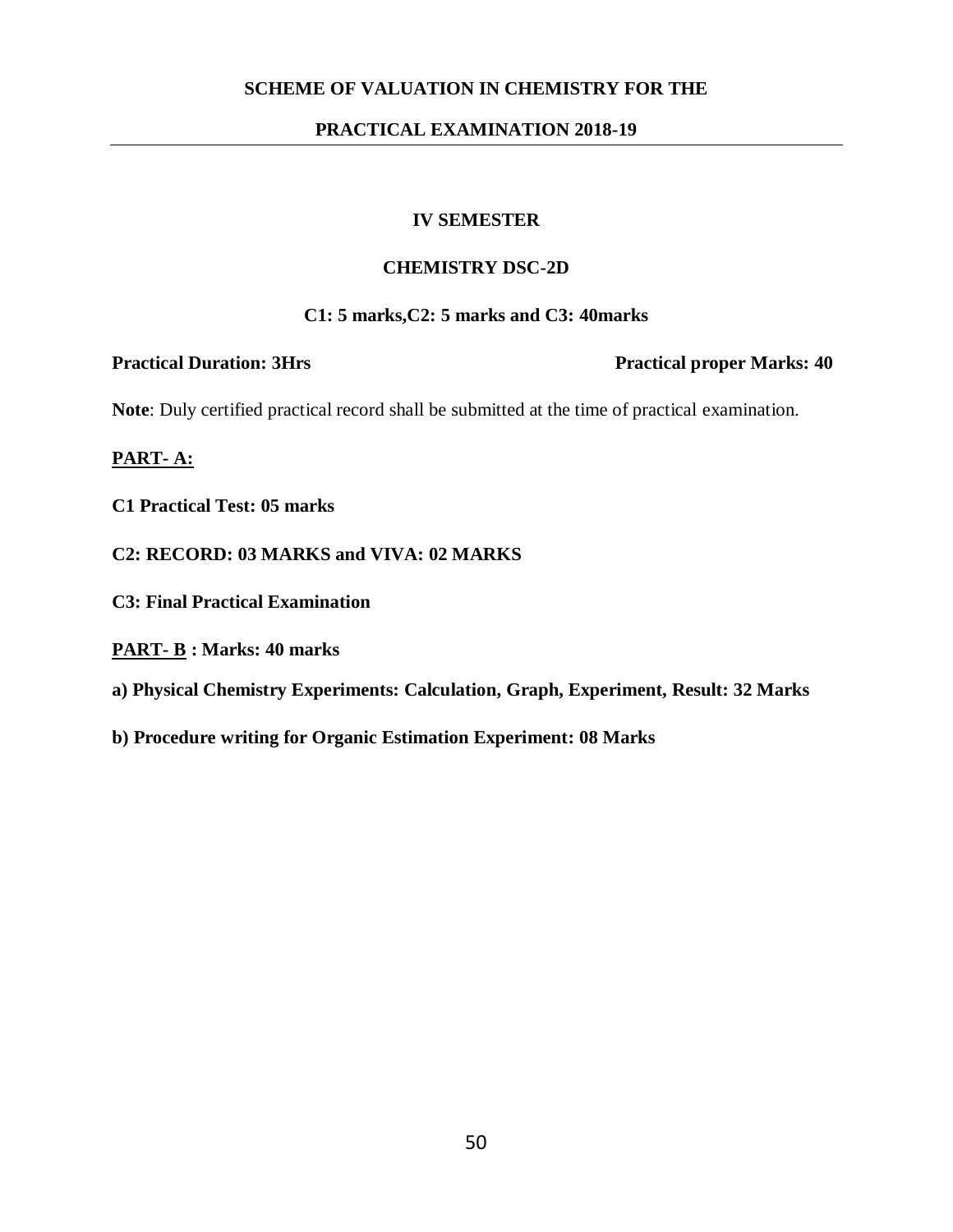### **PRACTICAL EXAMINATION 2018-19**

### **V SEMESTER**

### **CHEMISTRY DSE-2A**

### **C1: 5 marks, C2: 5 marks and C3:40marks**

**Practical Duration: 3Hrs Practical proper Marks: 40** 

**Note**: Duly certified practical record shall be submitted at the time of practical examination.

- **C1 Practical Test: 05 marks**
- **C2: RECORD: 03 MARKS and VIVA: 02 MARKS**
- **C3: Final Practical Examination**
- **PART- B : Marks: 40 marks**
- **a) Gravimetric Estimation: 32 Marks**
- **b) Procedure writing for Ore/Alloy Estimation: 08 Marks**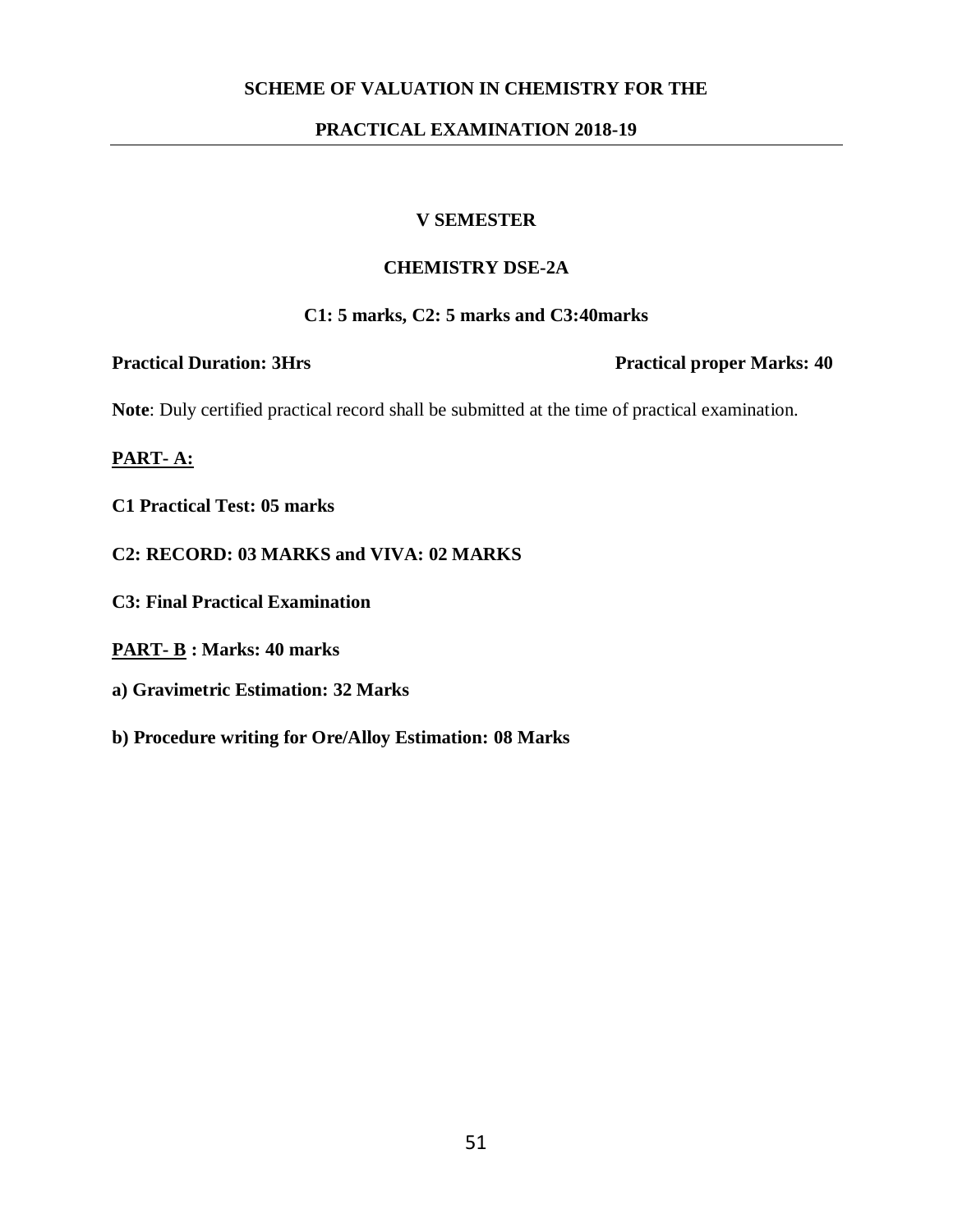### **PRACTICAL EXAMINATION 2018-19**

### **VI SEMESTER**

### **CHEMISTRY DSE-2B**

### **C1: 5 marks,C2: 5 marks and C3: 40marks**

**Practical Duration: 3Hrs Practical proper Marks: 40** 

**Note**: Duly certified practical record shall be submitted at the time of practical examination.

**PART- A:**

**C1 Practical Test: 05 marks** 

**C2: RECORD: 03 MARKS and VIVA: 02 MARKS**

**C3: Final Practical Examination**

**PART- B : Marks: 40 marks** 

**a) Physical Chemistry Instrumental Experiments:** 

 **- Calculation, Graph, Experiment, Result: 32 Marks** 

**b) Procedure writing for Chromatography and Solvent Extraction: 08 Marks** 

 **Chairman BOS in Chemistry** 

**------------------------------------------------------------------------------------------------------**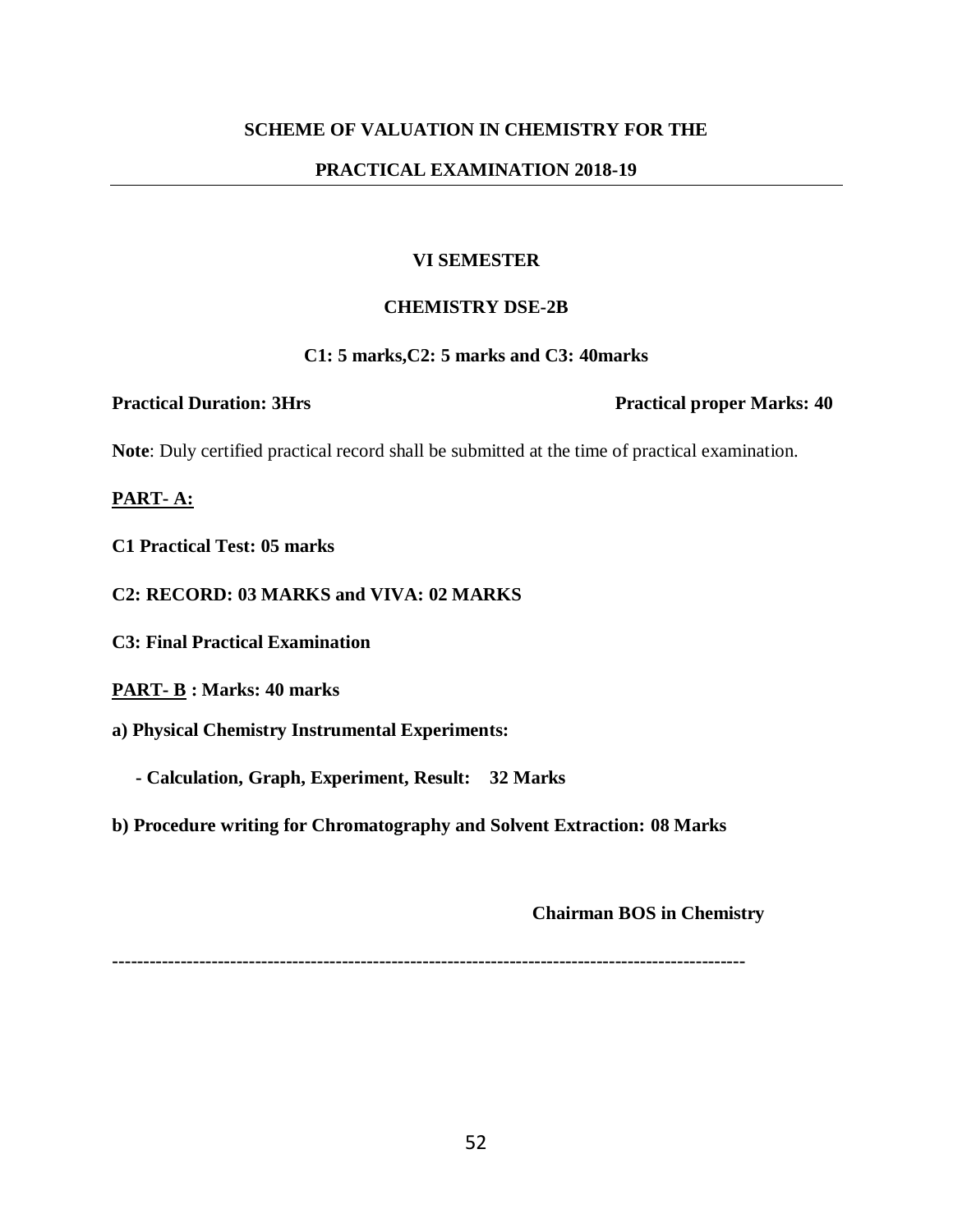### **Learning outcomes of Chemistry –I (first semester) – DSC 2A:**

Students will gain an understand of:

- **a)** the fundamental properties and basic model of atoms, simple quantum mechanical treatments of atoms and shapes of the orbitals which are important to understand the reaction mechanism and formation of molecule.
- **b)** the arrangement of elements in the periodic table in different blocks and the variation of different properties in the periodic table and the factors responsible for the variation.
- **c)** basic concept of organic chemistry identify basic types of chemical reactions in organic chemistry.
- d) types of indicators used in different reactions and the theory involved in it,miscibility of different liquid mixtures at respective temperatures,principles of fractional distillation and applications, distribution laws and applications and the students will be able to work out numerical problems.
- e) Use of the concept of the mole in quantitative chemical calculations, understand stoichiometric relationshipinvolved in reactions.
- f) Use of different methods of purification of compound and naming of different organic compounds in IUPAC system. Role of organic compounds in daily life.

### **Learning outcomes of practical chemistry-I (first semester) – DSC 2A lab :**

- **a)** Students will be able to design and carry out scientific experiments as well as accurately record and analyse the result of such experiments
- **b)** Students will be skilled in analytical resoning as applied to scientific problems.

### **Learning outcomes of chemistry-II (second semester)- DSC 2B :**

Students will gain an understanding of:

- a) the bonding fundamentals of ionic and covalent compounds, including bond energies using MO diagrams.
- b) predicting geometries of simple molecules with the use of theory.
- c) stability of conformational isomers of cycloalkanes, naming of different aromatic hydrocarbons different naming reactions aromatic derivatives, and effect of nature of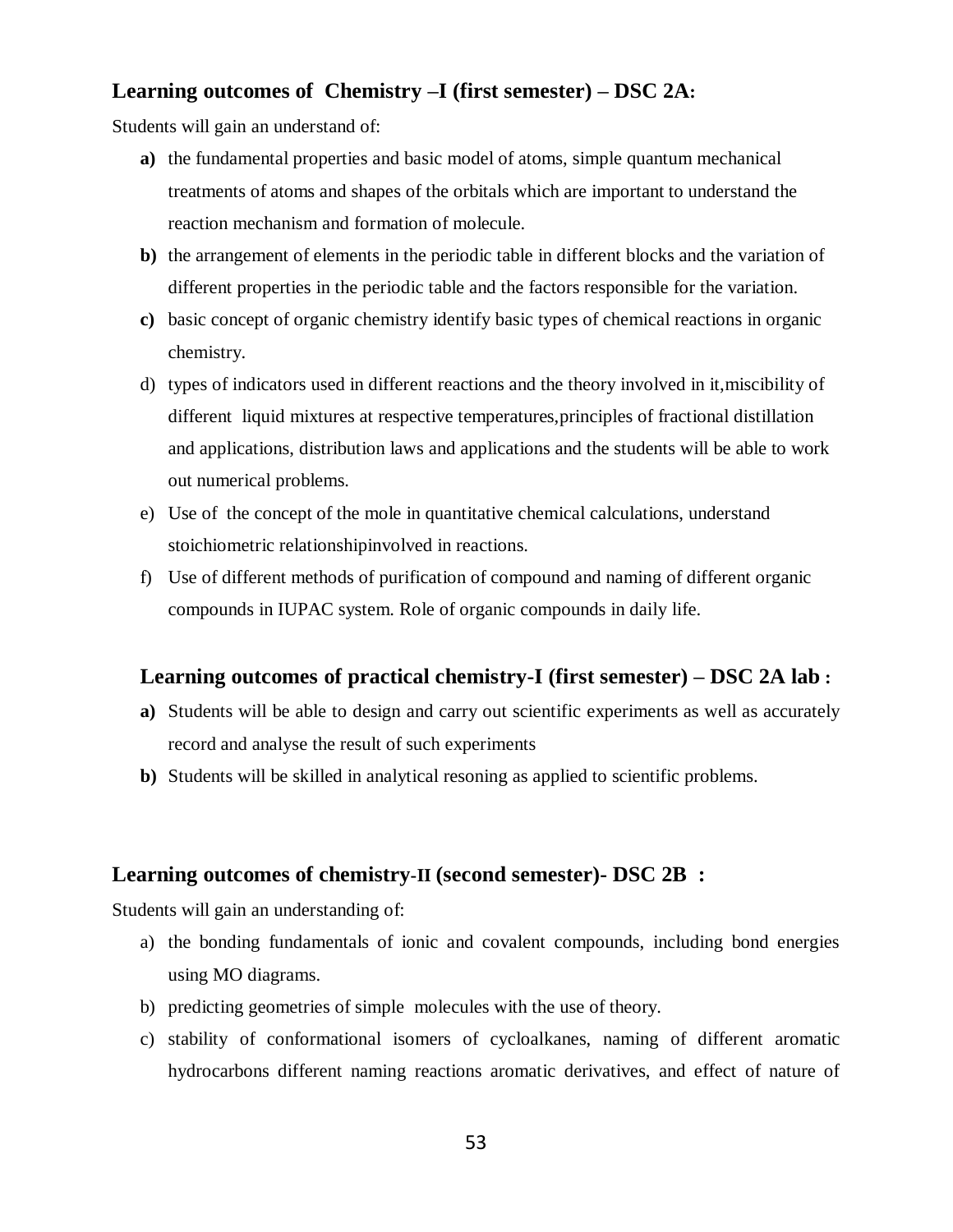alkyl groups, leaving groups, nucleophiles and solvents on nucleophilic substitution reaction.

- d) how reaction rates are measured and represented in rates laws and application of chemical kinetics.
- e) ionic equilibria; theory of strong electrolytes, degree of hydrolysis , effect of temperature and dilution on degree of hydrolysis.
- f) preparation and synthetic applications of organic reagents, types and classification of polymers, solving numerical problems on determination of molar mass of polymer.
- g) Comparision of organic and inorganic precipitates, how soaps and detergents act on dirt in cleaning process.

### **Learning out comes of Practical chemistry – II (second semester) – DSC 2B lab:**

- **a)** Students will be able to identify the organic compound systematical experimental methods.
- **b)** Laboratory skill and ability of thinking to design new compounds will be enhanced.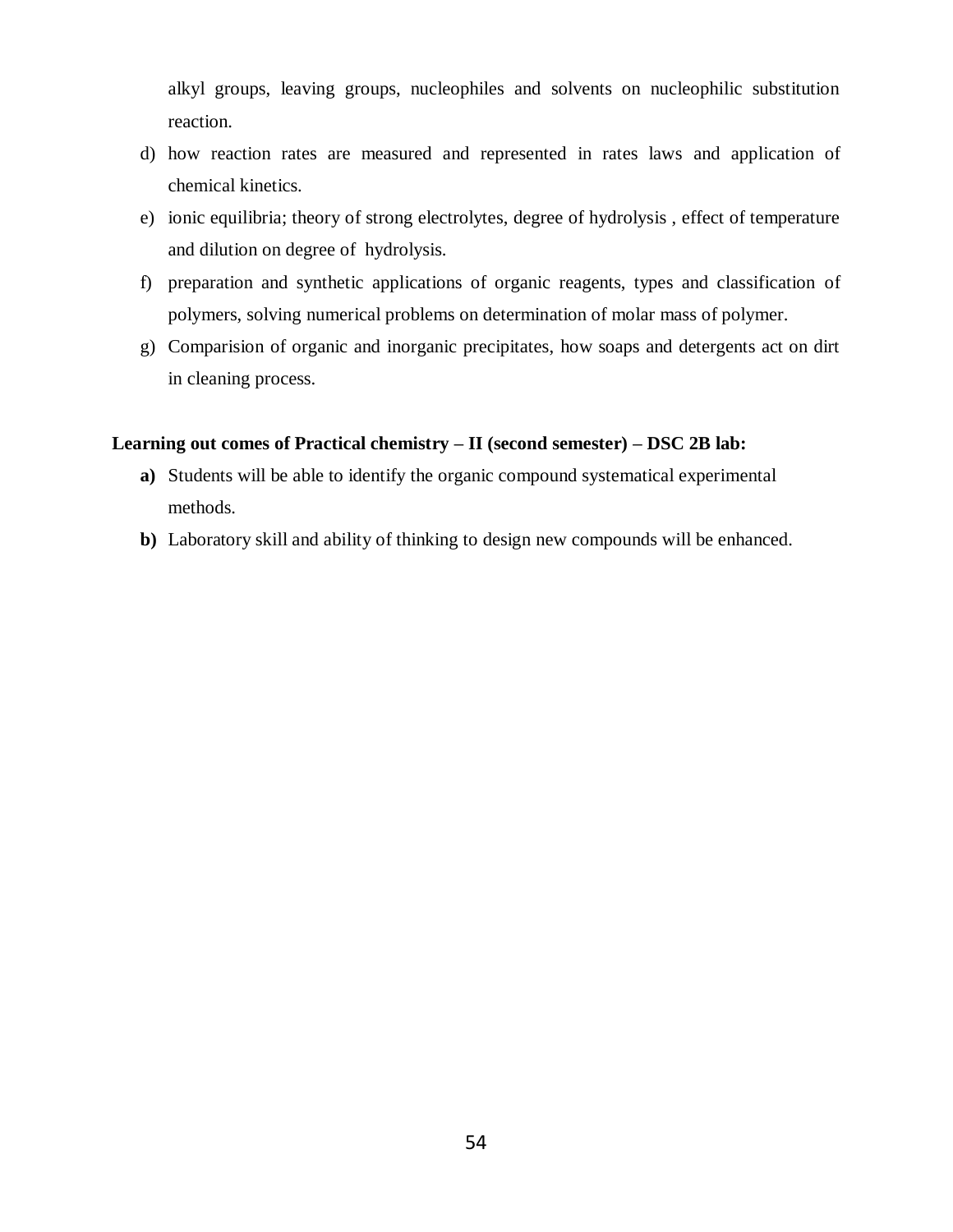### **Learning outcomes of chemistry-III(third semester)- DSC 2C :**

Students will gain an understanding of:

- **a)** Position of the transition elements in the periodic table, chemistry of inner transition elements, chemistry of organometallic compounds and structures of few rare organometallic compounds.
- **b)** Types of alcohols and their preparations and uses, classification of phenols, why phenol is corrosive and few naming reaction associated with phenols, chemistry of ethers, epoxides, crown ethers and carbonyl compounds and the mechanism involved with few important reactions.
- **c)** Need for the thermodynamics of second law, significance of entropy, calculating bond energy, bond dissociation energy and resonance energy using thermodynamic data.
- d) X-ray crystallographycal studies and numerical problems in solving the crystals, different cromatographycal technics and its use in separation, knowledge of different energy sources, fundamental uniqueness of the chemical and physical properties of nanomaterials and their potential impact in science, methods of nanomaterials preparation, aminoacids which are the building blocks of proteins and one can think of constructing new peptide bonds at nano level.

### **Learning outcomes of practical chemistry-III (third semester)- DSC 2C lab:**

- **a)** Students will be able to identify the inorganic salts in the given mixture.
- **b)** The laboratory skill of preparing inorganic compounds in a simple way is enhanced.

### **Learning outcomes of practical chemistry-IV (fourth semester)- DSC 2D:**

Students will gain an understanding of :

- **a)** Bonding in complexes and types, Concept of VBT and CFT in understanding the geometry of complexes, application of complexes in treating cancer and heavy metal poisoning, Ligan field theory which is the evidence for cbonding in complexes.
- **b)** Sterochemistry of organic compounds, types of isomerism in organic chemistry, classification of carbohydrates, structutral elucidation of carbohydrates like glucose fructose.
- **c)** Partial structure of polysaccharides.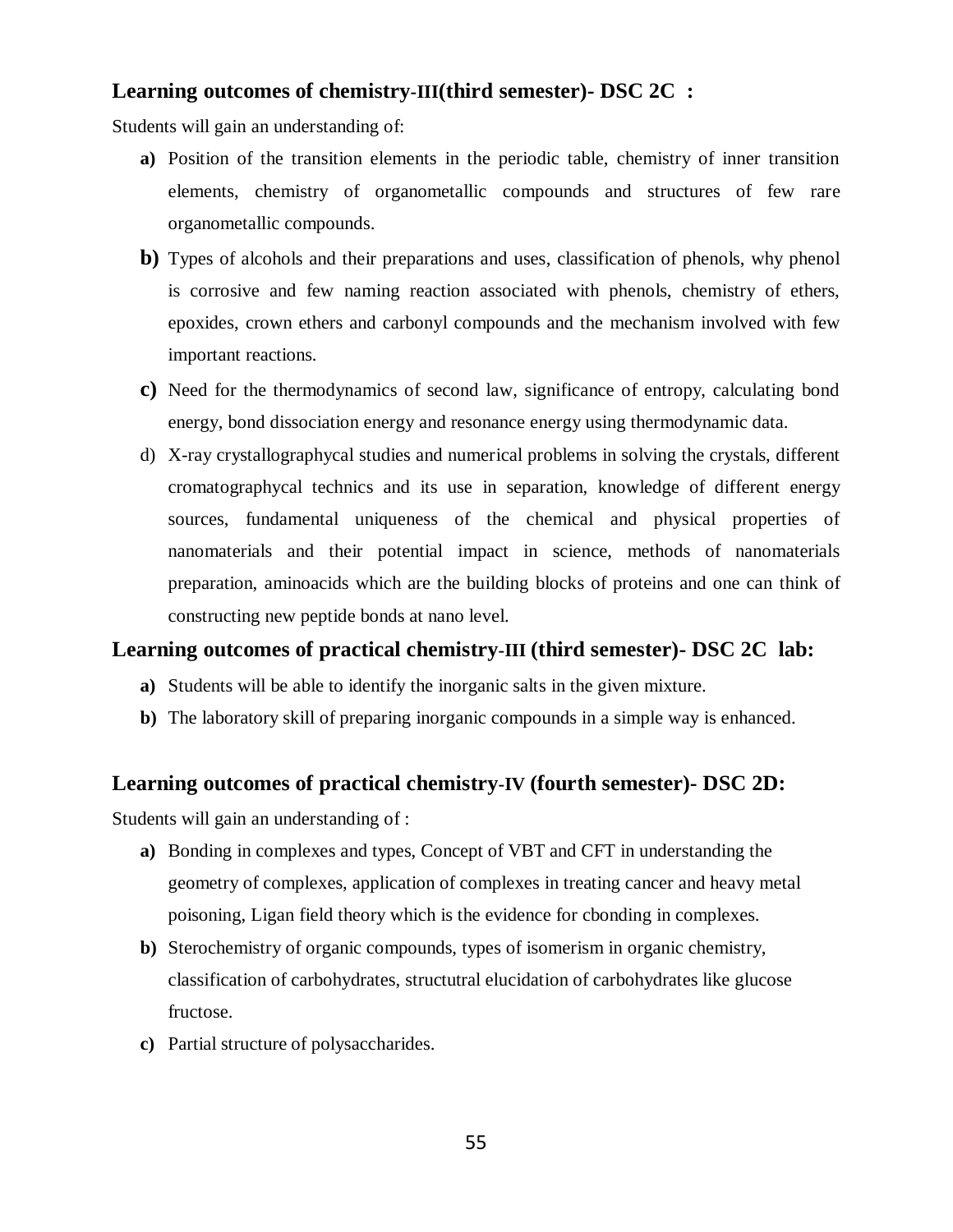- **d)** Elemental quantum mechanics, concept of black body radiation, to determine equivalent conductance at infinite dilution for weak electrolyte, transport number, application of conductance measurements and conductometric titrations.
- **e)** Classification of acids and bases as Hard and Soft, gravimetric estimations and its advantages.
- **f)** Structure and synthesis of dyes.
- **g)** Concept of viscosity measurements, intermolecular forces, size and weight of the molecules, surface tension and parachor.

### **Learning outcomes of practical chemistry-IV (fourth semester)- DSC 2D lab:**

**a)** Students will be to measure physical properties like viscosity, density, surface tension of different liquids, speed of the reaction at regular intervals in laboratory condition.

**b)** students will be able to estimate Organic compouns, deterimation of few physical properties in organic compound, isolate caffine in tea leaves.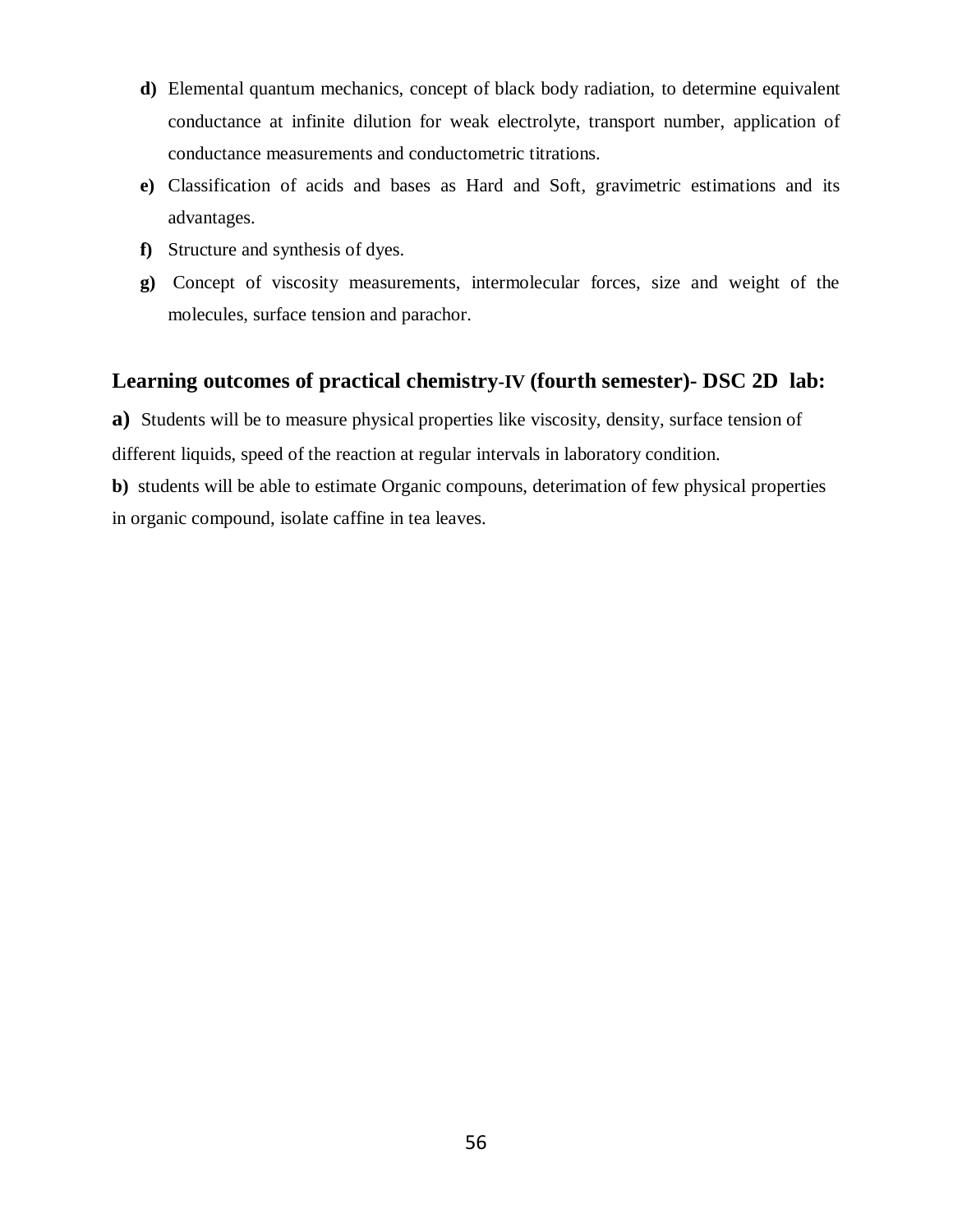### **Learning outcomes of chemistry-V (fifh semester)- DSE 2A:**

Students will gain an understanding of :

**a)** indusrial applications of inorganic chemistry in manufacturing of glass, ceramics, cements, study of paints in dept.

**b)** synthetic method of preparing terpenes, Synthesis of different class of heterocyles which play a very important role in pharmaceutical chemistry.

**c)** structure and classification of alkaloids, uric acids, vitamins, harmones, different chemotherapeutic agents and their synthesis.

**d)** photochemistry and radiation chemistry, new spectroscopic methods like IR, Raman Spectroscopy, molecular spectroscopy,electronic spectra.

### **Learning outcomes of practical chemistry-V (fifh semester)- DSE 2A lab:**

**a)** Students will understand gravimetric method of estimating the compounds, estimation of a metal in the ore and simple method of estimating the metal in alloy.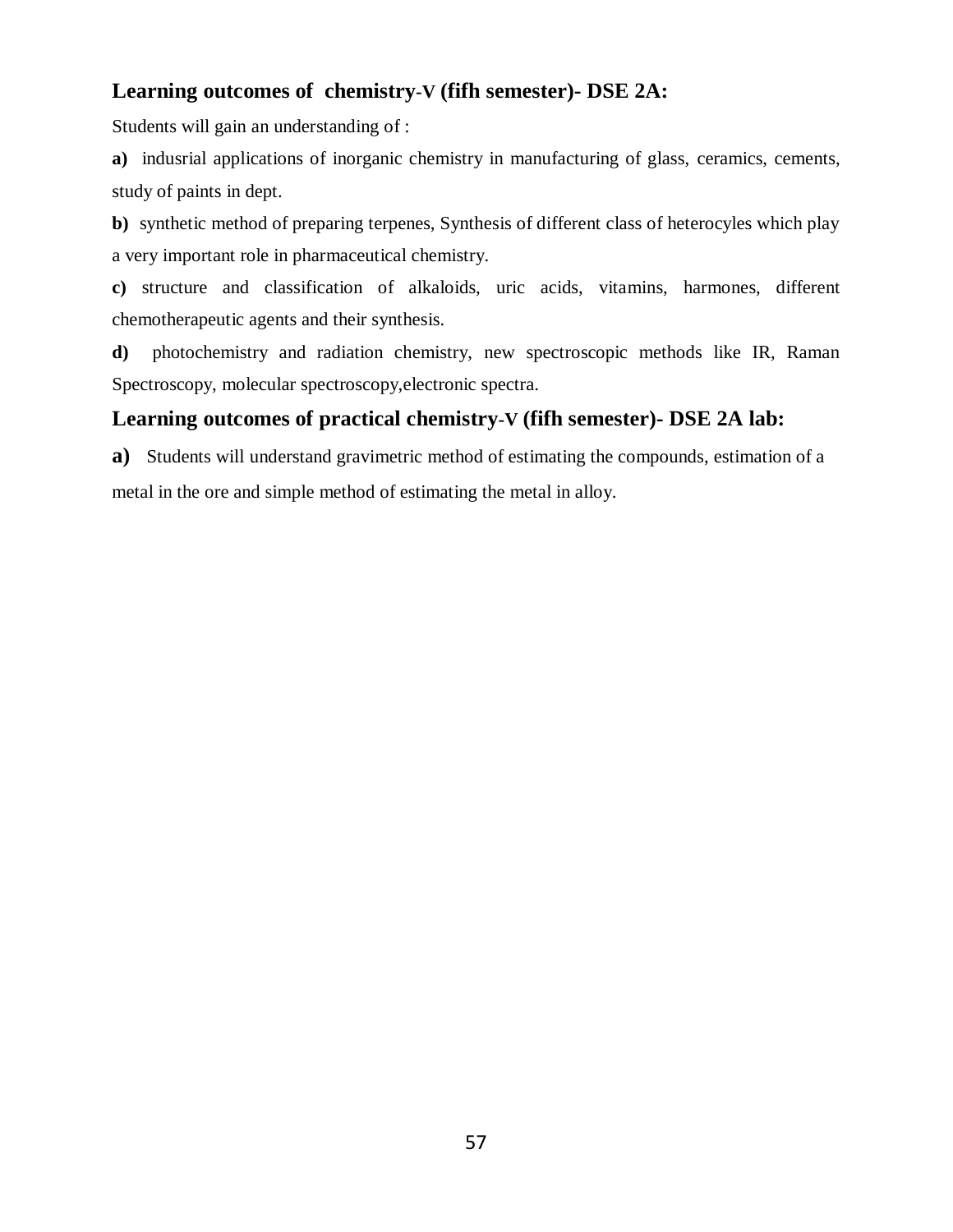### **Learning outcomes of chemistry-VI (sixth semester)- DSE 2B:**

Students will gain an understanding of :

**a)** types of metallurgy and metallurgical applications of inorganic chemistry in manufacturing of different metals and their purifaction.

**b**) production of ferro alloys.

c) structure and role of metal ion in biological system with refrence to Na<sup>+</sup>, K<sup>+</sup> and Ca<sup>2+</sup>, Mg<sup>2+</sup> ions , enzymatic roleof metals in heamoglobin and myoglobin. Natyral pigments, hydroxyl

**d**) synthesis of organic polymers by utilizing special technics, classification and synthesis of nucleic acids, hydroxyl acids, diazonium compounds.

**e)** Spectroscopic method of identification of compounds ; IR, UV visible and NMR spectroscopy in depth.

f) electrochemistry ; cell construction, applications of EMF measurements, concept of phase equilibria, adsorption and kinetics of fast reactions and principles of techniques stopped flow method, flash photolysis, temperature jump method and pressure jump method.

### **Learning outcomes of practical chemistry-VI (sixth semester)- DSE 2B lab:**

**a)** Students will understand different instrumental method of determining phycal constants,

titration using instruments like potentiometer, conductometer, colorimetric estimation of metal ion.

**b)** paperchromatographic method of separating ions and solvent extraction.